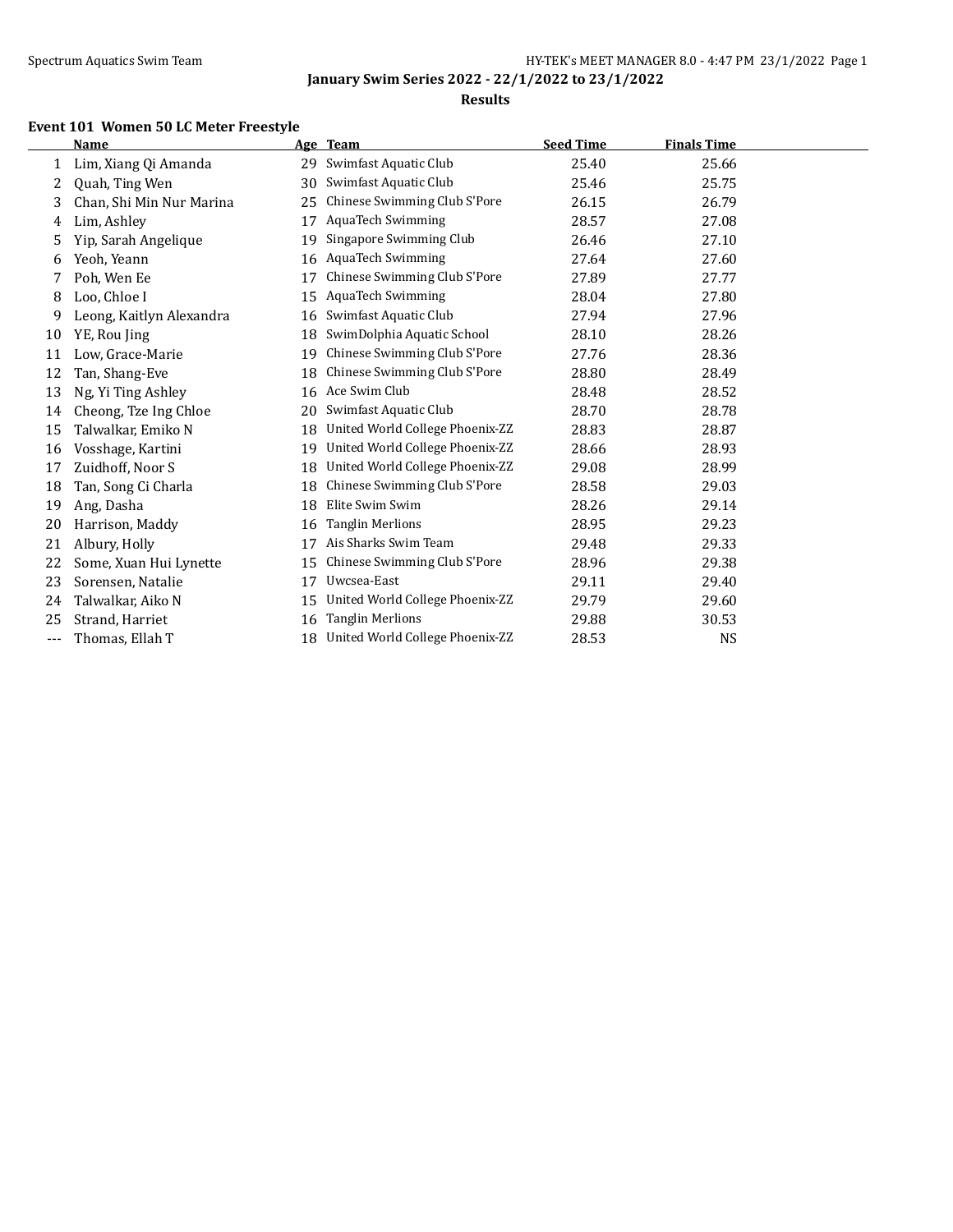### **Results**

### **Event 102 Men 50 LC Meter Freestyle**

|       | <b>Name</b>            |    | Age Team                        | <b>Seed Time</b> | <b>Finals Time</b> |
|-------|------------------------|----|---------------------------------|------------------|--------------------|
| 1     | Teong, Tzen Wei        | 25 | AquaTech Swimming               | 22.07            | 22.77              |
| 2     | Tan, Jonathan          | 20 | AquaTech Swimming               | 22.12            | 22.92              |
| 3     | Azman, Ardi            | 19 | Aquarian Aquatic School         | 24.53            | 23.70              |
| 4     | Lim, Glen              | 20 | <b>AquaTech Swimming</b>        | 24.27            | 23.84              |
| 5     | Loo, Russell           | 17 | <b>AquaTech Swimming</b>        | 24.11            | 23.92              |
| 6     | Neo, Wei Wen Randall   | 17 | Chinese Swimming Club S'Pore    | 24.13            | 24.21              |
| 7     | Tan, Zachary Yi Qiang  | 18 | Chinese Swimming Club S'Pore    | 24.07            | 24.53              |
| 8     | Koo, Yingxuan Gabriel  | 17 | Aquatic Performance Swim Club   | 24.57            | 24.54              |
| 9     | Schuster, Connor       | 17 | Aquatic Performance Swim Club   | 24.55            | 24.70              |
| 10    | Yuen, Ethan, Fong Seng | 17 | <b>AquaTech Swimming</b>        | 25.24            | 24.72              |
| 11    | Fo, En Rui             | 17 | AquaTech Swimming               | 24.61            | 24.73              |
| 12    | Thorman, Harri         | 19 | AquaTech Swimming               | 24.74            | 24.74              |
| 13    | Yoong, Jia Zhong Jadon | 17 | Swimfast Aquatic Club           | 24.82            | 24.75              |
| 14    | Ong, Wei Ern Jordan    | 17 | Ace Swim Club                   | 24.38            | 24.76              |
| $*15$ | Gerber, Jakob N        | 16 | United World College Phoenix-ZZ | 24.96            | 24.88              |
| $*15$ | Seah, Lucas            | 16 | Aquatic Performance Swim Club   | 24.89            | 24.88              |
| 17    | Yeoh, Justin Quinton   | 15 | Aquatic Performance Swim Club   | 24.93            | 24.97              |
| 18    | Mikael, Deryl          | 18 | Aquatic Performance Swim Club   | 24.97            | 25.02              |
| 19    | Chee, Alden            | 18 | Swimfast Aquatic Club           | 25.12            | 25.07              |
| 20    | Lee, Pete Xuan Xian    | 17 | Aquatic Performance Swim Club   | 24.79            | 25.11              |
| 21    | Yong, Keane            | 17 | <b>AquaTech Swimming</b>        | 25.31            | 25.15              |
| 22    | Lin, Hayden            | 17 | <b>AquaTech Swimming</b>        | 25.82            | 25.16              |
| 23    | Ng, Hong Jun           | 19 | Red Dot Penguins                | 25.73            | 25.25              |
| 24    | Yong, Zen An Kim       | 18 | Pacific Swimming Club-ZZ        | 25.11            | 25.29              |
| 25    | Sin, Luke Kai Jie      | 18 | Aquatic Masters Swim Club       | 25.04            | 25.53              |
| 26    | Lim, Brien             | 19 | Elite Swim Swim                 | 25.26            | 25.58              |
| 27    | Kok, Kiat Xuan         | 28 | J60 Swim                        | 25.17            | 25.65              |
| 28    | Yeo, Timothy           | 18 | Singapore Swimming Club         | 25.12            | 25.69              |
| 29    | Lim, Chen Kiat Cavan   | 18 | Singapore Swimming Club         | 26.16            | 25.72              |
| 30    | Ang, Kai Ze Kai        | 19 | Aquatic Performance Swim Club   | 26.17            | 26.19              |
| 31    | Gruen, Spencer Y       | 18 | United World College Phoenix-ZZ | 25.68            | 26.30              |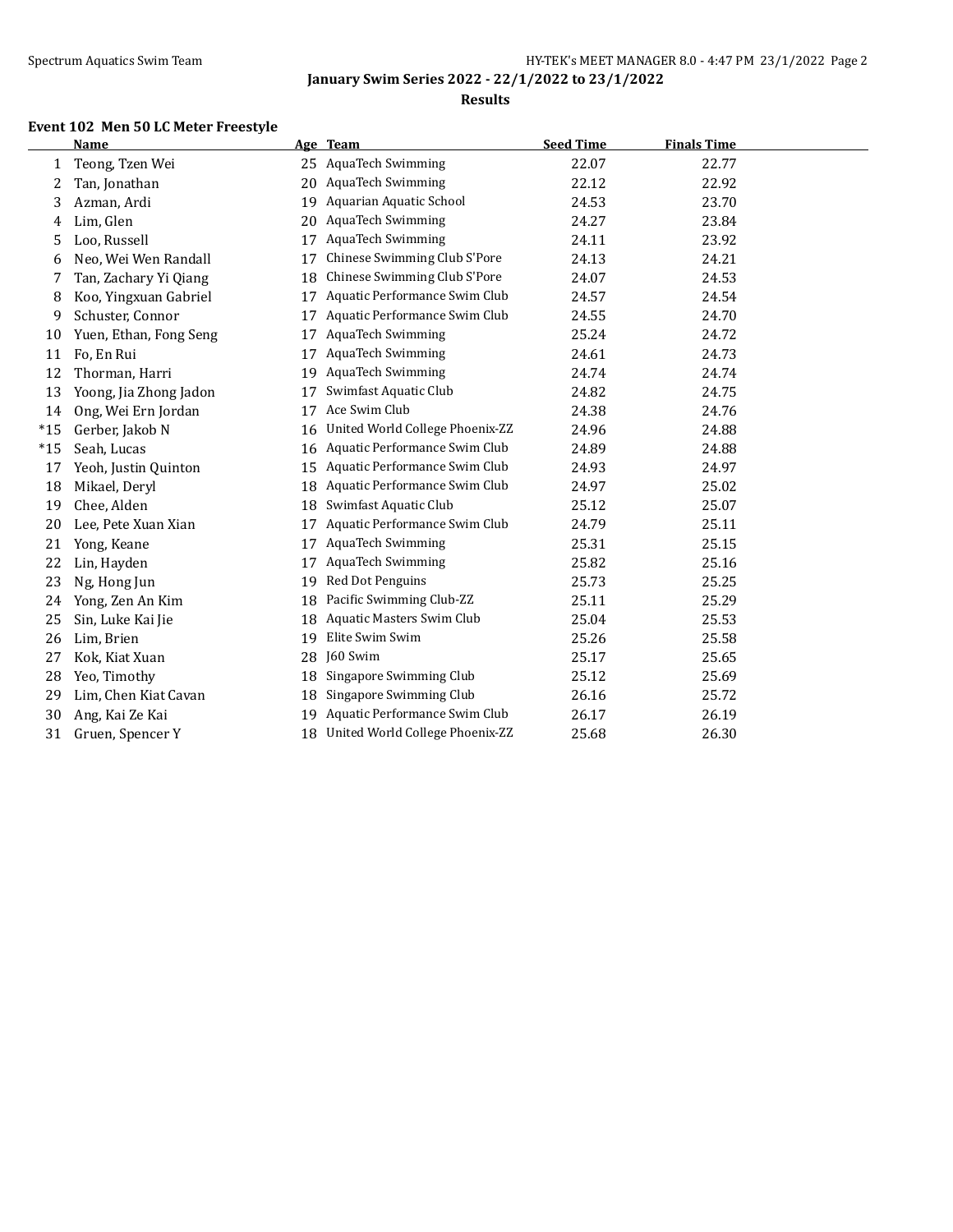**Results**

## **Event 103 Women 100 LC Meter Breaststroke**

|    | <b>Name</b>              | Age Team                           | <b>Seed Time</b> | <b>Finals Time</b> |  |
|----|--------------------------|------------------------------------|------------------|--------------------|--|
|    | 1 Soosai, Alicia L       | 19 Singapore Swimming Club         | 1:14.16          | 1:14.44            |  |
|    | 34.53                    | 1:14.44 (39.91)                    |                  |                    |  |
| 2  | Ng, Phoebe               | 15 AquaTech Swimming               | 1:14.95          | 1:14.62            |  |
|    | 34.56                    | 1:14.62 (40.06)                    |                  |                    |  |
| 3  | Zaman, Ria               | 17 Aquatic Performance Swim Club   | 1:14.46          | 1:15.72            |  |
|    | 35.54                    | 1:15.72 (40.18)                    |                  |                    |  |
| 4  | Chong, Melanie           | 16 Chinese Swimming Club S'Pore    | 1:12.94          | 1:16.08            |  |
|    | 35.88                    | 1:16.08 (40.20)                    |                  |                    |  |
|    |                          | 19 Chinese Swimming Club S'Pore    |                  |                    |  |
| 5. | Chew, Yuhuan Lauren      |                                    | 1:15.19          | 1:17.02            |  |
|    | 35.43                    | 1:17.02 (41.59)                    |                  |                    |  |
| 6  | Lim, Ashley              | 17 AquaTech Swimming               | 1:21.29          | 1:17.76            |  |
|    | 36.51                    | 1:17.76 (41.25)                    |                  |                    |  |
| 7  | Mayuzumi, Julia          | 19 The American Club               | 1:18.13          | 1:18.13            |  |
|    | 35.62                    | 1:18.13 (42.51)                    |                  |                    |  |
| 8  | Ng, Xin Li Amanda        | 15 Chinese Swimming Club S'Pore    | 1:17.62          | 1:18.31            |  |
|    | 36.93                    | 1:18.31 (41.38)                    |                  |                    |  |
| 9  | Cheah, Jia Ying Isabelle | 15 Singapore Swimming Club         | 1:17.91          | 1:18.73            |  |
|    | 37.32                    | 1:18.73 (41.41)                    |                  |                    |  |
| 10 | Yeo, Bonnie              | 18 Chinese Swimming Club S'Pore    | 1:18.66          | 1:18.75            |  |
|    | 36.93                    | 1:18.75 (41.82)                    |                  |                    |  |
| 11 | Ong, Li Yan Emily        | 14 Chinese Swimming Club S'Pore    | 1:17.64          | 1:19.17            |  |
|    | 37.73                    | 1:19.17 (41.44)                    |                  |                    |  |
| 12 | Low, Grace-Marie         | 19 Chinese Swimming Club S'Pore    | 1:16.33          | 1:19.21            |  |
|    | 37.66                    | 1:19.21 (41.55)                    |                  |                    |  |
| 13 | Liau, Jing Xuan Claresa  | 18 Chinese Swimming Club S'Pore    | 1:18.43          | 1:19.28            |  |
|    | 37.67                    | 1:19.28 (41.61)                    |                  |                    |  |
|    | 14 Lye, Li Tong Madeline | 19 Swimfast Aquatic Club           | 1:17.16          | 1:19.56            |  |
|    | 37.43                    | 1:19.56 (42.13)                    |                  |                    |  |
| 15 | Izam, Zahra              | 13 Elite Swim Swim                 | 1:20.40          | 1:20.54            |  |
|    | 38.78                    | 1:20.54 (41.76)                    |                  |                    |  |
|    |                          | 17 Chinese Swimming Club S'Pore    |                  |                    |  |
|    | 16 Low, Marianne         |                                    | 1:21.29          | 1:20.78            |  |
|    | 37.34                    | 1:20.78 (43.44)                    |                  |                    |  |
| 17 | Lim, Isabel              | 14 Singapore Swimming Club         | 1:21.87          | 1:21.03            |  |
|    | 39.18                    | 1:21.03 (41.85)                    |                  |                    |  |
| 18 | Goh, Jesslyn             | 15 Swimfast Aquatic Club           | 1:20.19          | 1:21.26            |  |
|    | 37.77                    | 1:21.26 (43.49)                    |                  |                    |  |
|    | 19 Liu, Yutian           | 14 Olympia Swimming Club           | 1:21.70          | 1:21.31            |  |
|    | 38.10                    | 1:21.31 (43.21)                    |                  |                    |  |
| 20 | Koh, Kar Xuan Kayla      | 14 Aquatic Performance Swim Club   | 1:21.87          | 1:21.62            |  |
|    | 39.13                    | 1:21.62 (42.49)                    |                  |                    |  |
| 21 | Ong, Qian Yi Ricole      | 16 Chinese Swimming Club S'Pore    | 1:20.33          | 1:21.64            |  |
|    | 37.25                    | 1:21.64 (44.39)                    |                  |                    |  |
| 22 | Yeu, Madelyn S           | 14 United World College Phoenix-ZZ | 1:19.90          | 1:21.91            |  |
|    | 37.90                    | 1:21.91 (44.01)                    |                  |                    |  |
| 23 | Sam, Sophia              | 15 AquaTech Swimming               | 1:19.24          | 1:22.11            |  |
|    | 37.62                    | 1:22.11 (44.49)                    |                  |                    |  |
| 24 | Koh, Kai Lin             | 15 Aquatic Masters Swim Club       | 1:18.79          | 1:22.20            |  |
|    | 38.36                    | 1:22.20 (43.84)                    |                  |                    |  |
| 25 | Zhi, Melody              | 16 Uwcsea-East                     | 1:19.52          | 1:22.55            |  |
|    | 37.49                    | 1:22.55 (45.06)                    |                  |                    |  |
|    | 26 Albury, Zoe           | 18 Nexus Swim Team-SI              | 1:21.56          | 1:22.76            |  |
|    | 38.92                    | 1:22.76 (43.84)                    |                  |                    |  |
|    |                          |                                    |                  |                    |  |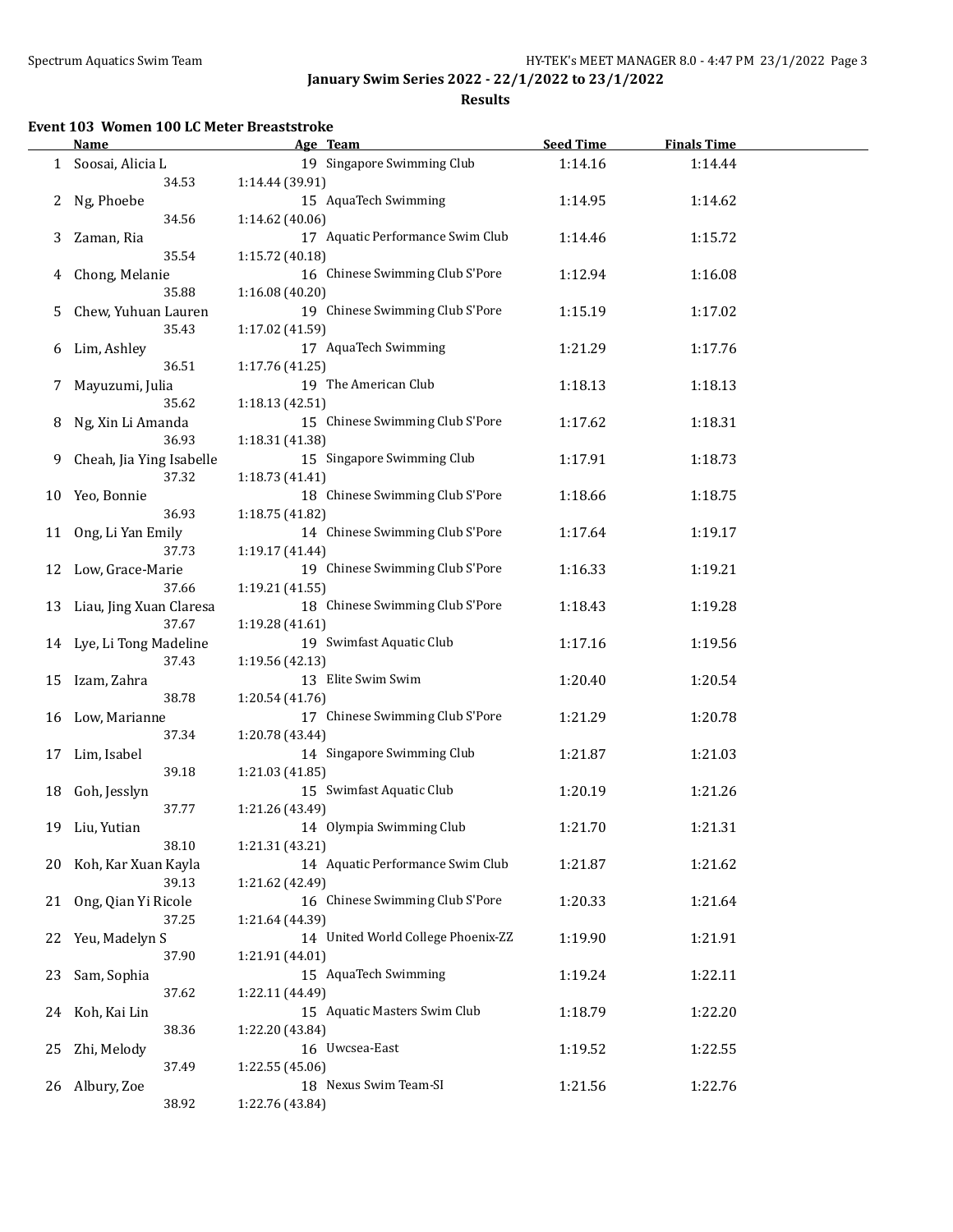**Results**

# **(Event 103 Women 100 LC Meter Breaststroke)**

|    | Name                  | Age Team                           | <b>Seed Time</b> | <b>Finals Time</b> |  |
|----|-----------------------|------------------------------------|------------------|--------------------|--|
| 27 | Chang, Catherine      | 14 AquaTech Swimming               | 1:22.37          | 1:22.81            |  |
|    | 39.45                 | 1:22.81 (43.36)                    |                  |                    |  |
| 28 | NG, Xin Hui           | 13 Pacific Swimming Club-ZZ        | 1:23.53          | 1:23.13            |  |
|    | 39.74                 | 1:23.13 (43.39)                    |                  |                    |  |
| 29 | Talwalkar, Aiko N     | 15 United World College Phoenix-ZZ | 1:21.99          | 1:23.16            |  |
|    | 39.09                 | 1:23.16 (44.07)                    |                  |                    |  |
| 30 | Lau, Ee Xin Chloe     | 16 Chinese Swimming Club S'Pore    | 1:21.87          | 1:23.69            |  |
|    | 38.91                 | 1:23.69 (44.78)                    |                  |                    |  |
| 31 | Low, Zi Qi Manda      | 15 Chinese Swimming Club S'Pore    | 1:22.60          | 1:24.37            |  |
|    | 39.01                 | 1:24.37 (45.36)                    |                  |                    |  |
| 32 | Kellett, Emily        | 16 United World College Phoenix-ZZ | <b>NT</b>        | 1:25.66            |  |
|    | 39.99                 | 1:25.66 (45.67)                    |                  |                    |  |
| 33 | Tham, Jezelle Jingyi  | 13 Aquatic Performance Swim Club   | 1:25.18          | 1:27.42            |  |
|    | 40.49                 | 1:27.42 (46.93)                    |                  |                    |  |
| 34 | Cheong, Rena Ming-Yen | 14 Swimfast Aquatic Club           | 1:24.15          | 1:28.13            |  |
|    | 41.39                 | 1:28.13 (46.74)                    |                  |                    |  |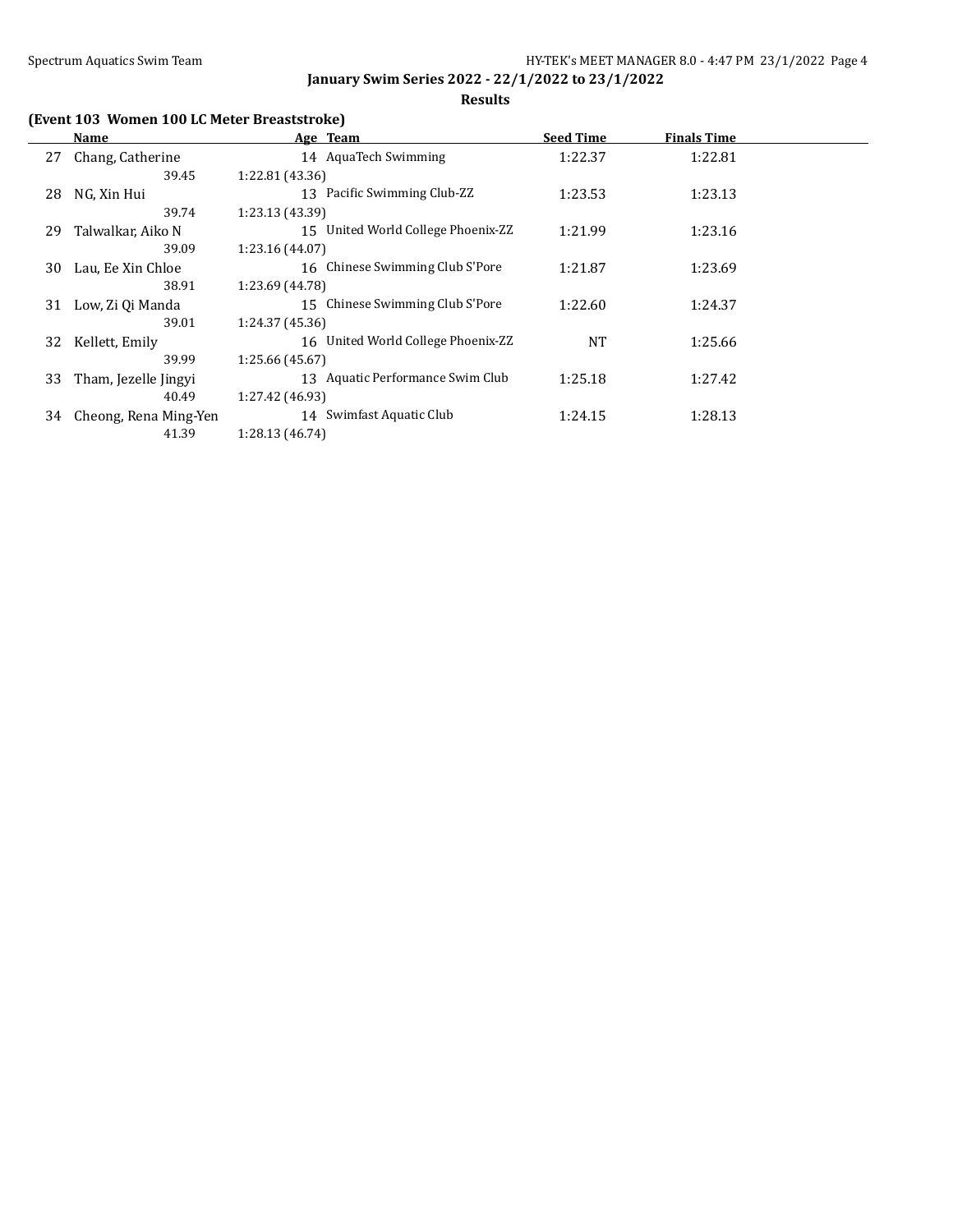**Results**

#### **Event 104 Men 100 LC Meter Breaststroke**

|       | <b>Name</b>                         | Age Team                                              | <b>Seed Time</b> | <b>Finals Time</b> |  |
|-------|-------------------------------------|-------------------------------------------------------|------------------|--------------------|--|
|       | 1 Cheong, Ee Seng Nicholas<br>30.00 | 20 Chinese Swimming Club S'Pore<br>1:05.06 (35.06)    | 1:03.23          | 1:05.06            |  |
|       | 2 Lin, Hayden<br>30.80              | 17 AquaTech Swimming<br>1:05.52 (34.72)               | 1:04.92          | 1:05.52            |  |
| 3     | Yoong, Jia Zhong Jadon<br>32.02     | 17 Swimfast Aquatic Club<br>1:06.26 (34.24)           | 1:04.87          | 1:06.26            |  |
| 4     | Lim, Yong-Jie Joshua<br>32.06       | 17 Chinese Swimming Club S'Pore<br>1:07.04 (34.98)    | 1:08.40          | 1:07.04            |  |
| 5     | Ong, Wei Ern Jordan<br>31.62        | 17 Ace Swim Club<br>1:07.10 (35.48)                   | 1:04.48          | 1:07.10            |  |
| 6     | Choo, Marcus Zhengxiang<br>31.81    | 15 Aquatic Performance Swim Club<br>1:07.52 (35.71)   | 1:06.73          | 1:07.52            |  |
| 7     | Ko, Qi Hao Jayden<br>32.02          | 16 Singapore Swimming Club<br>1:07.80 (35.78)         | 1:07.75          | 1:07.80            |  |
| 8     | Goh, Lachlan<br>31.89               | 16 AquaTech Swimming<br>1:07.87 (35.98)               | 1:06.28          | 1:07.87            |  |
| 9.    | Cheng, Reagan<br>31.97              | 14 Chinese Swimming Club S'Pore<br>1:07.99 (36.02)    | 1:11.88          | 1:07.99            |  |
| 10    | Cassin, Jack<br>32.25               | 18 Nexus Swim Team-SI<br>1:08.35(36.10)               | 1:09.06          | 1:08.35            |  |
| 11    | Ng, Yi Wang<br>32.09                | 16 Aquatic Performance Swim Club<br>1:08.63 (36.54)   | 1:07.77          | 1:08.63            |  |
| 12    | Lim, Tao Yuan Ryan<br>32.44         | 21 Swimfast Aquatic Club<br>1:08.97 (36.53)           | 1:08.55          | 1:08.97            |  |
| 13    | Tay, Zackery Quan Long<br>32.71     | 17 Chinese Swimming Club S'Pore<br>1:09.32 (36.61)    | 1:10.29          | 1:09.32            |  |
| 14    | Chua, Tristan<br>32.76              | 15 AquaTech Swimming<br>1:09.46 (36.70)               | 1:09.31          | 1:09.46            |  |
| *15   | Yeoh, Justin Quinton<br>32.17       | 15 Aquatic Performance Swim Club<br>1:09.97 (37.80)   | 1:10.90          | 1:09.97            |  |
| $*15$ | Song, Ansel<br>32.44                | 15 Uwcsea-East<br>1:09.97 (37.53)                     | 1:10.18          | 1:09.97            |  |
| 17    | Ho, Chong yan<br>32.93              | 14 AquaTech Swimming<br>1:10.46 (37.53)               | 1:11.50          | 1:10.46            |  |
| 18    | Ong, Chen Jie Marcus<br>32.23       | 16 Chinese Swimming Club S'Pore<br>1:10.52 (38.29)    | 1:08.81          | 1:10.52            |  |
| 19    | Martynyuk, Ivan<br>33.30            | 15 Aquatic Performance Swim Club<br>1:11.28 (37.98)   | 1:09.75          | 1:11.28            |  |
|       | 20 Ng, Reyes<br>33.27               | 15 AquaTech Swimming<br>1:11.75 (38.48)               | 1:12.71          | 1:11.75            |  |
|       | 21 Lim, Ignatius<br>33.35           | 17 Singapore Swimming Club<br>1:11.85(38.50)          | 1:10.59          | 1:11.85            |  |
| 22    | Ghannam, Karl<br>33.57              | 16 Uwcsea-East<br>1:12.34 (38.77)                     | 1:12.34          | 1:12.34            |  |
| 23    | Tan, Quentin<br>32.53               | 17 X Lab<br>1:12.40 (39.87)                           | 1:11.01          | 1:12.40            |  |
| 24    | Lim, Ryan Wei-Ming<br>34.37         | 15 Singapore Swimming Club<br>1:12.58 (38.21)         | 1:14.18          | 1:12.58            |  |
| $*25$ | Tan, Jon En Sergio<br>34.71         | 16 AquaTech Swimming<br>1:12.87 (38.16)               | 1:13.77          | 1:12.87            |  |
| $*25$ | Gerber, Jakob N<br>34.10            | 16 United World College Phoenix-ZZ<br>1:12.87 (38.77) | 1:12.87          | 1:12.87            |  |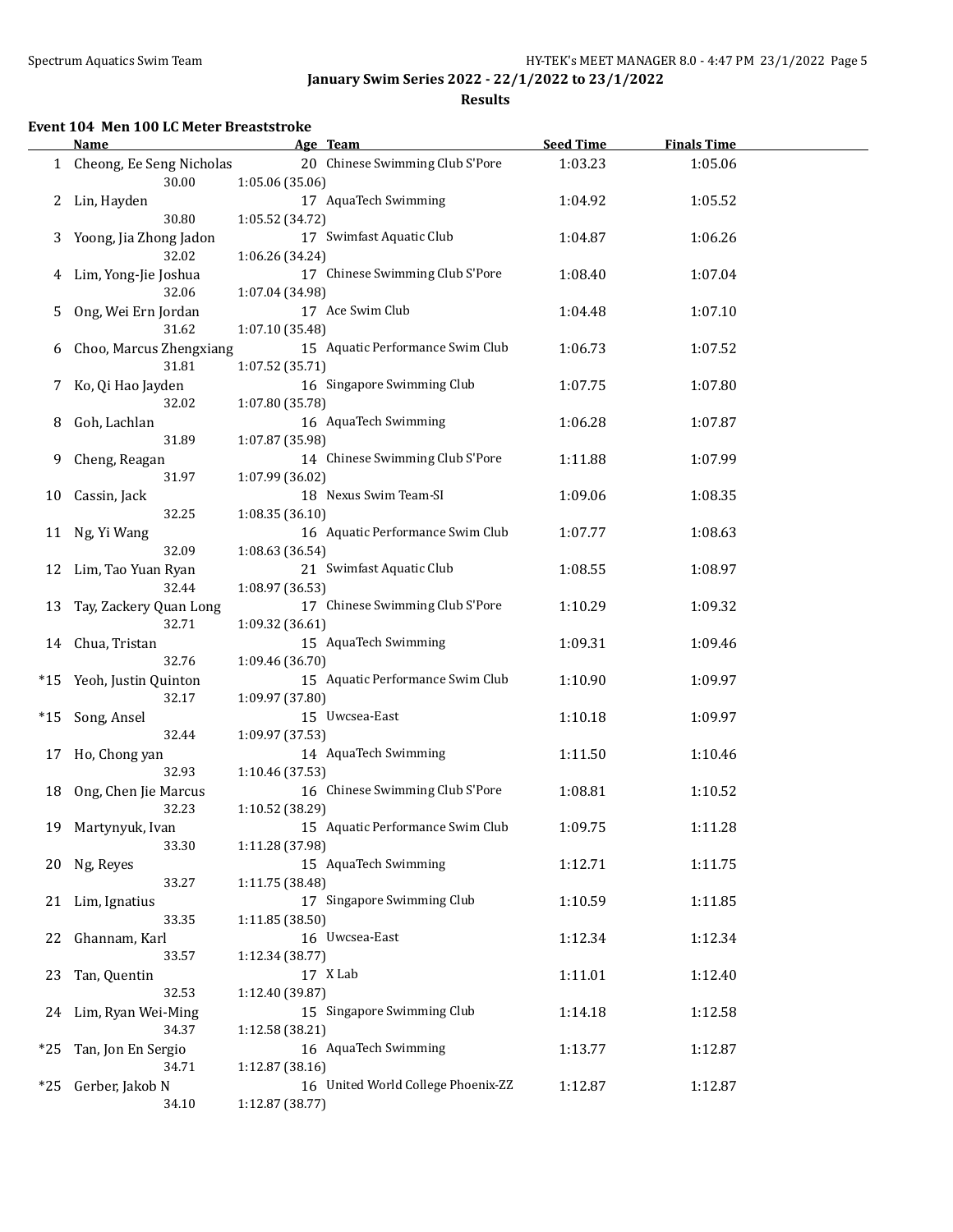**Results**

# **(Event 104 Men 100 LC Meter Breaststroke)**

|         | Name                  | Age Team                        | <b>Seed Time</b> | <b>Finals Time</b> |  |
|---------|-----------------------|---------------------------------|------------------|--------------------|--|
| 27      | YU, Lennon            | 16 SwimDolphia Aquatic School   | 1:13.22          | 1:13.28            |  |
|         | 33.55                 | 1:13.28 (39.73)                 |                  |                    |  |
| 28      | Sau, Cheng Kai Elisha | 14 Swimfast Aquatic Club        | 1:15.03          | 1:13.36            |  |
|         | 34.23                 | 1:13.36(39.13)                  |                  |                    |  |
| 29      | Liaw, Davian          | 13 AquaTech Swimming            | 1:13.96          | 1:13.51            |  |
|         | 33.67                 | 1:13.51 (39.84)                 |                  |                    |  |
| 30      | Lim, Yu Le Lucas      | 15 Chinese Swimming Club S'Pore | 1:14.21          | 1:14.08            |  |
|         | 35.02                 | 1:14.08 (39.06)                 |                  |                    |  |
| 31      | Birch, Oliver         | 15 Uwcsea-East                  | 1:14.10          | 1:15.02            |  |
|         | 34.31                 | 1:15.02(40.71)                  |                  |                    |  |
| 32      | Lee, Edison           | 15 AquaTech Swimming            | 1:14.21          | 1:16.32            |  |
|         | 35.01                 | 1:16.32(41.31)                  |                  |                    |  |
|         | Gordon, James         | <b>AquaTech Swimming</b><br>17  | 1:14.56          | NS.                |  |
|         | Tan, Bradley          | AquaTech Swimming<br>20         | 1:09.36          | <b>NS</b>          |  |
| $- - -$ | Chiam, Cohen Barron   | 16 Swimfast Aquatic Club        | 1:04.65          | NS                 |  |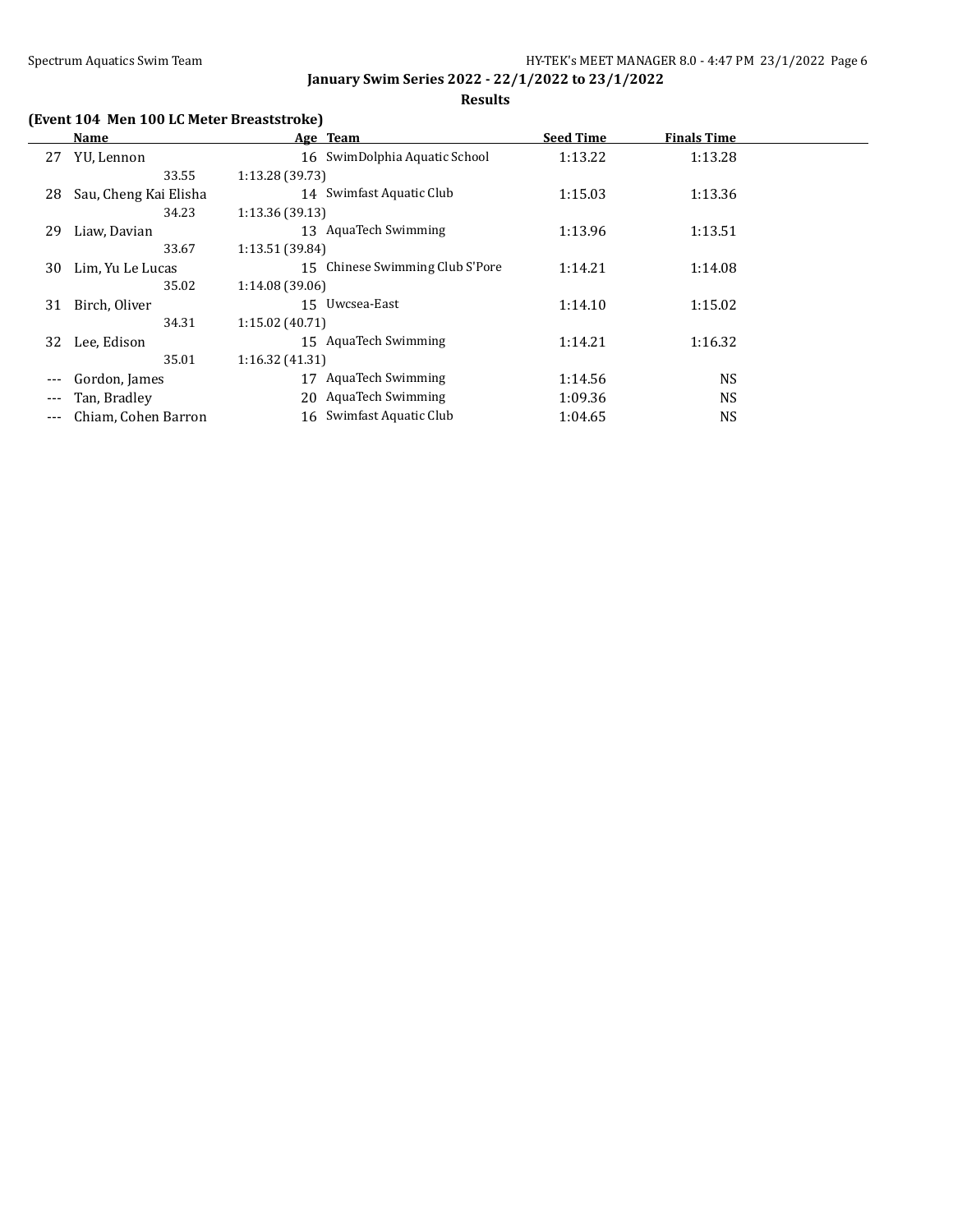**Results**

# **Event 105 Women 200 LC Meter Butterfly**

|     | Name                       |                 | Age Team                         | <b>Seed Time</b> | <b>Finals Time</b> |  |
|-----|----------------------------|-----------------|----------------------------------|------------------|--------------------|--|
|     | 1 Quah, Jing Wen           |                 | 22 Swimfast Aquatic Club         | 2:10.12          | 2:14.46            |  |
|     | 29.74                      | 1:03.54 (33.80) | 1:38.60 (35.06)                  | 2:14.46 (35.86)  |                    |  |
|     | 2 Leong, Kaitlyn Alexandra |                 | 16 Swimfast Aquatic Club         | 2:25.40          | 2:26.62            |  |
|     | 31.96                      | 1:08.75(36.79)  | 1:47.02 (38.27)                  | 2:26.62 (39.60)  |                    |  |
|     | 3 Chang, Nou Nou           |                 | 17 AquaTech Swimming             | 2:28.35          | 2:30.07            |  |
|     | 31.14                      | 1:08.47 (37.33) | 1:48.71 (40.24)                  | 2:30.07 (41.36)  |                    |  |
|     | 4 Yau, Tricia              |                 | 17 AquaTech Swimming             | 2:31.24          | 2:30.16            |  |
|     | 33.35                      | 1:11.22(37.87)  | 1:50.48 (39.26)                  | 2:30.16 (39.68)  |                    |  |
| 5   | Taguchi, Julia Chiyo       |                 | 13 Singapore Swimming Club       | 2:35.74          | 2:33.78            |  |
|     | 33.49                      | 1:12.56 (39.07) | 1:53.88 (41.32)                  | 2:33.78 (39.90)  |                    |  |
|     | 6 Yang, Seira              |                 | 14 Aquatic Performance Swim Club | 2:35.91          | 2:35.75            |  |
|     | 33.48                      | 1:12.49(39.01)  | 1:53.90 (41.41)                  | 2:35.75 (41.85)  |                    |  |
|     | 7 Teo, Jing Wen Heather    |                 | 13 Aquatic Performance Swim Club | 2:39.88          | 2:37.71            |  |
|     | 34.13                      | 1:14.45(40.32)  | 1:56.06 (41.61)                  | 2:37.71 (41.65)  |                    |  |
|     | 8 Yeo, Rachael Ying Xuan   |                 | 15 Pacific Swimming Club-ZZ      | 2:37.74          | 2:38.00            |  |
|     | 34.32                      | 1:15.36 (41.04) | 1:58.38 (43.02)                  | 2:38.00 (39.62)  |                    |  |
|     |                            |                 | 14 AquaTech Swimming             |                  |                    |  |
| 9.  | Goh, Muse                  |                 |                                  | 2:39.70          | 2:38.86            |  |
|     | 34.60                      | 1:14.70(40.10)  | 1:57.18 (42.48)                  | 2:38.86 (41.68)  |                    |  |
|     | 10 Loo, Chloe I            |                 | 15 AquaTech Swimming             | 2:37.44          | 2:39.55            |  |
|     | 33.36                      | 1:13.77(40.41)  | 1:56.29 (42.52)                  | 2:39.55 (43.26)  |                    |  |
|     | 11 Ngoi, Emily Seok Yen    |                 | 15 AquaTech Swimming             | 2:37.56          | 2:40.01            |  |
|     | 33.58                      | 1:12.84 (39.26) | 1:55.72 (42.88)                  | 2:40.01 (44.29)  |                    |  |
|     | 12 Gwee, Min Xin           |                 | 16 Swimfast Aquatic Club         | 2:38.56          | 2:42.17            |  |
|     | 33.96                      | 1:13.31(39.35)  | 1:56.16 (42.85)                  | 2:42.17 (46.01)  |                    |  |
|     | 13 NG, Xin Hui             |                 | 13 Pacific Swimming Club-ZZ      | 2:41.72          | 2:42.32            |  |
|     | 34.97                      | 1:15.25 (40.28) | 1:58.78 (43.53)                  | 2:42.32 (43.54)  |                    |  |
|     | 14 Izam, Zahra             |                 | 13 Elite Swim Swim               | 2:52.38          | 2:43.00            |  |
|     | 34.86                      | 1:16.20(41.34)  | 1:59.11 (42.91)                  | 2:43.00 (43.89)  |                    |  |
|     | 15 Ng, Charlotte           |                 | 14 Swimfast Aquatic Club         | 2:43.42          | 2:43.41            |  |
|     | 35.09                      | 1:16.98(41.89)  | 2:01.36 (44.38)                  | 2:43.41 (42.05)  |                    |  |
|     | 16 Chang, Catherine        |                 | 14 AquaTech Swimming             | 2:51.85          | 2:43.67            |  |
|     | 35.44                      | 1:16.72 (41.28) | 1:59.66 (42.94)                  | 2:43.67 (44.01)  |                    |  |
|     | 17 Ring, Nathalie          |                 | 13 AquaTech Swimming             | 2:41.71          | 2:45.47            |  |
|     | 34.49                      | 1:15.42 (40.93) | 1:59.43 (44.01)                  | 2:45.47 (46.04)  |                    |  |
|     | 18 Mastamam, Azlina        |                 | 13 Olympia Swimming Club         | 2:36.62          | 2:45.88            |  |
|     | 33.21                      | 1:13.06 (39.85) | 1:57.54 (44.48)                  | 2:45.88 (48.34)  |                    |  |
|     | 19 Low, Zi Qi Manda        |                 | 15 Chinese Swimming Club S'Pore  | 2:54.11          | 2:54.97            |  |
|     | 37.47                      | 1:21.21 (43.74) | 2:09.08 (47.87)                  | 2:54.97 (45.89)  |                    |  |
|     | 20 Ko, Xuan Ting Jade      |                 | 14 Singapore Swimming Club       | 2:59.63          | 2:57.34            |  |
|     | 37.64                      | 1:23.10 (45.46) | 2:10.73 (47.63)                  | 2:57.34 (46.61)  |                    |  |
|     | 21 Lee, Xuan Ying          |                 | 14 Ace Swim Club                 | 2:58.67          | 2:58.50            |  |
|     | 39.32                      | 1:24.87 (45.55) | 2:11.36 (46.49)                  | 2:58.50 (47.14)  |                    |  |
| 22  | E, Ashlyn Li Hui           |                 | 13 Swimfast Aquatic Club         | 2:59.91          | 3:02.16            |  |
|     | 37.51                      | 1:23.22 (45.71) | 2:11.80 (48.58)                  | 3:02.16 (50.36)  |                    |  |
|     | 23 Yin, Hannah Hao Yia     |                 | 14 Pacific Swimming Club-ZZ      | 2:51.03          | 3:03.23            |  |
|     | 34.88                      | 1:20.38 (45.50) | 2:10.80 (50.42)                  | 3:03.23 (52.43)  |                    |  |
|     | 24 Deelchand, Dominique F  |                 | 17 Cis Huskies Swim Team-ZZ      | 2:48.48          | 3:04.85            |  |
|     | 39.47                      | 1:26.24 (46.77) | 2:15.93 (49.69)                  | 3:04.85 (48.92)  |                    |  |
| 25  | Law, Zeyi Amanda           |                 | 14 Ace Swim Club                 | 3:08.07          | 3:05.30            |  |
|     | 39.35                      | 1:26.39 (47.04) | 2:15.30 (48.91)                  | 3:05.30 (50.00)  |                    |  |
|     | 26 Leng Suan, Leng Suan    |                 | 15 S70                           | 3:27.70          | 3:27.38            |  |
|     | 39.19                      | 1:33.88 (54.69) | 2:31.21 (57.33)                  | 3:27.38 (56.17)  |                    |  |
|     | Mayuzumi, Julia            |                 | 19 The American Club             | 2:46.35          | NS                 |  |
| --- |                            |                 |                                  |                  |                    |  |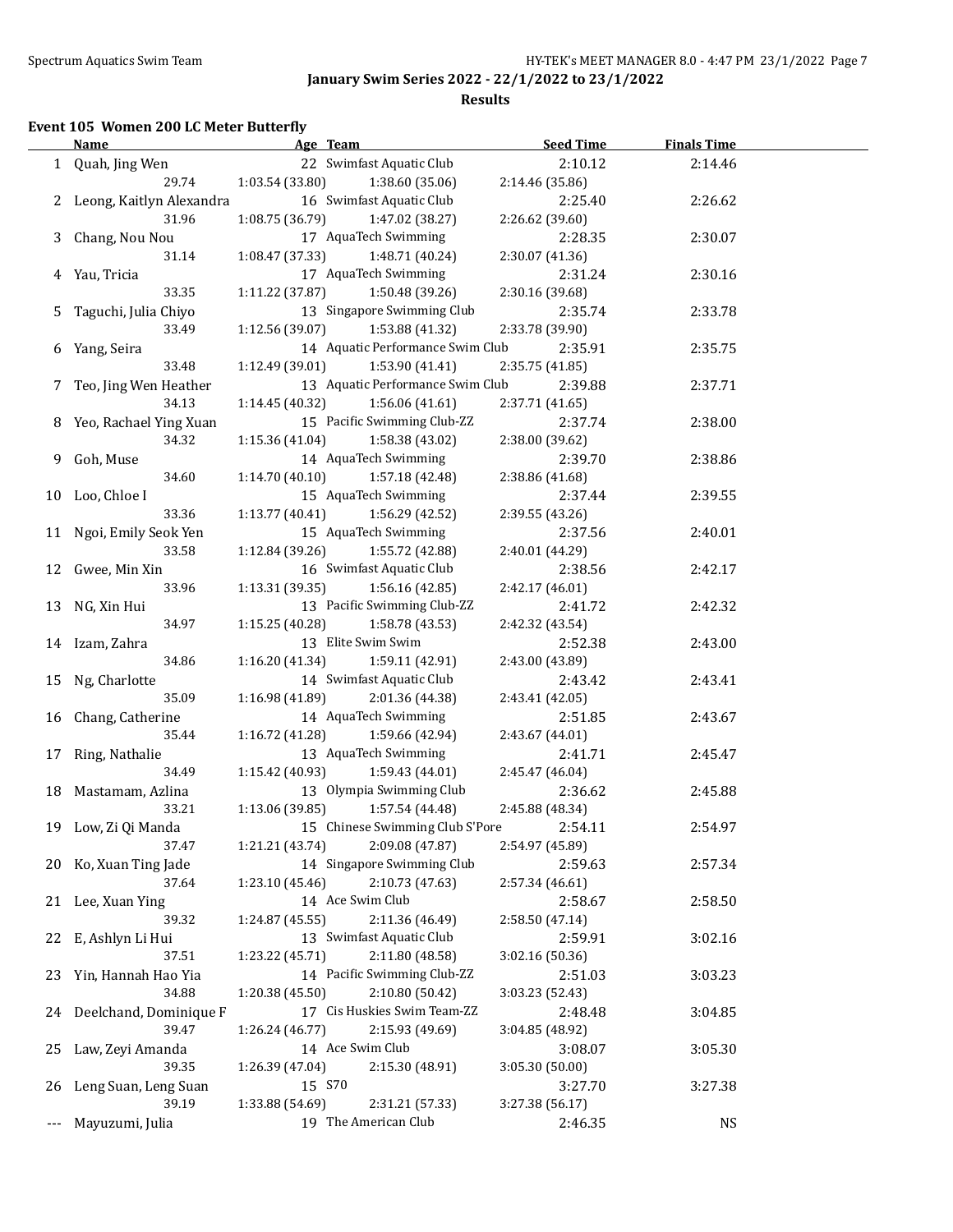**Results**

#### **Event 106 Men 200 LC Meter Butterfly**

|    | <b>Name</b>              | Age Team                           | <b>Seed Time</b> | <b>Finals Time</b> |  |
|----|--------------------------|------------------------------------|------------------|--------------------|--|
|    | 1 Tan, Ephraim           | 18 Aquatic Performance Swim Club   | 2:00.60          | 2:03.79            |  |
|    | 27.96                    | 59.70 (31.74)<br>1:31.75 (32.05)   | 2:03.79 (32.04)  |                    |  |
|    | 2 Pang, Sheng Jun        | 30 AquaTech Swimming               | 2:05.72          | 2:03.99            |  |
|    | 27.26                    | 58.72 (31.46)<br>1:31.09 (32.37)   | 2:03.99 (32.90)  |                    |  |
|    | 3 Loo, Russell           | 17 AquaTech Swimming               | 2:06.27          | 2:08.00            |  |
|    | 27.99                    | 1:00.53(32.54)<br>1:34.26 (33.73)  | 2:08.00 (33.74)  |                    |  |
|    | 4 Neo, Wei Wen Randall   | 17 Chinese Swimming Club S'Pore    | 2:05.56          | 2:08.47            |  |
|    | 27.89                    | 1:00.08 (32.19)<br>1:33.66 (33.58) | 2:08.47 (34.81)  |                    |  |
|    | 5 Yuen, Ethan, Fong Seng | 17 AquaTech Swimming               | 2:13.04          | 2:11.01            |  |
|    | 28.80                    | 1:01.89 (33.09)<br>1:36.03 (34.14) | 2:11.01 (34.98)  |                    |  |
|    | 6 Lim, Marc              | 16 AquaTech Swimming               | 2:06.47          | 2:11.49            |  |
|    | 28.80                    | 1:01.36(32.56)<br>1:35.65 (34.29)  | 2:11.49 (35.84)  |                    |  |
|    | 7 Lim, Joshua            | 17 Swimfast Aquatic Club           | 2:13.04          | 2:11.64            |  |
|    | 30.49                    | 1:05.28(34.79)<br>1:38.00 (32.72)  | 2:11.64 (33.64)  |                    |  |
|    | 8 Yin, Joshua Hao Zhe    | 15 Pacific Swimming Club-ZZ        | 2:14.15          | 2:16.89            |  |
|    | 29.86                    | 1:04.11 (34.25)<br>1:39.86 (35.75) | 2:16.89 (37.03)  |                    |  |
|    | 9 Lee, Shi Jie           | 15 AquaTech Swimming               | 2:16.62          | 2:16.97            |  |
|    | 30.31                    | 1:40.84 (35.97)<br>1:04.87(34.56)  | 2:16.97 (36.13)  |                    |  |
|    | 10 Zarak, Jake           | 17 Aquatic Performance Swim Club   | 2:17.27          | 2:17.86            |  |
|    | 29.14                    | 1:03.24(34.10)<br>1:40.69 (37.45)  | 2:17.86 (37.17)  |                    |  |
|    | 11 Mori, Taichi          | 15 AquaTech Swimming               | 2:14.31          | 2:18.12            |  |
|    | 30.83                    | 1:05.49(34.66)<br>1:41.71 (36.22)  | 2:18.12 (36.41)  |                    |  |
|    | 12 Goh, Lachlan          | 16 AquaTech Swimming               | 2:22.84          | 2:18.69            |  |
|    | 30.24                    | 1:05.98(35.74)<br>1:43.09 (37.11)  | 2:18.69 (35.60)  |                    |  |
|    | 13 Koh, Wen Kang Aidan   | 14 Olympia Swimming Club           | 2:20.60          | 2:19.38            |  |
|    | 30.71                    | 1:05.99 (35.28)<br>1:42.30 (36.31) | 2:19.38 (37.08)  |                    |  |
|    | 14 Ang, Yukai Luke       | 14 Ace Swim Club                   | 2:23.53          | 2:22.08            |  |
|    | 30.81                    | 1:07.09 (36.28)<br>1:43.90 (36.81) | 2:22.08 (38.18)  |                    |  |
|    | 15 Lim, Tz-Rei Marcus    | 16 Singapore Swimming Club         | 2:26.31          | 2:22.09            |  |
|    | 31.42                    | 1:07.50 (36.08)<br>1:44.60 (37.10) | 2:22.09 (37.49)  |                    |  |
|    | 16 Soh, Wei Ze Jabez     | 13 Singapore Swimming Club         | 2:23.88          | 2:22.31            |  |
|    | 31.67                    | 1:08.07(36.40)<br>1:45.74 (37.67)  | 2:22.31 (36.57)  |                    |  |
|    | 17 Lee, Zane Ricardo     | 15 Chinese Swimming Club S'Pore    | 2:21.50          | 2:22.71            |  |
|    | 30.89                    | 1:07.29 (36.40)<br>1:45.33 (38.04) | 2:22.71 (37.38)  |                    |  |
|    | 18 Kwek, Xuan Hui Aaron  | 16 Swimfast Aquatic Club           | 2:21.73          | 2:22.94            |  |
|    | 31.13                    | 1:07.60 (36.47)<br>1:44.73 (37.13) | 2:22.94 (38.21)  |                    |  |
|    | 19 Ng, Ryan, Long Teck   | 14 AquaTech Swimming               | 2:27.13          | 2:24.17            |  |
|    | 32.44                    | 1:45.67 (36.96)<br>1:08.71 (36.27) | 2:24.17 (38.50)  |                    |  |
| 20 | Shah, Rahul Viren        | 15 Singapore Swimming Club         | 2:21.60          | 2:24.58            |  |
|    | 29.52                    | 1:44.56 (39.74)<br>1:04.82 (35.30) | 2:24.58 (40.02)  |                    |  |
| 21 | Thio, Jerome             | 16 AquaTech Swimming               | 2:26.86          | 2:24.71            |  |
|    | 29.82                    | 1:44.76 (38.83)<br>1:05.93 (36.11) | 2:24.71 (39.95)  |                    |  |
| 22 | Makela, Rasmus P         | 18 Uwcsea-East                     | 2:22.21          | 2:28.35            |  |
|    | 31.31                    | 1:48.19 (39.71)<br>1:08.48(37.17)  | 2:28.35 (40.16)  |                    |  |
| 23 | Loh, Reyes Loh           | 15 Swimfast Aquatic Club           | 2:22.99          | 2:29.91            |  |
|    | 32.39                    | 1:49.10 (39.88)<br>1:09.22 (36.83) | 2:29.91 (40.81)  |                    |  |
|    | 24 Wang, Ziwen           | 15 Pacific Swimming Club-ZZ        | 2:42.16          | 2:30.26            |  |
|    | 31.85                    | 1:49.17 (40.05)<br>1:09.12 (37.27) | 2:30.26 (41.09)  |                    |  |
| 25 | Chua, Isaac Wei En       | 13 Pacific Swimming Club-ZZ        | 2:33.83          | 2:32.88            |  |
|    | 33.94                    | 1:52.77 (40.37)<br>1:12.40 (38.46) | 2:32.88 (40.11)  |                    |  |
|    | 26 Kanzaki, Riku         | 19 United World College Phoenix-ZZ | 2:20.36          | 2:33.04            |  |
|    | 31.12                    | 1:07.76 (36.64)<br>1:49.46 (41.70) | 2:33.04 (43.58)  |                    |  |
|    |                          |                                    |                  |                    |  |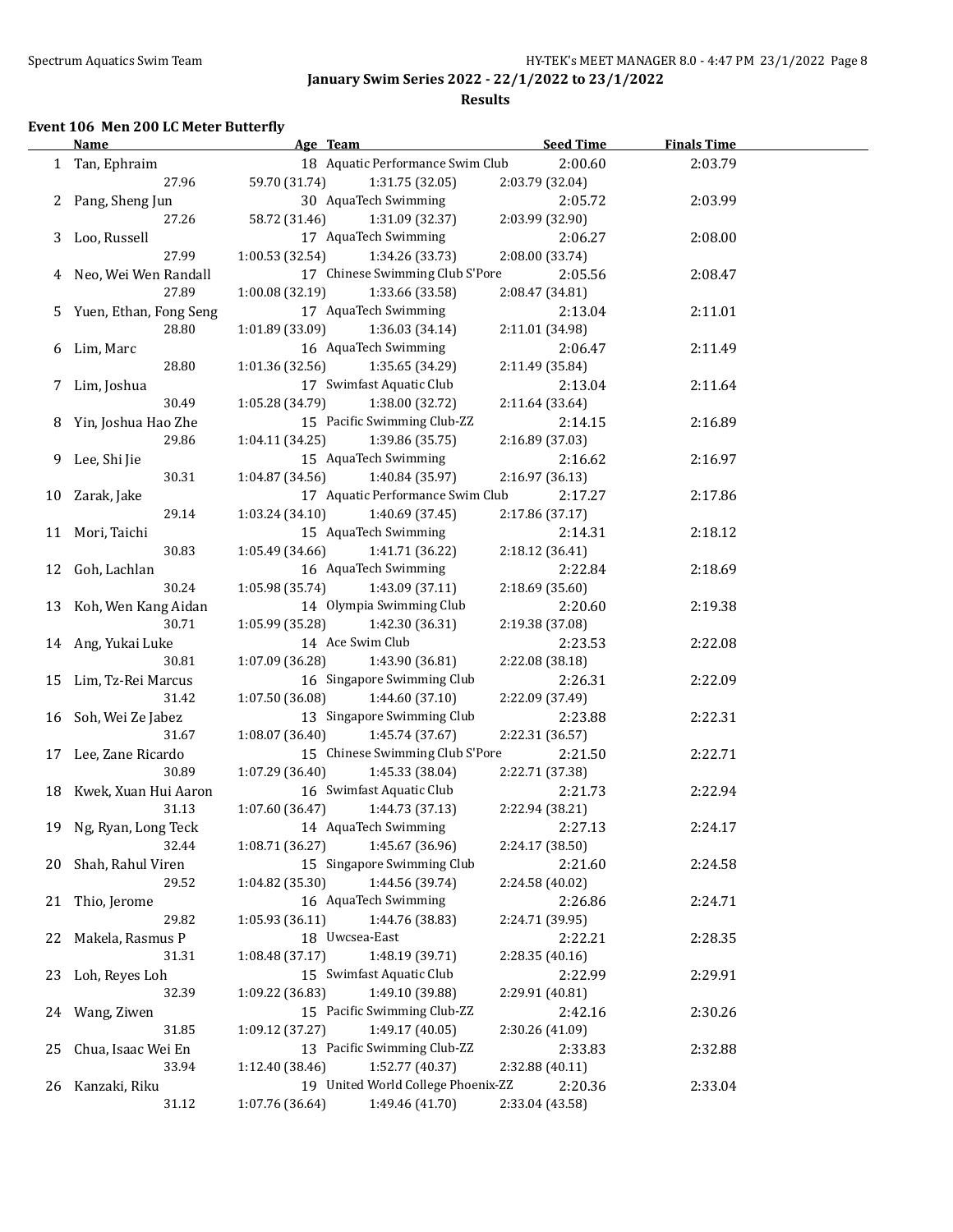### **Results**

# **(Event 106 Men 200 LC Meter Butterfly)**

| Name                        | Age Team        |                                   | <b>Seed Time</b> | <b>Finals Time</b> |  |
|-----------------------------|-----------------|-----------------------------------|------------------|--------------------|--|
| 27 Goh, Liam Zachariah      |                 | 13 Chinese Swimming Club S'Pore   | 2:30.69          | 2:34.93            |  |
| 34.08                       | 1:14.83(40.75)  | 1:56.47 (41.64)                   | 2:34.93 (38.46)  |                    |  |
| 28 Sen, Aaditya             |                 | 19 Art Aquatics                   | 2:37.72          | 2:35.34            |  |
| 33.70                       |                 | $1:14.14(40.44)$ $1:55.77(41.63)$ | 2:35.34 (39.57)  |                    |  |
| 29 Png, Yin Zhe Pier        |                 | 14 Aquatic Performance Swim Club  | 2:39.74          | 2:36.22            |  |
| 32.21                       |                 | $1:10.57(38.36)$ $1:54.11(43.54)$ | 2:36.22(42.11)   |                    |  |
| 30 Loh, Bin Johann Mikail   |                 | 14 Swimfast Aquatic Club          | 2:48.56          | 2:38.18            |  |
| 31.58                       | 1:09.82 (38.24) | 1:54.18 (44.36)                   | 2:38.18 (44.00)  |                    |  |
| 31 Tan, Jun Xi, Dwayne      |                 | 15 SwimDolphia Aquatic School     | 2:36.45          | 2:40.10            |  |
| 33.98                       | 1:14.76 (40.78) | 1:58.30 (43.54)                   | 2:40.10 (41.80)  |                    |  |
| 32 Choo, Xing Wen Edric     |                 | 17 Art Aquatics                   | 2:46.04          | 2:41.13            |  |
| 33.01                       |                 | $1:13.02(40.01)$ $1:56.66(43.64)$ | 2:41.13(44.47)   |                    |  |
| 33 Lem, Yi Chern            |                 | 14 Swimfast Aquatic Club          | 2:44.65          | 2:41.24            |  |
| 34.12                       |                 | $1:13.21(39.09)$ $1:55.50(42.29)$ | 2:41.24 (45.74)  |                    |  |
| 34 Wong, An Jairus          |                 | 16 Swimfast Aquatic Club          | 2:41.10          | 2:45.78            |  |
| 32.82                       | 1:13.90 (41.08) | 1:59.86 (45.96)                   | 2:45.78 (45.92)  |                    |  |
| 35 Lee, Darren Lee Jun Xian |                 | 16 Art Aquatics                   | 2:44.00          | 2:54.63            |  |
| 33.44                       | 1:13.33 (39.89) | 2:00.16(46.83)                    | 2:54.63 (54.47)  |                    |  |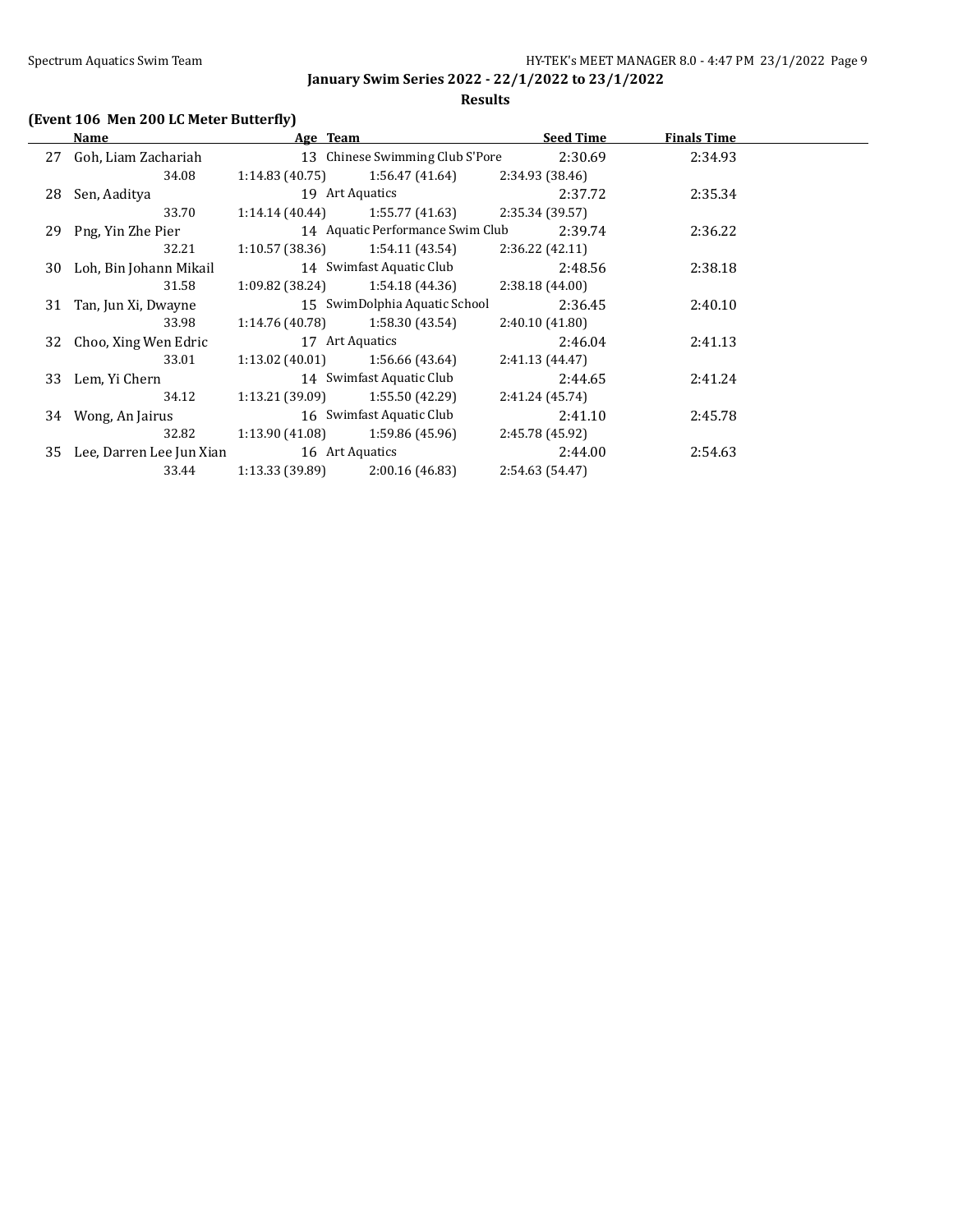**Results**

## **Event 107 Women 800 LC Meter Freestyle**

|    | Name                    | Age Team        |                                    | <b>Seed Time</b> | <b>Finals Time</b> |  |
|----|-------------------------|-----------------|------------------------------------|------------------|--------------------|--|
|    | 1 Liew, Li-Shan Chantal |                 | 24 Singapore Swimming Club         | 9:08.08          | 9:18.89            |  |
|    | 31.35                   | 1:05.39 (34.04) | 1:40.00 (34.61)                    | 2:15.09 (35.09)  |                    |  |
|    | 2:50.06 (34.97)         | 3:25.11 (35.05) | 4:00.24 (35.13)                    | 4:35.73 (35.49)  |                    |  |
|    | 5:11.36 (35.63)         | 5:47.16 (35.80) | 6:23.15 (35.99)                    | 6:58.87 (35.72)  |                    |  |
|    | 7:33.80 (34.93)         | 8:09.49 (35.69) | 8:44.36 (34.87)                    | 9:18.89 (34.53)  |                    |  |
| 2  | Ong, Naomi              |                 | 16 Singapore Swimming Club         | 9:23.46          | 9:32.53            |  |
|    | 31.94                   | 1:06.84 (34.90) | 1:42.14 (35.30)                    | 2:17.81 (35.67)  |                    |  |
|    | 2:53.79 (35.98)         | 3:30.16 (36.37) | 4:06.37 (36.21)                    | 4:42.89 (36.52)  |                    |  |
|    | 5:18.95 (36.06)         | 5:55.65 (36.70) | 6:31.87 (36.22)                    | 7:08.17 (36.30)  |                    |  |
|    | 7:44.43 (36.26)         | 8:21.13 (36.70) | 8:57.31 (36.18)                    | 9:32.53 (35.22)  |                    |  |
| 3  | Yeo, Samantha           |                 | 25 AquaTech Swimming               | 9:38.01          | 9:42.85            |  |
|    | 31.88                   | 1:07.22 (35.34) | 1:42.78 (35.56)                    | 2:18.71 (35.93)  |                    |  |
|    | 2:54.87 (36.16)         | 3:30.96 (36.09) | 4:07.27 (36.31)                    | 4:43.77 (36.50)  |                    |  |
|    | 5:20.45 (36.68)         | 5:56.92 (36.47) | 6:33.94 (37.02)                    | 7:10.97 (37.03)  |                    |  |
|    | 7:48.56 (37.59)         | 8:26.49 (37.93) | 9:04.78 (38.29)                    | 9:42.85 (38.07)  |                    |  |
|    | 4 Ona, Kate             |                 | 14 Chinese Swimming Club S'Pore    | 9:56.75          | 9:48.53            |  |
|    | 32.51                   | 1:09.07 (36.56) | 1:46.26 (37.19)                    | 2:24.05 (37.79)  |                    |  |
|    | 3:01.57 (37.52)         | 3:39.04 (37.47) | 4:16.47 (37.43)                    | 4:53.69 (37.22)  |                    |  |
|    | 5:30.94 (37.25)         | 6:08.38(37.44)  | 6:45.53 (37.15)                    | 7:22.86 (37.33)  |                    |  |
|    | 7:59.85 (36.99)         | 8:37.05 (37.20) | 9:13.13 (36.08)                    | 9:48.53 (35.40)  |                    |  |
| 5. | Tay, Wei Hui Rachael    |                 | 17 Swimfast Aquatic Club           | 9:42.12          | 9:48.67            |  |
|    | 33.84                   | 1:10.25 (36.41) | 1:47.44 (37.19)                    | 2:24.78 (37.34)  |                    |  |
|    | 3:02.37 (37.59)         | 3:39.92 (37.55) | 4:17.42 (37.50)                    | 4:54.97 (37.55)  |                    |  |
|    | 5:32.19 (37.22)         | 6:09.46 (37.27) | 6:46.61 (37.15)                    | 7:23.84 (37.23)  |                    |  |
|    | 8:00.84 (37.00)         | 8:37.63 (36.79) | 9:13.85 (36.22)                    | 9:48.67 (34.82)  |                    |  |
| 6  | Martin, Nea             |                 | 16 Uwcsea-East                     | 9:37.78          | 9:56.86            |  |
|    | 32.06                   | 1:08.66 (36.60) | 1:46.12 (37.46)                    | 2:24.07 (37.95)  |                    |  |
|    | 3:02.02 (37.95)         | 3:40.09 (38.07) | 4:18.14 (38.05)                    | 4:56.14 (38.00)  |                    |  |
|    | 5:34.27 (38.13)         | 6:12.30 (38.03) | 6:50.12 (37.82)                    | 7:28.40 (38.28)  |                    |  |
|    | 8:05.99 (37.59)         | 8:43.64 (37.65) | 9:20.81 (37.17)                    | 9:56.86 (36.05)  |                    |  |
|    | 7 Lee, Pei Ee Chevonne  |                 | 21 SwimDolphia Aquatic School      | 9:39.75          | 10:00.55           |  |
|    | 32.77                   | 1:09.10 (36.33) | 1:46.86 (37.76)                    | 2:24.86 (38.00)  |                    |  |
|    | 3:03.41 (38.55)         | 3:41.55 (38.14) | 4:19.80 (38.25)                    | 4:57.87 (38.07)  |                    |  |
|    | 5:36.28 (38.41)         | 6:14.46 (38.18) | 6:52.86 (38.40)                    | 7:31.18 (38.32)  |                    |  |
|    | 8:09.58 (38.40)         | 8:47.19 (37.61) | 9:24.60 (37.41)                    | 10:00.55 (35.95) |                    |  |
| 8  | Zuidhoff, Noor S        |                 | 18 United World College Phoenix-ZZ | 9:45.27          | 10:02.88           |  |
|    | 32.61                   | 1:08.57 (35.96) | 1:46.14(37.57)                     | 2:23.94 (37.80)  |                    |  |
|    | 3:01.86 (37.92)         | 3:40.14 (38.28) | 4:18.41 (38.27)                    | 4:56.56 (38.15)  |                    |  |
|    | 5:34.71 (38.15)         | 6:12.89(38.18)  | 6:51.64 (38.75)                    | 7:30.17 (38.53)  |                    |  |
|    | 8:09.22 (39.05)         | 8:47.79 (38.57) | 9:25.96 (38.17)                    | 10:02.88 (36.92) |                    |  |
| 9. | Xu, Inga                |                 | 13 Nexus Swim Team-SI              | 10:01.84         | 10:07.36           |  |
|    | 34.64                   | 1:13.24 (38.60) | 1:50.87 (37.63)                    | 2:28.86 (37.99)  |                    |  |
|    | 3:06.58 (37.72)         | 3:44.94 (38.36) | 4:23.74 (38.80)                    | 5:02.28 (38.54)  |                    |  |
|    | 5:40.58 (38.30)         | 6:18.73 (38.15) | 6:56.81 (38.08)                    | 7:35.16 (38.35)  |                    |  |
|    | 8:13.75 (38.59)         | 8:52.41 (38.66) | 9:30.38 (37.97)                    | 10:07.36 (36.98) |                    |  |
| 10 | Har, Mint               |                 | 14 Swimfast Aquatic Club           | 10:05.87         | 10:11.25           |  |
|    | 34.46                   | 1:12.79 (38.33) | 1:51.34 (38.55)                    | 2:30.59 (39.25)  |                    |  |
|    | 3:09.25 (38.66)         | 3:48.08 (38.83) | 4:26.56 (38.48)                    | 5:05.41 (38.85)  |                    |  |
|    | 5:43.61 (38.20)         | 6:22.53 (38.92) | 7:01.07 (38.54)                    | 7:39.57 (38.50)  |                    |  |
|    | 8:17.78 (38.21)         | 8:56.29 (38.51) | 9:34.44 (38.15)                    | 10:11.25 (36.81) |                    |  |
|    |                         |                 |                                    |                  |                    |  |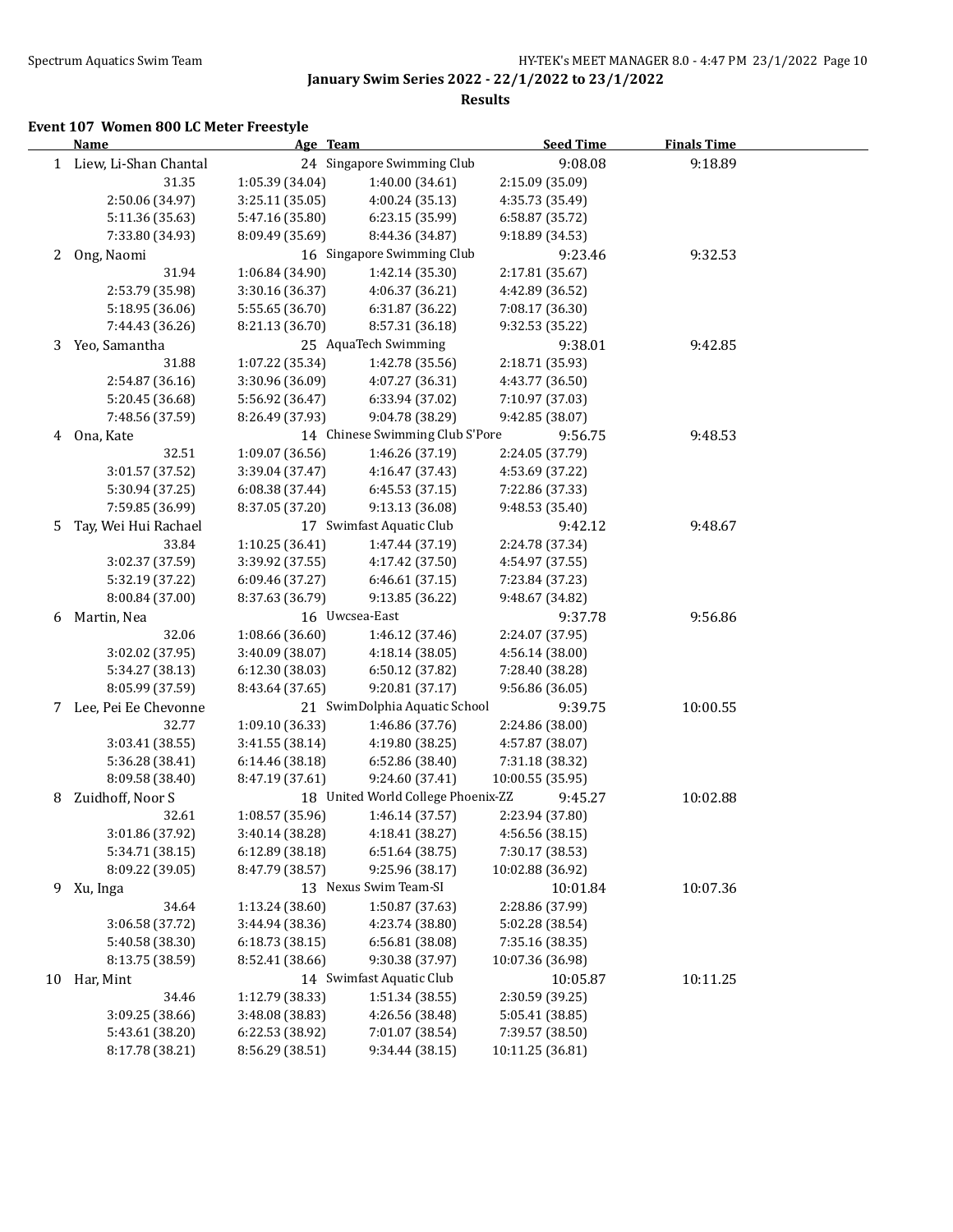#### **Results**

## **(Event 107 Women 800 LC Meter Freestyle)**

|    | <b>Name</b>               | Age Team         |                                    | <b>Seed Time</b> | <b>Finals Time</b> |  |
|----|---------------------------|------------------|------------------------------------|------------------|--------------------|--|
|    | 11 Chua, Xin Ting, Claire |                  | 15 SwimDolphia Aquatic School      | 9:56.46          | 10:14.47           |  |
|    | 34.44                     | 1:11.70 (37.26)  | 1:49.60 (37.90)                    | 2:27.19 (37.59)  |                    |  |
|    | 3:05.52 (38.33)           | 3:43.68 (38.16)  | 4:21.58 (37.90)                    | 5:00.13 (38.55)  |                    |  |
|    | 5:39.13 (39.00)           | 6:18.36 (39.23)  | 6:58.08 (39.72)                    | 7:37.75 (39.67)  |                    |  |
|    | 8:17.12 (39.37)           | 8:57.07 (39.95)  | 9:36.82 (39.75)                    | 10:14.47 (37.65) |                    |  |
|    | 12 Lee, Jeriel            |                  | 13 Singapore Swimming Club         | 10:17.70         | 10:16.37           |  |
|    | 33.75                     | 1:10.84 (37.09)  | 1:49.17 (38.33)                    | 2:27.82 (38.65)  |                    |  |
|    | 3:06.88 (39.06)           | 3:45.96 (39.08)  | 4:25.38 (39.42)                    | 5:04.18 (38.80)  |                    |  |
|    | 5:43.36 (39.18)           | 6:22.32 (38.96)  | 7:02.14 (39.82)                    | 7:42.04 (39.90)  |                    |  |
|    | 8:21.45 (39.41)           | 9:01.16 (39.71)  | 9:39.54 (38.38)                    | 10:16.37 (36.83) |                    |  |
| 13 | Ko, Xuan Ting Jade        |                  | 14 Singapore Swimming Club         | 10:28.78         | 10:24.44           |  |
|    | 34.10                     | 1:12.19 (38.09)  | 1:51.67 (39.48)                    | 2:30.64 (38.97)  |                    |  |
|    | 3:10.67 (40.03)           | 3:50.59 (39.92)  | 4:29.74 (39.15)                    | 5:09.27 (39.53)  |                    |  |
|    | 5:49.07 (39.80)           | 6:28.68 (39.61)  | 7:08.88 (40.20)                    | 7:48.58 (39.70)  |                    |  |
|    | 8:29.59 (41.01)           | 9:08.09(38.50)   | 9:47.22 (39.13)                    | 10:24.44 (37.22) |                    |  |
|    | 14 Lee, Xuan Ying         |                  | 14 Ace Swim Club                   | 10:22.93         | 10:25.15           |  |
|    | 34.34                     | 1:12.31 (37.97)  | 1:51.42 (39.11)                    | 2:29.55 (38.13)  |                    |  |
|    | 3:09.68 (40.13)           | 3:48.50 (38.82)  | 4:27.89 (39.39)                    | 5:06.79 (38.90)  |                    |  |
|    | 5:46.90 (40.11)           | 6:27.83 (40.93)  | 7:07.20 (39.37)                    | 7:47.98 (40.78)  |                    |  |
|    | 8:27.87 (39.89)           | 9:08.31 (40.44)  | 9:47.12 (38.81)                    | 10:25.15 (38.03) |                    |  |
| 15 | Tan, Rain Renee           |                  | 16 Aquatic Performance Swim Club   | 10:08.01         | 10:53.20           |  |
|    | 34.32                     | 1:11.84 (37.52)  | 1:51.19(39.35)                     | 2:31.79 (40.60)  |                    |  |
|    | 3:12.97 (41.18)           | 3:54.30 (41.33)  | 4:35.87 (41.57)                    | 5:17.39 (41.52)  |                    |  |
|    | 5:59.68 (42.29)           | 6:41.46 (41.78)  | 7:24.09 (42.63)                    | 8:05.68 (41.59)  |                    |  |
|    | 8:48.36 (42.68)           | 9:30.03 (41.67)  | 10:11.93 (41.90)                   | 10:53.20 (41.27) |                    |  |
| 16 | Buchsbaum, Emma           |                  | 17 United World College Phoenix-ZZ | 10:37.58         | 11:03.51           |  |
|    | 35.41                     | 1:15.80 (40.39)  | 1:57.08 (41.28)                    | 2:38.71 (41.63)  |                    |  |
|    | 3:20.60 (41.89)           | 4:03.36 (42.76)  | 4:45.48 (42.12)                    | 5:27.88 (42.40)  |                    |  |
|    | 6:10.48 (42.60)           | 6:53.58(43.10)   | 7:36.73 (43.15)                    | 8:19.08 (42.35)  |                    |  |
|    | 9:01.25 (42.17)           | 9:43.46 (42.21)  | 10:25.30 (41.84)                   | 11:03.51 (38.21) |                    |  |
| 17 | Mok, Summer Le Er         |                  | 16 Pacific Swimming Club-ZZ        | 11:19.70         | 11:08.43           |  |
|    | 35.49                     | 1:16.23 (40.74)  | 1:58.26 (42.03)                    | 2:40.18 (41.92)  |                    |  |
|    | 3:22.79 (42.61)           | 4:05.91 (43.12)  | 4:49.63 (43.72)                    | 5:32.91 (43.28)  |                    |  |
|    | 6:15.55 (42.64)           | 6:58.56 (43.01)  | 7:41.62 (43.06)                    | 8:24.40 (42.78)  |                    |  |
|    | 9:06.52 (42.12)           | 9:48.46 (41.94)  | 10:29.74 (41.28)                   | 11:08.43 (38.69) |                    |  |
| 18 | Lee, Magdalene            |                  | 14 Swimfast Aquatic Club           | 11:15.03         | 11:19.72           |  |
|    | 35.13                     | 1:15.46 (40.33)  | 1:56.99 (41.53)                    | 2:39.28 (42.29)  |                    |  |
|    | 3:21.42 (42.14)           | 4:04.07 (42.65)  | 4:47.52 (43.45)                    | 5:30.95 (43.43)  |                    |  |
|    | 6:14.77 (43.82)           | 6:58.68 (43.91)  | 7:43.22 (44.54)                    | 8:26.78 (43.56)  |                    |  |
|    | 9:10.66 (43.88)           | 9:54.39 (43.73)  | 10:37.12 (42.73)                   | 11:19.72 (42.60) |                    |  |
| 19 | Mah, ShiQi Angel          |                  | 16 Art Aquatics                    | 11:43.24         | 11:37.81           |  |
|    | 36.16                     | 1:16.78 (40.62)  | 2:00.05 (43.27)                    | 2:44.01 (43.96)  |                    |  |
|    | 3:29.45 (45.44)           | 4:14.67 (45.22)  | 4:59.71 (45.04)                    | 5:44.42 (44.71)  |                    |  |
|    | 6:29.53 (45.11)           | 7:13.93 (44.40)  | 7:59.03 (45.10)                    | 8:43.64 (44.61)  |                    |  |
|    | 9:28.30 (44.66)           | 10:12.63 (44.33) | 10:56.70 (44.07)                   | 11:37.81 (41.11) |                    |  |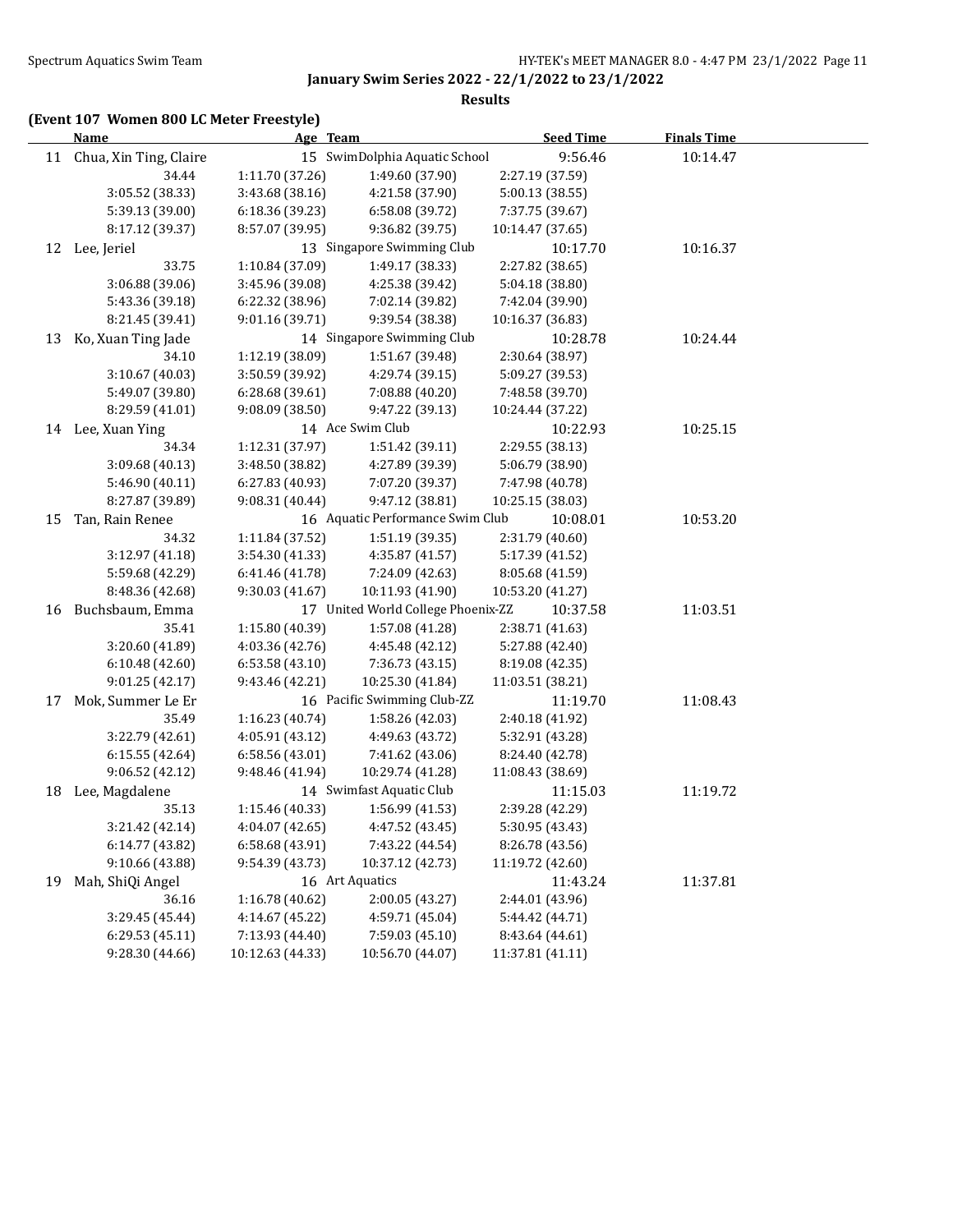**Results**

#### **Event 108 Men 800 LC Meter Freestyle**

|    | <b>Name</b>            | Age Team        |                                  | <b>Seed Time</b> | <b>Finals Time</b> |  |
|----|------------------------|-----------------|----------------------------------|------------------|--------------------|--|
|    | 1 Lim, Glen            |                 | 20 AquaTech Swimming             | 8:10.76          | 8:24.21            |  |
|    | 28.03                  | 58.60 (30.57)   | 1:30.00 (31.40)                  | 2:01.65 (31.65)  |                    |  |
|    | 2:33.49 (31.84)        | 3:05.35 (31.86) | 3:37.49 (32.14)                  | 4:10.09 (32.60)  |                    |  |
|    | 4:41.82 (31.73)        | 5:13.38 (31.56) | 5:45.34 (31.96)                  | 6:17.90 (32.56)  |                    |  |
|    | 6:50.59 (32.69)        | 7:23.62 (33.03) | 7:54.99 (31.37)                  | 8:24.21 (29.22)  |                    |  |
| 2  | Tan, Luke              |                 | 20 Elite Swim Swim               | 8:41.29          | 8:37.95            |  |
|    | 28.71                  | 1:00.34 (31.63) | 1:32.27 (31.93)                  | 2:04.63 (32.36)  |                    |  |
|    | 2:37.37 (32.74)        | 3:09.91 (32.54) | 3:42.37 (32.46)                  | 4:15.02 (32.65)  |                    |  |
|    | 4:47.59 (32.57)        | 5:20.34 (32.75) | 5:53.26 (32.92)                  | 6:26.34 (33.08)  |                    |  |
|    | 6:59.59 (33.25)        | 7:32.79 (33.20) | 8:05.74 (32.95)                  | 8:37.95 (32.21)  |                    |  |
| 3  | Chan, Bernard Ming Jun |                 | 18 Aquatic Performance Swim Club | 8:35.51          | 8:48.08            |  |
|    | 29.63                  | 1:01.85 (32.22) | 1:35.36 (33.51)                  | 2:08.54 (33.18)  |                    |  |
|    | 2:42.12 (33.58)        | 3:15.96 (33.84) | 3:49.63 (33.67)                  | 4:23.56 (33.93)  |                    |  |
|    | 4:57.40 (33.84)        | 5:31.28 (33.88) | 6:05.19(33.91)                   | 6:38.95 (33.76)  |                    |  |
|    | 7:12.23 (33.28)        | 7:45.67 (33.44) | 8:18.62 (32.95)                  | 8:48.08 (29.46)  |                    |  |
| 4  | Tan, Jon Heng Sheldon  |                 | 17 AquaTech Swimming             | 8:49.65          | 8:55.48            |  |
|    | 29.52                  | 1:02.04 (32.52) | 1:35.67(33.63)                   | 2:08.99 (33.32)  |                    |  |
|    | 2:42.75 (33.76)        | 3:16.65 (33.90) | 3:50.12 (33.47)                  | 4:24.17 (34.05)  |                    |  |
|    | 4:58.05 (33.88)        | 5:31.95 (33.90) | 6:06.03(34.08)                   | 6:39.99 (33.96)  |                    |  |
|    | 7:14.13 (34.14)        | 7:48.53 (34.40) | 8:22.65 (34.12)                  | 8:55.48 (32.83)  |                    |  |
| 5  | Chrisstoffels, Niels   |                 | 18 Nexus Swim Team-SI            | 9:23.10          | 8:56.58            |  |
|    | 28.62                  | 59.92 (31.30)   | 1:33.30 (33.38)                  | 2:06.97 (33.67)  |                    |  |
|    | 2:40.95 (33.98)        | 3:15.27 (34.32) | 3:49.68 (34.41)                  | 4:23.83 (34.15)  |                    |  |
|    | 4:58.66 (34.83)        | 5:33.26 (34.60) | 6:07.84 (34.58)                  | 6:42.38 (34.54)  |                    |  |
|    | 7:17.38 (35.00)        | 7:51.66 (34.28) | 8:25.51 (33.85)                  | 8:56.58 (31.07)  |                    |  |
| 6  | Ko, Qi Hao Jayden      |                 | 16 Singapore Swimming Club       | 9:17.96          | 9:01.79            |  |
|    | 30.05                  | 1:03.09 (33.04) | 1:37.36 (34.27)                  | 2:11.36 (34.00)  |                    |  |
|    | 2:45.34 (33.98)        | 3:19.30 (33.96) | 3:53.98 (34.68)                  | 4:28.31 (34.33)  |                    |  |
|    | 5:02.73 (34.42)        | 5:37.51 (34.78) | 6:11.73 (34.22)                  | 6:46.12 (34.39)  |                    |  |
|    | 7:20.85 (34.73)        | 7:54.92 (34.07) | 8:28.71 (33.79)                  | 9:01.79 (33.08)  |                    |  |
| 7  | Oh, Rui Zhi Ritchie    |                 | 20 Aquatic Performance Swim Club | 8:29.76          | 9:05.79            |  |
|    | 30.44                  | 1:03.99 (33.55) | 1:39.02 (35.03)                  | 2:14.69 (35.67)  |                    |  |
|    | 2:47.96 (33.27)        | 3:21.83 (33.87) | 3:56.20 (34.37)                  | 4:30.84 (34.64)  |                    |  |
|    | 5:05.80 (34.96)        | 5:40.69 (34.89) | 6:15.47 (34.78)                  | 6:50.37 (34.90)  |                    |  |
|    | 7:24.76 (34.39)        | 7:58.87 (34.11) | 8:33.03 (34.16)                  | 9:05.79 (32.76)  |                    |  |
| 8  | Schmidt, Emil          |                 | 16 Nexus Swim Team-SI            | 9:20.65          | 9:11.05            |  |
|    | 29.19                  | 1:02.41 (33.22) | 1:36.74 (34.33)                  | 2:11.23 (34.49)  |                    |  |
|    | 2:46.11 (34.88)        | 3:20.93 (34.82) | 3:56.22 (35.29)                  | 4:31.51 (35.29)  |                    |  |
|    | 5:06.36 (34.85)        | 5:41.51 (35.15) | 6:16.59 (35.08)                  | 6:52.10 (35.51)  |                    |  |
|    | 7:27.35 (35.25)        | 8:02.31 (34.96) | 8:37.04 (34.73)                  | 9:11.05 (34.01)  |                    |  |
| 9  | Raju, Ashvin           |                 | 17 AquaTech Swimming             | 9:08.53          | 9:21.65            |  |
|    | 29.69                  | 1:03.22 (33.53) | 1:38.42 (35.20)                  | 2:13.82 (35.40)  |                    |  |
|    | 2:49.37 (35.55)        | 3:25.18 (35.81) | 4:01.27 (36.09)                  | 4:37.18 (35.91)  |                    |  |
|    | 5:13.05 (35.87)        | 5:49.47 (36.42) | 6:25.55 (36.08)                  | 7:01.66 (36.11)  |                    |  |
|    | 7:37.32 (35.66)        | 8:13.06 (35.74) | 8:48.40 (35.34)                  | 9:21.65 (33.25)  |                    |  |
| 10 | Ng, Caden Kyler        |                 | 14 Ace Swim Club                 | 9:17.19          | 9:21.81            |  |
|    | 29.90                  | 1:03.29 (33.39) | 1:37.66 (34.37)                  | 2:12.64 (34.98)  |                    |  |
|    | 2:47.89 (35.25)        | 3:23.85 (35.96) | 3:59.83 (35.98)                  | 4:35.77 (35.94)  |                    |  |
|    | 5:12.17 (36.40)        | 5:47.96 (35.79) | 6:24.02(36.06)                   | 6:59.68 (35.66)  |                    |  |
|    | 7:36.01 (36.33)        | 8:12.27 (36.26) | 8:47.96 (35.69)                  | 9:21.81 (33.85)  |                    |  |
|    |                        |                 |                                  |                  |                    |  |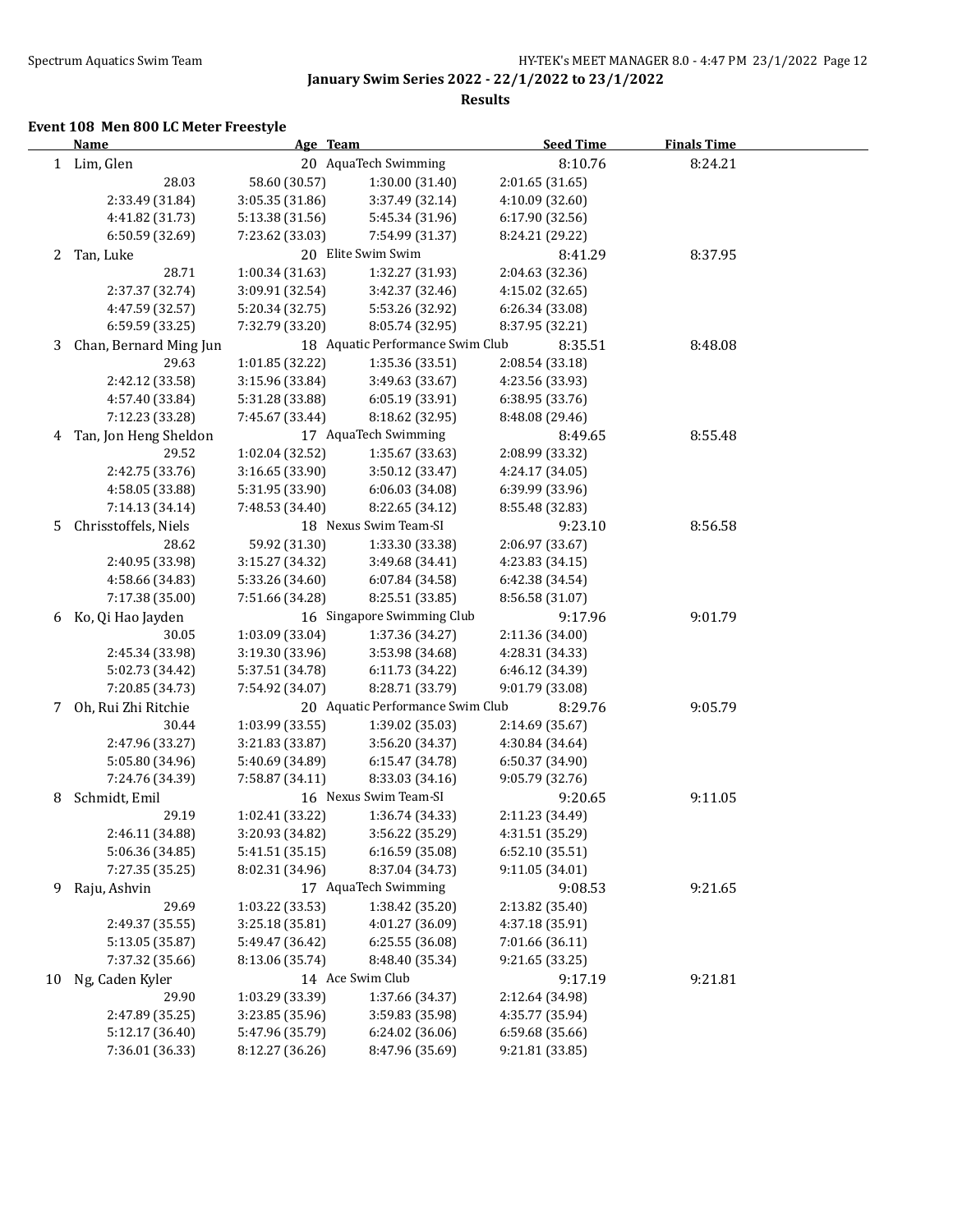**Results**

## **(Event 108 Men 800 LC Meter Freestyle)**

|    | Name                     | Age Team        |                                 | <b>Seed Time</b> | <b>Finals Time</b> |  |
|----|--------------------------|-----------------|---------------------------------|------------------|--------------------|--|
|    | 11 Tang, Cheng Jun       |                 | 16 Chinese Swimming Club S'Pore | 9:27.50          | 9:23.62            |  |
|    | 29.53                    | 1:03.63 (34.10) | 1:39.07 (35.44)                 | 2:14.34 (35.27)  |                    |  |
|    | 2:50.00 (35.66)          | 3:25.80 (35.80) | 4:01.73 (35.93)                 | 4:37.98 (36.25)  |                    |  |
|    | 5:14.29 (36.31)          | 5:50.80 (36.51) | 6:27.37 (36.57)                 | 7:04.27 (36.90)  |                    |  |
|    | 7:40.40 (36.13)          | 8:16.88 (36.48) | 8:52.36 (35.48)                 | 9:23.62 (31.26)  |                    |  |
| 12 | Lim, Ryan Wei-Ming       |                 | 15 Singapore Swimming Club      | 9:25.38          | 9:24.44            |  |
|    | 30.50                    | 1:04.73 (34.23) | 1:41.27 (36.54)                 | 2:17.34 (36.07)  |                    |  |
|    | 2:53.70 (36.36)          | 3:29.22 (35.52) | 4:05.18 (35.96)                 | 4:40.90 (35.72)  |                    |  |
|    | 5:17.61 (36.71)          | 5:53.39 (35.78) | 6:29.74 (36.35)                 | 7:05.27 (35.53)  |                    |  |
|    | 7:41.52 (36.25)          | 8:16.82 (35.30) | 8:51.40 (34.58)                 | 9:24.44 (33.04)  |                    |  |
| 13 | Lim, Cheng Yu            |                 | 15 SwimDolphia Aquatic School   | 9:48.83          | 9:26.35            |  |
|    | 32.14                    | 1:07.37 (35.23) | 1:43.25 (35.88)                 | 2:19.43 (36.18)  |                    |  |
|    | 2:55.52 (36.09)          | 3:31.71 (36.19) | 4:08.23 (36.52)                 | 4:45.00 (36.77)  |                    |  |
|    | 5:19.82 (34.82)          | 5:54.95 (35.13) | 6:30.93 (35.98)                 | 7:07.22 (36.29)  |                    |  |
|    | 7:42.12 (34.90)          | 8:17.28 (35.16) | 8:52.10 (34.82)                 | 9:26.35 (34.25)  |                    |  |
|    | 14 Leong, Wei Sheng, Ian |                 | 15 SwimDolphia Aquatic School   | 9:21.61          | 9:29.65            |  |
|    | 31.36                    | 1:05.37 (34.01) | 1:41.03 (35.66)                 | 2:16.40 (35.37)  |                    |  |
|    | 2:52.71 (36.31)          | 3:28.60 (35.89) | 4:04.70 (36.10)                 | 4:40.84 (36.14)  |                    |  |
|    | 5:17.16 (36.32)          | 5:52.83 (35.67) | 6:29.11 (36.28)                 | 7:05.05 (35.94)  |                    |  |
|    | 7:41.58 (36.53)          | 8:17.49 (35.91) | 8:54.21 (36.72)                 | 9:29.65 (35.44)  |                    |  |
| 15 | Cheah, Timothy           |                 | 14 Singapore Swimming Club      | 9:42.80          | 9:33.39            |  |
|    | 32.89                    | 1:07.95 (35.06) | 1:43.82 (35.87)                 | 2:20.18 (36.36)  |                    |  |
|    | 2:56.79 (36.61)          | 3:33.40 (36.61) | 4:10.27 (36.87)                 | 4:46.52 (36.25)  |                    |  |
|    | 5:22.22 (35.70)          | 5:58.41 (36.19) | 6:34.84 (36.43)                 | 7:11.81 (36.97)  |                    |  |
|    | 7:48.22 (36.41)          | 8:25.28 (37.06) | 9:01.93 (36.65)                 | 9:33.39 (31.46)  |                    |  |
|    | 16 Alldritt, Kai         |                 | 15 The American Club            | 9:46.52          | 9:37.14            |  |
|    | 31.12                    | 1:06.40 (35.28) | 1:42.12 (35.72)                 | 2:18.53 (36.41)  |                    |  |
|    | 2:55.04 (36.51)          | 3:31.14 (36.10) | 4:08.01 (36.87)                 | 4:45.45 (37.44)  |                    |  |
|    | 5:22.16 (36.71)          | 5:58.27 (36.11) | 6:34.68 (36.41)                 | 7:12.40 (37.72)  |                    |  |
|    | 7:48.71 (36.31)          | 8:25.74 (37.03) | 9:03.13 (37.39)                 | 9:37.14 (34.01)  |                    |  |
| 17 | Chan, Tedd Windsor       |                 | 13 Chinese Swimming Club S'Pore | 9:53.61          | 9:45.97            |  |
|    | 32.16                    | 1:08.25 (36.09) | 1:45.04 (36.79)                 | 2:22.04 (37.00)  |                    |  |
|    | 2:59.77 (37.73)          | 3:37.17 (37.40) | 4:14.46 (37.29)                 | 4:52.16 (37.70)  |                    |  |
|    | 5:30.12 (37.96)          | 6:07.27(37.15)  | 6:44.78 (37.51)                 | 7:21.85 (37.07)  |                    |  |
|    | 7:58.49 (36.64)          | 8:34.51 (36.02) | 9:11.64 (37.13)                 | 9:45.97 (34.33)  |                    |  |
|    | 18 Low, Kobe             |                 | 13 Chinese Swimming Club S'Pore | 10:12.24         | 9:46.60            |  |
|    | 33.48                    | 1:10.30 (36.82) | 1:46.59 (36.29)                 | 2:23.38 (36.79)  |                    |  |
|    | 3:00.49 (37.11)          | 3:37.48 (36.99) | 4:14.83 (37.35)                 | 4:52.28 (37.45)  |                    |  |
|    | 5:30.02 (37.74)          | 6:06.63(36.61)  | 6:43.99 (37.36)                 | 7:21.93 (37.94)  |                    |  |
|    | 7:58.88 (36.95)          | 8:36.07 (37.19) | 9:11.38 (35.31)                 | 9:46.60 (35.22)  |                    |  |
|    | 19 El-Ansary, Lachlan    |                 | 15 Nexus Swim Team-SI           | 9:41.96          | 9:47.42            |  |
|    | 30.61                    | 1:04.48 (33.87) | 1:40.41 (35.93)                 | 2:16.75 (36.34)  |                    |  |
|    | 2:54.28 (37.53)          | 3:30.80 (36.52) | 4:08.83 (38.03)                 | 4:45.31 (36.48)  |                    |  |
|    | 5:23.47 (38.16)          | 6:00.76 (37.29) | 6:39.11 (38.35)                 | 7:16.98 (37.87)  |                    |  |
|    | 7:55.59 (38.61)          | 8:33.99 (38.40) | 9:12.25 (38.26)                 | 9:47.42 (35.17)  |                    |  |
| 20 | Tan, Benjamin            |                 | 13 Chinese Swimming Club S'Pore | 10:24.85         | 9:51.75            |  |
|    | 33.26                    | 1:09.53 (36.27) | 1:47.00 (37.47)                 | 2:23.71 (36.71)  |                    |  |
|    | 3:01.67 (37.96)          | 3:39.25 (37.58) | 4:16.65 (37.40)                 | 4:54.50 (37.85)  |                    |  |
|    | 5:31.66 (37.16)          | 6:08.30 (36.64) | 6:46.32 (38.02)                 | 7:23.85 (37.53)  |                    |  |
|    | 8:01.82 (37.97)          | 8:39.78 (37.96) | 9:16.07 (36.29)                 | 9:51.75 (35.68)  |                    |  |
|    | 21 Wu, Yang Zhi Wayne    |                 | 16 Chinese Swimming Club S'Pore | 9:51.12          | 9:55.43            |  |
|    | 31.08                    | 1:07.76 (36.68) | 1:44.53 (36.77)                 | 2:21.84 (37.31)  |                    |  |
|    | 2:58.81 (36.97)          | 3:36.49 (37.68) | 4:14.76 (38.27)                 | 4:52.29 (37.53)  |                    |  |
|    | 5:30.83 (38.54)          | 6:08.54 (37.71) | 6:46.18 (37.64)                 | 7:24.68 (38.50)  |                    |  |
|    | 8:03.42 (38.74)          | 8:41.47 (38.05) | 9:19.46 (37.99)                 | 9:55.43 (35.97)  |                    |  |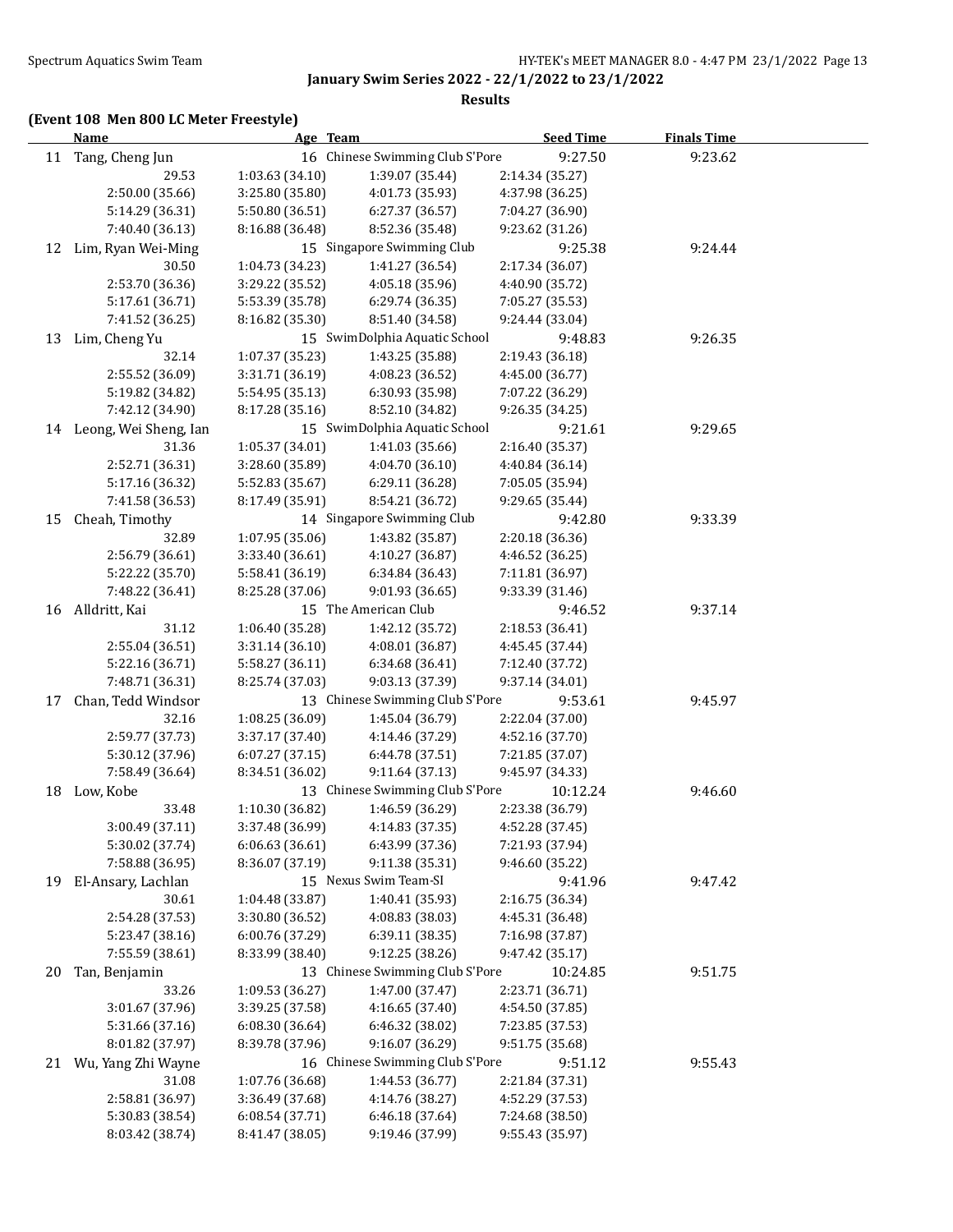#### **Results**

## **(Event 108 Men 800 LC Meter Freestyle)**

|     | <b>Name</b>                  | Age Team        |                                    | <b>Seed Time</b> | <b>Finals Time</b> |  |
|-----|------------------------------|-----------------|------------------------------------|------------------|--------------------|--|
|     | 22 Tomotake, Kaito           |                 | 14 Nexus Swim Team-SI              | 10:01.16         | 9:57.91            |  |
|     | 32.51                        | 1:08.36 (35.85) | 1:45.46 (37.10)                    | 2:22.42 (36.96)  |                    |  |
|     | 3:00.47 (38.05)              | 3:37.41 (36.94) | 4:15.33 (37.92)                    | 4:53.38 (38.05)  |                    |  |
|     | 5:31.73 (38.35)              | 6:10.05 (38.32) | 6:48.14 (38.09)                    | 7:26.81 (38.67)  |                    |  |
|     | 8:05.41 (38.60)              | 8:43.32 (37.91) | 9:20.41 (37.09)                    | 9:57.91 (37.50)  |                    |  |
| 23  | Smith, James M               |                 | 15 United World College Phoenix-ZZ | 10:13.59         | 10:01.27           |  |
|     | 32.73                        | 1:08.68 (35.95) | 1:45.80 (37.12)                    | 2:23.00 (37.20)  |                    |  |
|     | 3:00.47 (37.47)              | 3:38.61 (38.14) | 4:17.17 (38.56)                    | 4:55.73 (38.56)  |                    |  |
|     | 5:34.28 (38.55)              | 6:12.77 (38.49) | 6:51.36 (38.59)                    | 7:29.70 (38.34)  |                    |  |
|     | 8:07.98 (38.28)              | 8:45.73 (37.75) | 9:23.67 (37.94)                    | 10:01.27 (37.60) |                    |  |
|     | 24 Catlin, Ethan             |                 | 16 Chinese Swimming Club S'Pore    | 10:00.18         | 10:16.15           |  |
|     | 33.19                        | 1:10.18 (36.99) | 1:47.67 (37.49)                    | 2:26.01 (38.34)  |                    |  |
|     | 3:04.86 (38.85)              | 3:43.86 (39.00) | 4:23.06 (39.20)                    | 5:02.44 (39.38)  |                    |  |
|     | 5:41.73 (39.29)              | 6:21.41 (39.68) | 7:00.67 (39.26)                    | 7:40.42 (39.75)  |                    |  |
|     | 8:19.96 (39.54)              | 8:59.65 (39.69) | 9:38.55 (38.90)                    | 10:16.15 (37.60) |                    |  |
| 25  | Loh, Reyes Loh               |                 | 15 Swimfast Aquatic Club           | 9:48.03          | 10:17.05           |  |
|     | 35.10                        | 1:12.40 (37.30) | 1:51.05(38.65)                     | 2:29.16 (38.11)  |                    |  |
|     | 3:08.46 (39.30)              | 3:47.69 (39.23) | 4:27.89 (40.20)                    | 5:06.66 (38.77)  |                    |  |
|     | 5:45.29 (38.63)              | 6:24.53 (39.24) | 7:04.23 (39.70)                    | 7:43.69 (39.46)  |                    |  |
|     | 8:21.83 (38.14)              | 9:00.37 (38.54) | 9:39.39 (39.02)                    | 10:17.05 (37.66) |                    |  |
| 26  | Soh, Javen                   |                 | 14 Swim Alliance                   | 10:31.51         | 10:18.35           |  |
|     | 33.79                        | 1:11.74 (37.95) | 1:50.58 (38.84)                    | 2:30.01 (39.43)  |                    |  |
|     | 3:09.65 (39.64)              | 3:49.29 (39.64) | 4:29.27 (39.98)                    | 5:09.21 (39.94)  |                    |  |
|     | 5:49.34 (40.13)              | 6:28.82 (39.48) | 7:07.86 (39.04)                    | 7:46.92 (39.06)  |                    |  |
|     | 8:26.72 (39.80)              | 9:06.09 (39.37) | 9:42.31 (36.22)                    | 10:18.35 (36.04) |                    |  |
| 27  | Keng, Kayden Xi Ze           |                 | 13 Aquatic Performance Swim Club   | 10:24.84         | 10:20.56           |  |
|     | 33.58                        | 1:12.09 (38.51) | 1:50.19 (38.10)                    | 2:28.97 (38.78)  |                    |  |
|     | 3:08.87 (39.90)              | 3:48.21 (39.34) | 4:27.99 (39.78)                    | 5:07.50 (39.51)  |                    |  |
|     | 5:48.12 (40.62)              | 6:27.18 (39.06) | 7:06.82 (39.64)                    | 7:46.39 (39.57)  |                    |  |
|     | 8:25.98 (39.59)              | 9:05.43 (39.45) | 9:43.95 (38.52)                    | 10:20.56 (36.61) |                    |  |
|     | 28 Randhawa, Nevin Pal Singh |                 | 13 Aquatic Performance Swim Club   | 10:18.58         | 10:20.61           |  |
|     | 33.33                        | 1:10.40 (37.07) | 1:48.93 (38.53)                    | 2:28.49 (39.56)  |                    |  |
|     | 3:09.04 (40.55)              | 3:48.13 (39.09) | 4:28.25 (40.12)                    | 5:08.23 (39.98)  |                    |  |
|     | 5:48.30 (40.07)              | 6:27.16(38.86)  | 7:06.79 (39.63)                    | 7:45.79 (39.00)  |                    |  |
|     | 8:25.25 (39.46)              | 9:04.59 (39.34) | 9:43.24 (38.65)                    | 10:20.61 (37.37) |                    |  |
| *29 | Chua, Isaac Wei En           |                 | 13 Pacific Swimming Club-ZZ        | 11:03.57         | 10:22.61           |  |
|     | 34.00                        | 1:11.72 (37.72) | 1:51.84 (40.12)                    | 2:30.66 (38.82)  |                    |  |
|     | 3:10.27 (39.61)              | 3:49.27 (39.00) | 4:28.66 (39.39)                    | 5:07.70 (39.04)  |                    |  |
|     | 5:47.46 (39.76)              | 6:26.64 (39.18) | 7:06.41 (39.77)                    | 7:46.22 (39.81)  |                    |  |
|     | 8:26.36 (40.14)              | 9:07.00 (40.64) | 9:46.00 (39.00)                    | 10:22.61 (36.61) |                    |  |
| *29 | Chee, Hao Ming Anakin        |                 | 14 Aquatic Performance Swim Club   | 10:32.17         | 10:22.61           |  |
|     | 31.39                        | 1:07.91 (36.52) | 1:46.67 (38.76)                    | 2:26.36 (39.69)  |                    |  |
|     | 3:06.05 (39.69)              | 3:46.84 (40.79) | 4:26.54 (39.70)                    | 5:07.29 (40.75)  |                    |  |
|     | 5:46.93 (39.64)              | 6:26.74 (39.81) | 7:06.04 (39.30)                    | 7:46.24 (40.20)  |                    |  |
|     | 8:26.45 (40.21)              | 9:06.79 (40.34) | 9:45.98 (39.19)                    | 10:22.61 (36.63) |                    |  |
| 31  | Bruce, Aidan                 |                 | 13 Nexus Swim Team-SI              | 10:41.14         | 10:51.46           |  |
|     | 34.98                        | 1:14.49 (39.51) | 1:55.96 (41.47)                    | 2:37.71 (41.75)  |                    |  |
|     | 3:19.16 (41.45)              | 4:00.36 (41.20) | 4:42.63 (42.27)                    | 5:24.21 (41.58)  |                    |  |
|     | 6:05.91 (41.70)              | 6:47.44 (41.53) | 7:28.68 (41.24)                    | 8:09.97 (41.29)  |                    |  |
|     | 8:52.46 (42.49)              | 9:32.07 (39.61) | 10:13.47 (41.40)                   | 10:51.46 (37.99) |                    |  |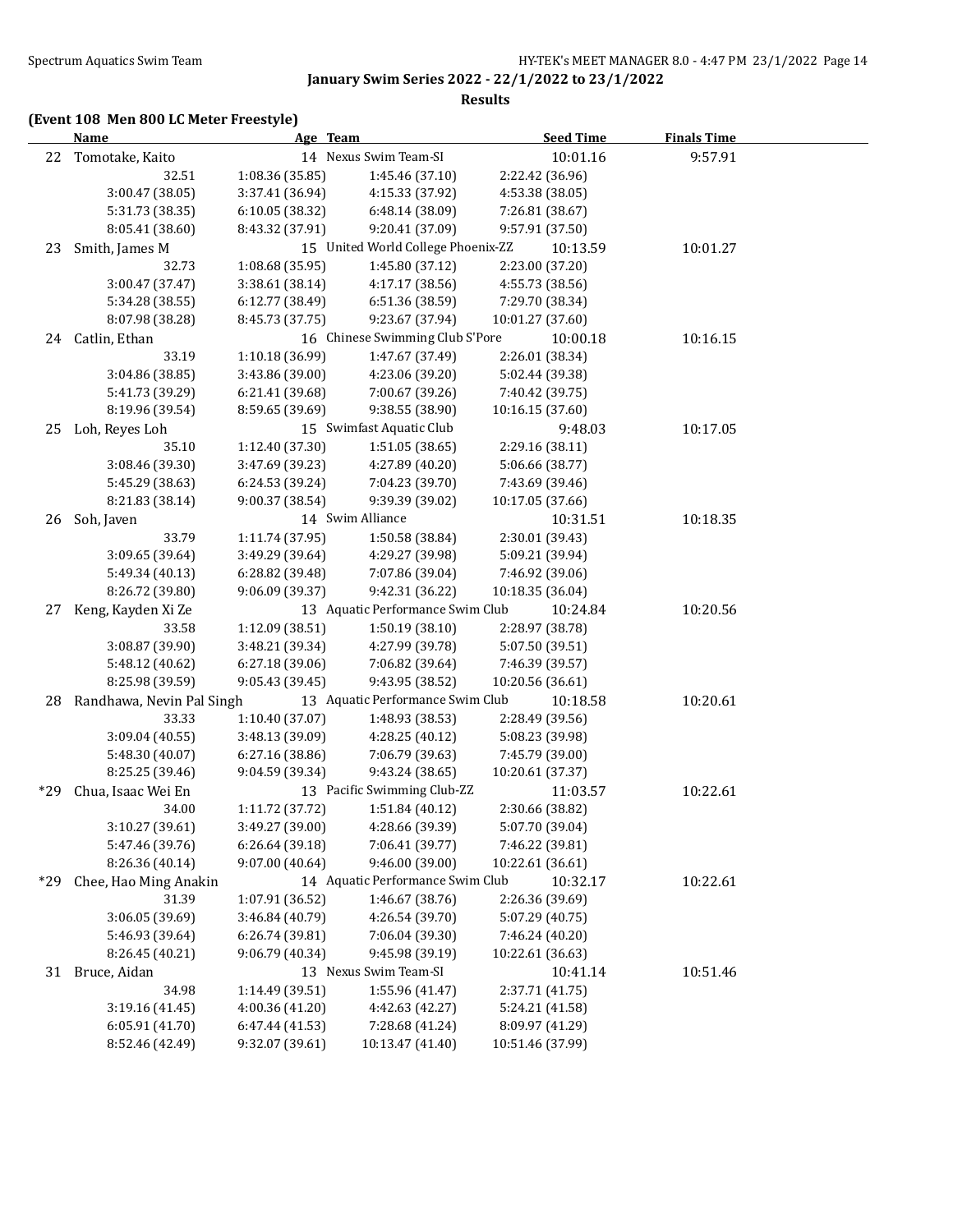### **Results**

# **Event 201 Women 50 LC Meter Butterfly**

|       | Name                          |    | Age Team                           | <b>Seed Time</b> | <b>Finals Time</b> |  |
|-------|-------------------------------|----|------------------------------------|------------------|--------------------|--|
| 1     | Quah, Ting Wen                | 30 | Swimfast Aquatic Club              | 26.61            | 27.22              |  |
| 2     | Chan, Shi Min Nur Marina      | 25 | Chinese Swimming Club S'Pore       | 27.70            | 28.60              |  |
| 3     | Zaman, Ria                    | 17 | Aquatic Performance Swim Club      | 28.91            | 28.84              |  |
| 4     | Chang, Nou Nou                | 17 | <b>AquaTech Swimming</b>           | 29.13            | 29.02              |  |
| 5     | Yip, Sarah Angelique          | 19 | Singapore Swimming Club            | 28.47            | 29.27              |  |
| 6     | Leong, Kaitlyn Alexandra      | 16 | Swimfast Aquatic Club              | 29.42            | 29.55              |  |
| 7     | Tan, Shang-Eve                | 18 | Chinese Swimming Club S'Pore       | 29.58            | 29.63              |  |
| 8     | Chong, Melanie                | 16 | Chinese Swimming Club S'Pore       | 30.01            | 29.80              |  |
| *9    | Tan, Tirzah                   | 17 | Swimfast Aquatic Club              | 30.11            | 30.18              |  |
| *9    | Gwee, Min Xin                 | 16 | Swimfast Aquatic Club              | 29.79            | 30.18              |  |
| 11    | Vosshage, Kartini             | 19 | United World College Phoenix-ZZ    | 29.53            | 30.40              |  |
| 12    | Mak, Elyza                    | 16 | Aquarian Aquatic School            | 30.23            | 30.95              |  |
| 13    | Leong, Jing Ping, Crystal     | 18 | SwimDolphia Aquatic School         | 29.92            | 31.00              |  |
| 14    | Yau, Tricia                   | 17 | <b>AquaTech Swimming</b>           | 31.29            | 31.01              |  |
| 15    | Izam, Zahra                   | 13 | Elite Swim Swim                    | 31.63            | 31.14              |  |
| 16    | Chew, En Vivienne             |    | 14 Ace Swim Club                   | 30.42            | 31.20              |  |
| 17    | Cheong, Tze Ing Chloe         | 20 | Swimfast Aquatic Club              | 30.72            | 31.27              |  |
| 18    | Mastamam, Azlina              | 13 | Olympia Swimming Club              | 30.61            | 31.31              |  |
| 19    | Iskandar, Zafirah Dzulkarnain | 17 | Aquatic Performance Swim Club      | 32.26            | 31.42              |  |
| 20    | Yeo, Rachael Ying Xuan        | 15 | Pacific Swimming Club-ZZ           | 31.44            | 31.45              |  |
| 21    | Ngoi, Emily Seok Yen          | 15 | AquaTech Swimming                  | 30.15            | 31.65              |  |
| 22    | Teo, Jin Yin Yvette           | 18 | Chinese Swimming Club S'Pore       | 31.22            | 31.68              |  |
| 23    | Ring, Nathalie                | 13 | AquaTech Swimming                  | 31.23            | 31.77              |  |
| 24    | YE, Qin Wen                   | 14 | Swimfast Aquatic Club              | 31.75            | 31.87              |  |
| 25    | Smith, Isabelle L             | 16 | United World College Phoenix-ZZ    | 31.17            | 31.94              |  |
| $*26$ | Yue, Shanice Joy              | 16 | AquaTech Swimming                  | 31.92            | 32.01              |  |
| $*26$ | Lim, Wan Ting                 | 16 | Swimfast Aquatic Club              | 30.90            | 32.01              |  |
| 28    | Koh, Rui Shan Jobey           | 15 | SwimDolphia Aquatic School         | 32.33            | 32.24              |  |
| 29    | Low, Zi Qi Manda              | 15 | Chinese Swimming Club S'Pore       | 32.46            | 32.40              |  |
| 30    | Yong, Kym                     |    | 16 AquaTech Swimming               | 32.30            | 32.45              |  |
| $*31$ | Ong, Jing Qi R'Yen            | 15 | Chinese Swimming Club S'Pore       | 31.64            | 32.53              |  |
| $*31$ | Chowdhury, Inara S            | 16 | United World College Phoenix-ZZ    | 31.69            | 32.53              |  |
| $---$ | Ang, Dasha                    |    | 18 Elite Swim Swim                 | 30.66            | NS                 |  |
| ---   | Thomas, Ellah T               |    | 18 United World College Phoenix-ZZ | 31.42            | <b>NS</b>          |  |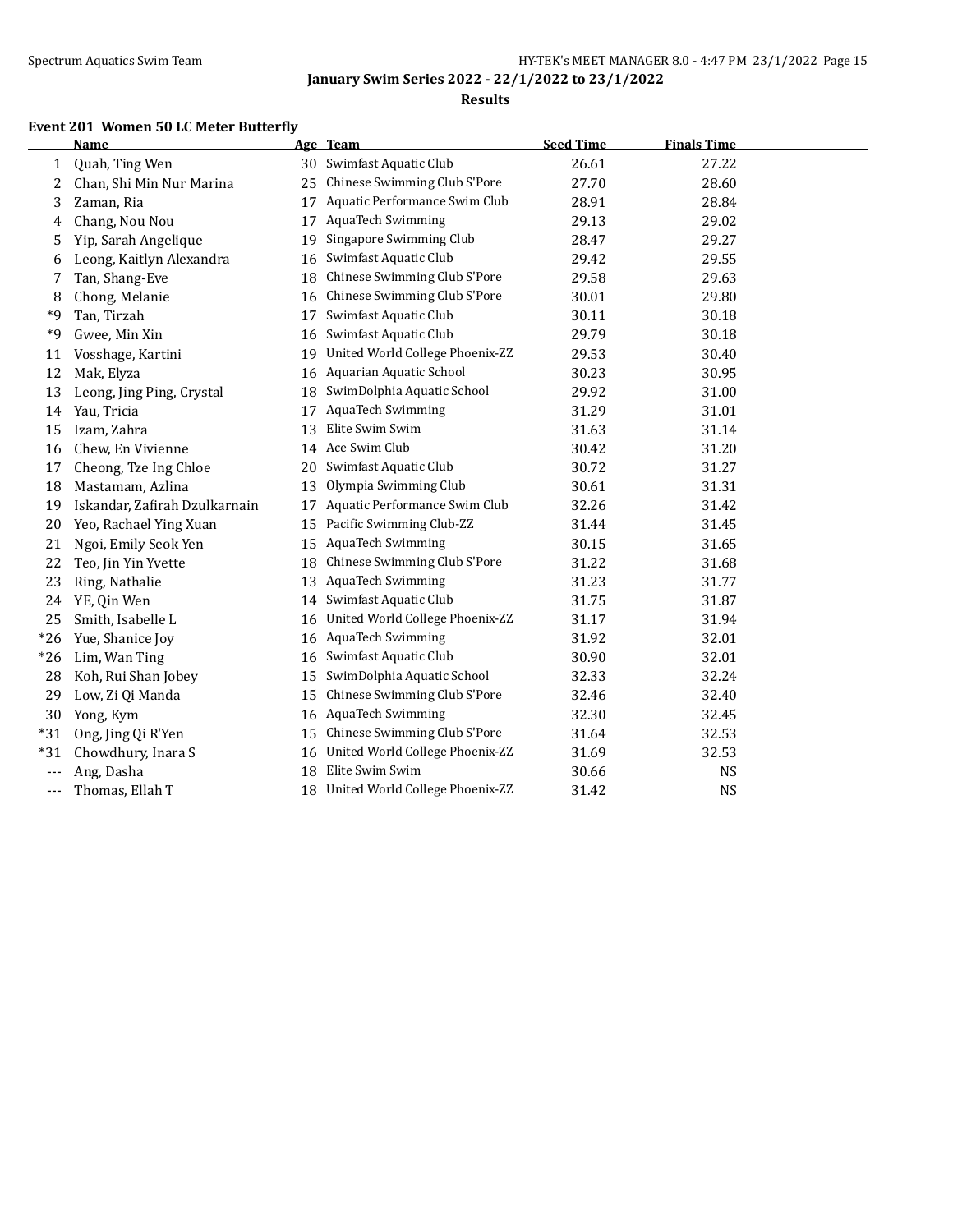## Spectrum Aquatics Swim Team **HY-TEK's MEET MANAGER 8.0 - 4:47 PM 23/1/2022** Page 16

**January Swim Series 2022 - 22/1/2022 to 23/1/2022**

### **Results**

# **Event 202 Men 50 LC Meter Butterfly**

|       | <b>Name</b>              |    | Age Team                         | <b>Seed Time</b> | <b>Finals Time</b> |  |
|-------|--------------------------|----|----------------------------------|------------------|--------------------|--|
| 1     | Teong, Tzen Wei          |    | 25 AquaTech Swimming             | 22.94            | 24.12              |  |
| 2     | Ong, Jung Yi             | 21 | Chinese Swimming Club S'Pore     | 24.74            | 25.10              |  |
| 3     | Neo, Wei Wen Randall     | 17 | Chinese Swimming Club S'Pore     | 24.97            | 25.11              |  |
| 4     | Cassin, Jack             | 18 | Nexus Swim Team-SI               | 26.34            | 25.89              |  |
| 5     | Yoong, Jia Zhong Jadon   | 17 | Swimfast Aquatic Club            | 26.15            | 25.91              |  |
| 6     | Lee, Pete Xuan Xian      | 17 | Aquatic Performance Swim Club    | 25.58            | 25.97              |  |
| 7     | Yeoh, Justin Quinton     | 15 | Aquatic Performance Swim Club    | 26.05            | 26.20              |  |
| 8     | Lee, Man Tim             | 28 | Singapore Swimming Club          | 25.90            | 26.32              |  |
| 9     | Yeo, Kai Peng Jaryl      | 20 | Chinese Swimming Club S'Pore     | 26.35            | 26.36              |  |
| 10    | Low, Tze Hang Christian  | 18 | Aquatic Performance Swim Club    | 27.25            | 26.38              |  |
| 11    | Chee, Alden              | 18 | Swimfast Aquatic Club            | 26.15            | 26.39              |  |
| 12    | Yuen, Ethan, Fong Seng   | 17 | <b>AquaTech Swimming</b>         | 26.36            | 26.71              |  |
| 13    | Cui, Yihao Steven        | 16 | Swimfast Aquatic Club            | 26.87            | 26.84              |  |
| 14    | Ng, Hong Jun             | 19 | Red Dot Penguins                 | 27.34            | 26.97              |  |
| 15    | Yong, Zen An Kim         | 18 | Pacific Swimming Club-ZZ         | 27.20            | 26.98              |  |
| $*16$ | Mikael, Deryl            | 18 | Aquatic Performance Swim Club    | 26.78            | 26.99              |  |
| $*16$ | Lock, Leroy              |    | 16 AquaTech Swimming             | 26.68            | 26.99              |  |
| 18    | Pang, Yu Jie Isaac       |    | 21 Aquatic Performance Swim Club | 26.46            | 27.11              |  |
| 19    | Chan, Bernard Ming Jun   |    | 18 Aquatic Performance Swim Club | 26.93            | 27.13              |  |
| 20    | Lim, Brien               | 19 | Elite Swim Swim                  | 26.72            | 27.20              |  |
| 21    | Ng, Jaden                | 17 | Singapore Swimming Club          | 27.00            | 27.24              |  |
| 22    | Seah, Lucas              |    | 16 Aquatic Performance Swim Club | 27.29            | 27.38              |  |
| 23    | Randhawa, Gavinpal Singh | 17 | Aquatic Performance Swim Club    | 26.58            | 27.41              |  |
| 24    | Chin, Xu Dong            | 18 | Chinese Swimming Club S'Pore     | 27.35            | 27.50              |  |
| 25    | Fo, En Rui               | 17 | AquaTech Swimming                | 27.93            | 27.55              |  |
| 26    | Ramirez, Kobe C          |    | 16 X Lab                         | 28.01            | 27.58              |  |
| 27    | Yong, Keane              | 17 | AquaTech Swimming                | 27.21            | 27.66              |  |
| 28    | Lee, Kang YU Ted         | 17 | Singapore Swimming Club          | 27.77            | 27.67              |  |
| 29    | Wilks, Lachlin           | 15 | Nexus Swim Team-SI               | 27.80            | 27.74              |  |
| 30    | Kok, Kiat Xuan           |    | 28 J60 Swim                      | 27.68            | 27.82              |  |
| 31    | Sin, Luke Kai Jie        |    | 18 Aquatic Masters Swim Club     | 27.57            | 28.05              |  |
| 32    | Gruen, Spencer Y         | 18 | United World College Phoenix-ZZ  | 27.97            | 28.10              |  |
| $*33$ | Tan, Kenya               | 17 | United World College Phoenix-ZZ  | 28.16            | 28.17              |  |
| $*33$ | Soo, Yik Hoi Damien      | 15 | Aquatic Performance Swim Club    | 28.05            | 28.17              |  |
| 35    | Choo, Marcus Zhengxiang  |    | 15 Aquatic Performance Swim Club | 28.18            | 28.25              |  |
| 36    | Sen, Aaditya             |    | 19 Art Aquatics                  | 28.11            | 28.36              |  |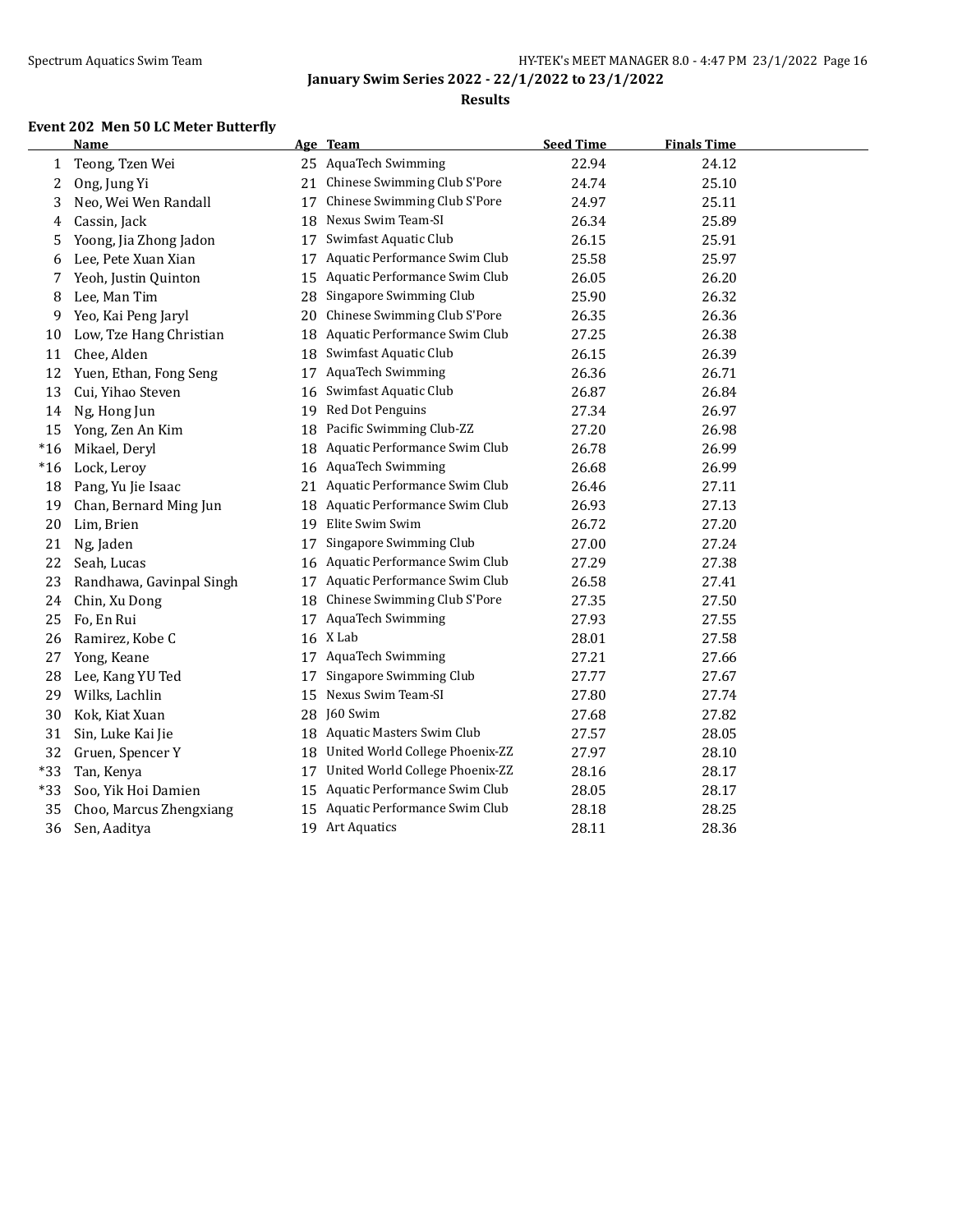**Results**

### **Event 203 Women 100 LC Meter Backstroke**

|    | Name                      | Age Team                           | <b>Seed Time</b> | <b>Finals Time</b> |  |
|----|---------------------------|------------------------------------|------------------|--------------------|--|
|    | 1 Yeo, Bonnie             | 18 Chinese Swimming Club S'Pore    | 1:04.93          | 1:07.39            |  |
|    | 32.51                     | 1:07.39 (34.88)                    |                  |                    |  |
|    | 2 Liew, Li-Shan Chantal   | 24 Singapore Swimming Club         | 1:03.67          | 1:09.12            |  |
|    | 33.09                     | 1:09.12 (36.03)                    |                  |                    |  |
| 3  | Talwalkar, Emiko N        | 18 United World College Phoenix-ZZ | 1:06.70          | 1:09.29            |  |
|    | 33.19                     |                                    |                  |                    |  |
|    |                           | 1:09.29 (36.10)                    |                  |                    |  |
| 4  | YE, Rou Jing              | 18 SwimDolphia Aquatic School      | 1:08.15          | 1:09.60            |  |
|    | 33.32                     | 1:09.60 (36.28)                    |                  |                    |  |
| 5. | Ng, Yi Ting Ashley        | 16 Ace Swim Club                   | 1:10.05          | 1:09.96            |  |
|    | 34.49                     | 1:09.96 (35.47)                    |                  |                    |  |
| 6  | Tan, Song Ci Charla       | 18 Chinese Swimming Club S'Pore    | 1:09.32          | 1:10.03            |  |
|    | 33.81                     | 1:10.03 (36.22)                    |                  |                    |  |
| 7  | Cheong, Tze Ing Chloe     | 20 Swimfast Aquatic Club           | 1:07.16          | 1:10.78            |  |
|    | 34.02                     | 1:10.78 (36.76)                    |                  |                    |  |
| 8  | Rachmadi, Carol           | 17 Aquatic Performance Swim Club   | 1:04.82          | 1:11.95            |  |
|    | 34.89                     | 1:11.95 (37.06)                    |                  |                    |  |
| *9 | Yeoh, Yeann               | 16 AquaTech Swimming               | 1:10.98          | 1:12.01            |  |
|    | 34.64                     | 1:12.01 (37.37)                    |                  |                    |  |
| *9 | Kaneko, Yuma              | 16 Nexus Swim Team-SI              | 1:10.23          | 1:12.01            |  |
|    | 35.46                     | 1:12.01 (36.55)                    |                  |                    |  |
|    |                           | 16 AquaTech Swimming               |                  |                    |  |
| 11 | Sin, Ying Jie             |                                    | 1:08.69          | 1:12.78            |  |
|    | 33.94                     | 1:12.78 (38.84)                    |                  |                    |  |
|    | 12 Ling, Sze Yi Trina     | 17 Aquatic Masters Swim Club       | 1:11.55          | 1:12.96            |  |
|    | 35.06                     | 1:12.96 (37.90)                    |                  |                    |  |
|    | 13 Lye, Li Hui, Genevieve | 21 Swimfast Aquatic Club           | 1:11.69          | 1:13.12            |  |
|    | 35.35                     | 1:13.12 (37.77)                    |                  |                    |  |
|    | *14 Harrison, Mathilde    | 14 Tanglin Merlions                | 1:13.17          | 1:13.40            |  |
|    | 35.76                     | 1:13.40 (37.64)                    |                  |                    |  |
|    | *14 Ng, Xin Li Amanda     | 15 Chinese Swimming Club S'Pore    | 1:17.20          | 1:13.40            |  |
|    | 35.42                     | 1:13.40 (37.98)                    |                  |                    |  |
| 16 | Albury, Zoe               | 18 Nexus Swim Team-SI              | 1:10.73          | 1:14.04            |  |
|    | 35.99                     | 1:14.04 (38.05)                    |                  |                    |  |
| 17 | Baker, Ava I              | 16 United World College Phoenix-ZZ | 1:12.79          | 1:14.07            |  |
|    | 35.88                     | 1:14.07 (38.19)                    |                  |                    |  |
| 18 | Koh, Rui Shan Jobey       | 15 SwimDolphia Aquatic School      | 1:13.71          | 1:14.12            |  |
|    | 35.80                     | 1:14.12 (38.32)                    |                  |                    |  |
|    |                           | 14 Elite Swim Swim                 |                  |                    |  |
|    | 19 Lim, Qiao Kiera        |                                    | 1:14.56          | 1:14.47            |  |
|    | 35.75                     | 1:14.47 (38.72)                    |                  |                    |  |
| 20 | Sorensen, Natalie         | 17 Uwcsea-East                     | 1:09.58          | 1:14.55            |  |
|    | 34.60                     | 1:14.55 (39.95)                    |                  |                    |  |
| 21 | Goh, Yu Xin               | 14 Aquatic Masters Swim Club       | 1:14.27          | 1:14.84            |  |
|    | 36.08                     | 1:14.84 (38.76)                    |                  |                    |  |
| 22 | Albury, Holly             | 17 Ais Sharks Swim Team            | 1:13.39          | 1:15.04            |  |
|    | 36.62                     | 1:15.04 (38.42)                    |                  |                    |  |
| 23 | Buchsbaum, Emma           | 17 United World College Phoenix-ZZ | 1:11.17          | 1:15.29            |  |
|    | 35.85                     | 1:15.29 (39.44)                    |                  |                    |  |
|    | 24 Har, Mint              | 14 Swimfast Aquatic Club           | 1:13.04          | 1:15.58            |  |
|    | 36.06                     | 1:15.58 (39.52)                    |                  |                    |  |
| 25 | Harger, Allison           | 14 Uwcsea-East                     | 1:16.00          | 1:16.70            |  |
|    | 36.80                     | 1:16.70 (39.90)                    |                  |                    |  |
|    | Mak, Elyza                | 16 Aquarian Aquatic School         |                  | 1:17.23            |  |
| 26 |                           |                                    | 1:14.79          |                    |  |
|    | 37.58                     | 1:17.23 (39.65)                    |                  |                    |  |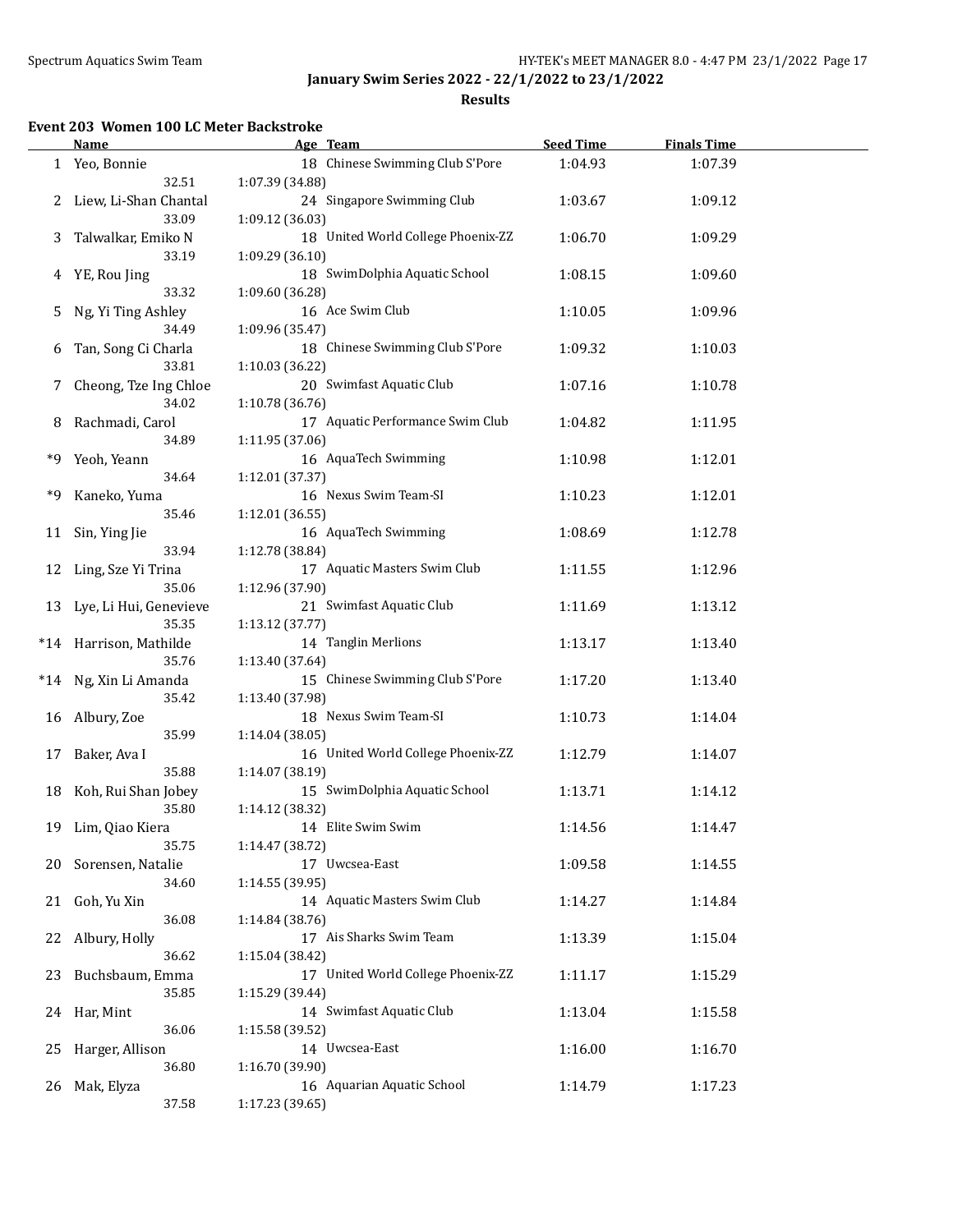**Results**

# **(Event 203 Women 100 LC Meter Backstroke)**

|       | Name                                      | Age Team                           | <b>Seed Time</b> | <b>Finals Time</b> |  |
|-------|-------------------------------------------|------------------------------------|------------------|--------------------|--|
| 27    | Koh, Kai Lin                              | 15 Aquatic Masters Swim Club       | 1:17.56          | 1:18.22            |  |
|       | 37.36                                     | 1:18.22(40.86)                     |                  |                    |  |
| 28    | Gwee, Min Xin                             | 16 Swimfast Aquatic Club           | 1:12.04          | 1:18.78            |  |
|       | 36.87                                     | 1:18.78(41.91)                     |                  |                    |  |
| 29    | Vanderjagt, Emma                          | 18 Cis Huskies Swim Team-ZZ        | 1:17.58          | 1:19.54            |  |
|       | 37.77                                     | 1:19.54(41.77)                     |                  |                    |  |
| 30    | HO, Zi Rui Lauren                         | Swimfast Aquatic Club<br>13        | 1:17.04          | 1:20.86            |  |
|       | 39.13                                     | 1:20.86 (41.73)                    |                  |                    |  |
| $---$ | Smith, Isabelle L                         | 16 United World College Phoenix-ZZ | 1:09.75          | DQ                 |  |
|       | SW 4.4 Started before the starting signal |                                    |                  |                    |  |
|       | 36.24                                     | DO (36.61)                         |                  |                    |  |
| $---$ | Tan, Rain Renee                           | 16 Aquatic Performance Swim Club   | 1:12.66          | NS                 |  |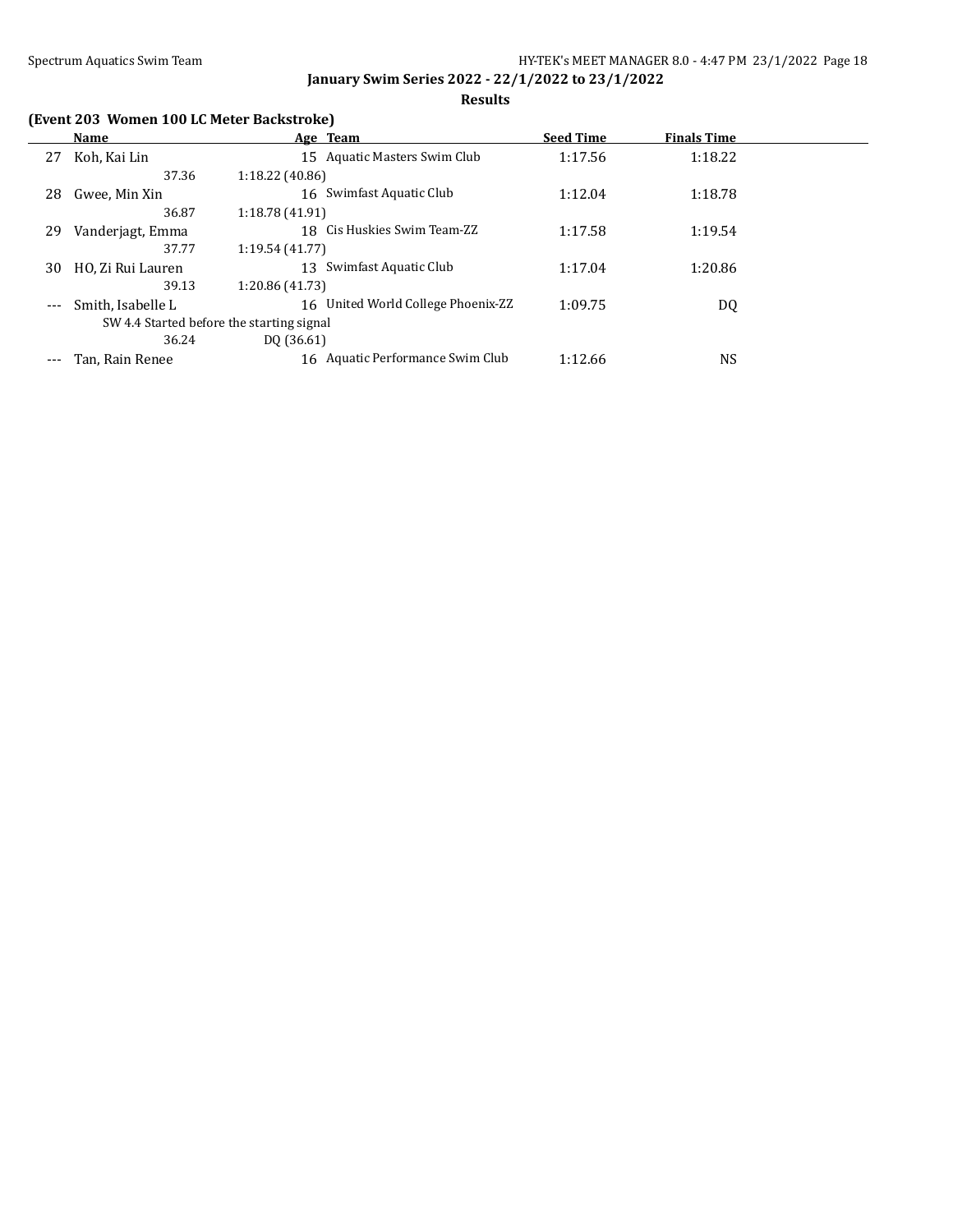**Results**

### **Event 204 Men 100 LC Meter Backstroke**

|    | <b>Name</b>                  | Age Team                           | <b>Seed Time</b> | <b>Finals Time</b> |  |
|----|------------------------------|------------------------------------|------------------|--------------------|--|
|    | 1 Lee, Donovan               | 22 AquaTech Swimming               | 55.90            | 58.43              |  |
|    | 28.36                        | 58.43 (30.07)                      |                  |                    |  |
| 2  | Ang, Wei Maximillian         | 21 Aquatic Masters Swim Club       | 57.84            | 58.59              |  |
|    | 28.44                        | 58.59 (30.15)                      |                  |                    |  |
| 3  | Tan, Zachary Yi Qiang        | 18 Chinese Swimming Club S'Pore    | 59.90            | 59.76              |  |
|    | 29.06                        | 59.76 (30.70)                      |                  |                    |  |
|    |                              | 14 Chinese Swimming Club S'Pore    |                  |                    |  |
| 4  | Cheng, Reagan                |                                    | 1:03.22          | 1:01.06            |  |
|    | 29.61                        | 1:01.06 (31.45)                    |                  |                    |  |
| 5  | Koo, Yingxuan Gabriel        | 17 Aquatic Performance Swim Club   | 56.58            | 1:01.28            |  |
|    | 27.39                        | 1:01.28 (33.89)                    |                  |                    |  |
| 6  | Lim, Marc                    | 16 AquaTech Swimming               | 1:00.57          | 1:01.45            |  |
|    | 30.29                        | 1:01.45 (31.16)                    |                  |                    |  |
| 7  | Chiam, Cohen Barron          | 16 Swimfast Aquatic Club           | 1:01.93          | 1:01.95            |  |
|    | 30.49                        | 1:01.95 (31.46)                    |                  |                    |  |
| 8  | Gerber, Jakob N              | 16 United World College Phoenix-ZZ | 59.95            | 1:02.15            |  |
|    | 30.11                        | 1:02.15 (32.04)                    |                  |                    |  |
| 9  | Lim, Ignatius                | 17 Singapore Swimming Club         | 1:02.51          | 1:02.47            |  |
|    | 29.91                        | 1:02.47 (32.56)                    |                  |                    |  |
| 10 | Ang, Li Mitchell             | 19 Aquatic Masters Swim Club       | 58.45            | 1:02.58            |  |
|    | 30.69                        | 1:02.58 (31.89)                    |                  |                    |  |
|    | 11 Ong, Chen Jie Marcus      | 16 Chinese Swimming Club S'Pore    | 1:03.88          | 1:02.80            |  |
|    | 30.57                        | 1:02.80 (32.23)                    |                  |                    |  |
|    | Yeo, Kai Hsuen               | 15 Chinese Swimming Club S'Pore    |                  |                    |  |
| 12 | 30.51                        |                                    | 1:04.76          | 1:03.90            |  |
|    |                              | 1:03.90 (33.39)                    |                  |                    |  |
| 13 | Chan, Yi Xuan Jonathan       | 15 Chinese Swimming Club S'Pore    | 1:04.97          | 1:04.02            |  |
|    | 30.57                        | 1:04.02 (33.45)                    |                  |                    |  |
|    | 14 Terao, Kento              | 16 Uwcsea-East                     | 1:04.86          | 1:04.09            |  |
|    | 31.70                        | 1:04.09 (32.39)                    |                  |                    |  |
| 15 | Ng, Jaden                    | 17 Singapore Swimming Club         | 1:02.34          | 1:04.16            |  |
|    | 30.26                        | 1:04.16 (33.90)                    |                  |                    |  |
|    | 16 Pang, Yu Jie Isaac        | 21 Aquatic Performance Swim Club   | 1:04.12          | 1:04.34            |  |
|    | 30.81                        | 1:04.34 (33.53)                    |                  |                    |  |
| 17 | Zarak, Jake                  | 17 Aquatic Performance Swim Club   | 1:06.25          | 1:04.51            |  |
|    | 31.25                        | 1:04.51 (33.26)                    |                  |                    |  |
| 18 | Yeo, Timothy                 | 18 Singapore Swimming Club         | 1:03.29          | 1:04.54            |  |
|    | 30.95                        | 1:04.54 (33.59)                    |                  |                    |  |
|    | 19 Wong, Glenden             | 16 Aquatic Performance Swim Club   | 1:03.30          | 1:04.88            |  |
|    | 30.97                        | 1:04.88 (33.91)                    |                  |                    |  |
| 20 | Lee, Xing Hong Julian        | 14 Aquatic Performance Swim Club   | 1:05.77          | 1:05.44            |  |
|    | 31.33                        | 1:05.44 (34.11)                    |                  |                    |  |
|    |                              | 15 Aquatic Performance Swim Club   | 1:06.05          |                    |  |
| 21 | Soo, Yik Hoi Damien<br>32.03 |                                    |                  | 1:05.59            |  |
|    |                              | 1:05.59 (33.56)                    |                  |                    |  |
| 22 | Wong, Jeng Ian               | 15 Chinese Swimming Club S'Pore    | 1:05.18          | 1:05.60            |  |
|    | 31.12                        | 1:05.60 (34.48)                    |                  |                    |  |
| 23 | Yap, Yan Xi Brandon          | 16 Aquarian Aquatic School         | 1:06.42          | 1:05.74            |  |
|    | 31.68                        | 1:05.74 (34.06)                    |                  |                    |  |
| 24 | Mertens, Maximilian          | 15 Aquatic Performance Swim Club   | 1:06.73          | 1:06.00            |  |
|    | 31.66                        | 1:06.00 (34.34)                    |                  |                    |  |
| 25 | Yin, Joshua Hao Zhe          | 15 Pacific Swimming Club-ZZ        | 1:05.60          | 1:06.36            |  |
|    | 32.35                        | 1:06.36 (34.01)                    |                  |                    |  |
| 26 | Lim, Brien                   | 19 Elite Swim Swim                 | 1:02.20          | 1:06.66            |  |
|    | 31.68                        | 1:06.66 (34.98)                    |                  |                    |  |
|    |                              |                                    |                  |                    |  |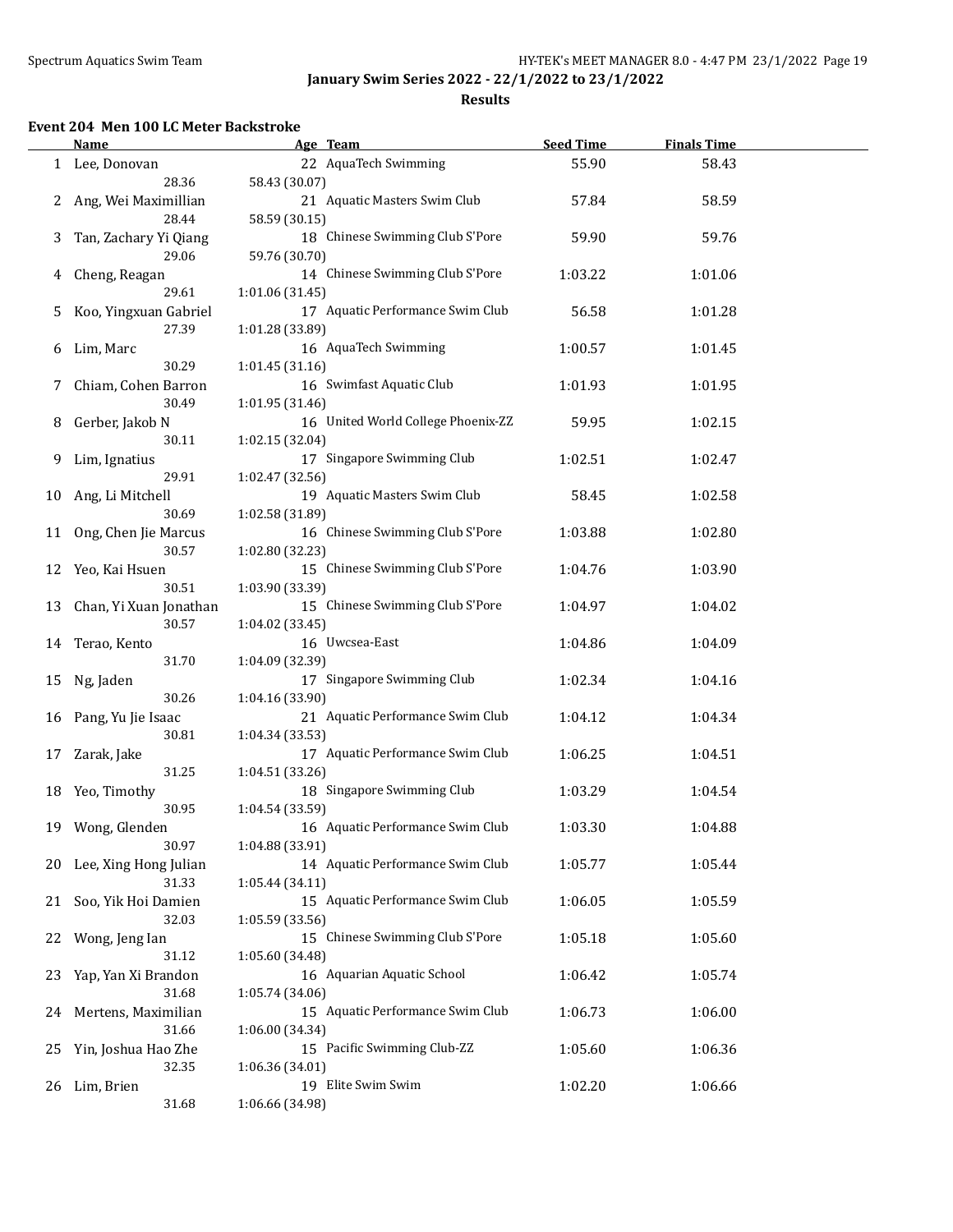**Results**

## **(Event 204 Men 100 LC Meter Backstroke)**

|    | Name                  |                 | Age Team                      | <b>Seed Time</b> | <b>Finals Time</b> |  |
|----|-----------------------|-----------------|-------------------------------|------------------|--------------------|--|
| 27 | Ghannam, Karl         |                 | 16 Uwcsea-East                | 1:05.09          | 1:06.89            |  |
|    | 31.88                 | 1:06.89(35.01)  |                               |                  |                    |  |
| 28 | Seah, Johnavan        |                 | 15 AquaTech Swimming          | 1:08.12          | 1:07.09            |  |
|    | 32.24                 | 1:07.09 (34.85) |                               |                  |                    |  |
| 29 | Tan, Micaiah          |                 | 16 AquaTech Swimming          | 1:04.35          | 1:07.20            |  |
|    | 31.85                 | 1:07.20(35.35)  |                               |                  |                    |  |
| 30 | Leong, Wei Sheng, Jan |                 | 15 SwimDolphia Aquatic School | 1:04.69          | 1:07.25            |  |
|    | 32.32                 | 1:07.25 (34.93) |                               |                  |                    |  |
| 31 | Lock, Leroy           |                 | 16 AquaTech Swimming          | 1:04.53          | 1:08.65            |  |
|    | 33.51                 | 1:08.65(35.14)  |                               |                  |                    |  |
| 32 | Tan, Sage             | 17              | Ace Swim Club                 | 1:04.28          | 1:09.10            |  |
|    | 33.11                 | 1:09.10 (35.99) |                               |                  |                    |  |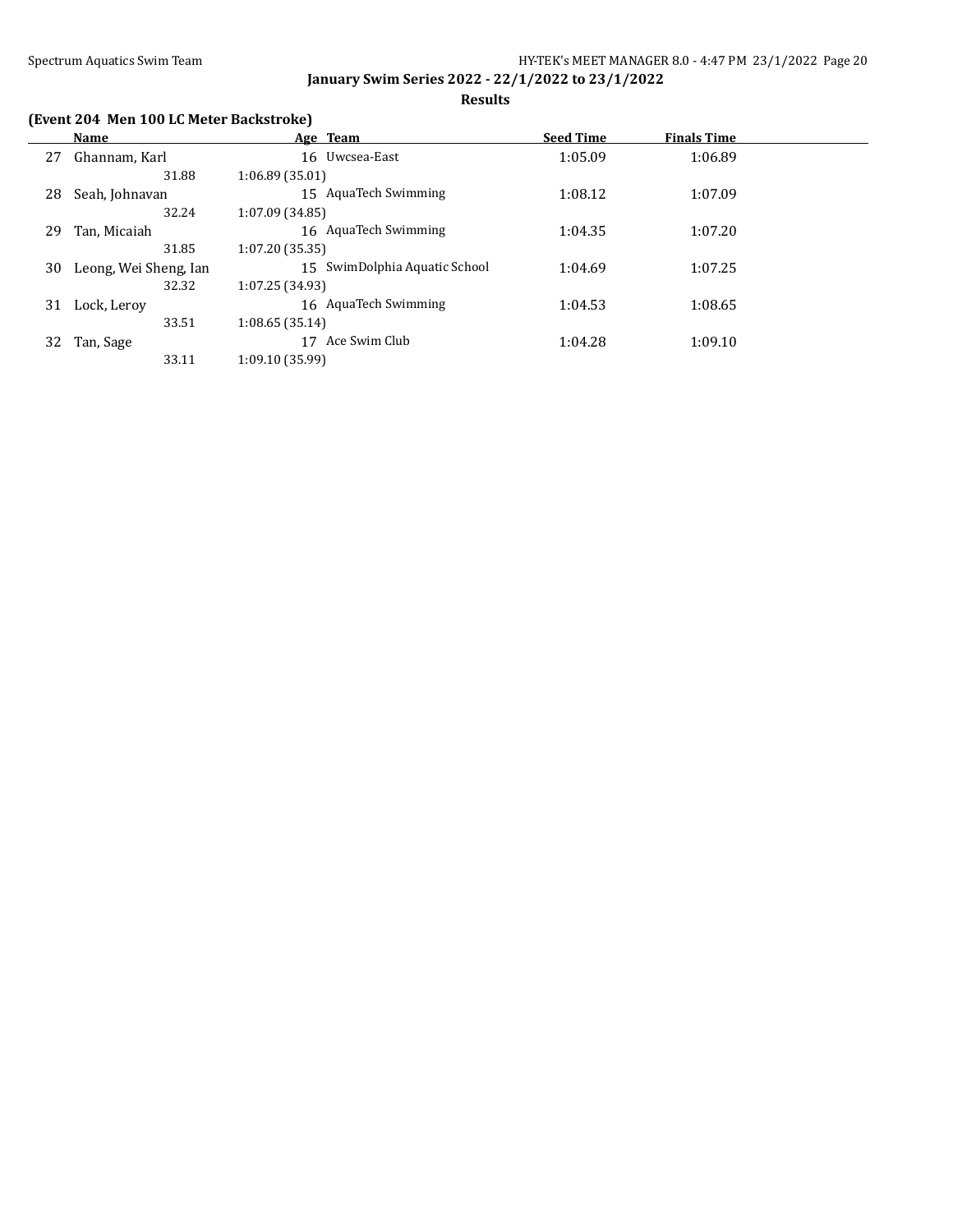#### **Results**

### **Event 205 Women 200 LC Meter IM**

|       | <b>Name</b>                | Age Team                                        | <b>Seed Time</b> | <b>Finals Time</b> |  |
|-------|----------------------------|-------------------------------------------------|------------------|--------------------|--|
|       | 1 Quah, Jing Wen           | 22 Swimfast Aquatic Club                        | 2:15.78          | 2:18.79            |  |
|       | 29.23                      | 1:04.26 (35.03)<br>1:45.90 (41.64)              | 2:18.79 (32.89)  |                    |  |
|       | 2 Yip, Sarah Angelique     | 19 Singapore Swimming Club                      | 2:25.82          | 2:27.89            |  |
|       | 29.93                      | 1:09.59 (39.66)<br>1:54.03 (44.44)              | 2:27.89 (33.86)  |                    |  |
|       | 3 Soosai, Alicia L         | 19 Singapore Swimming Club                      | 2:25.41          | 2:28.82            |  |
|       | 32.11                      | 1:11.29 (39.18)<br>1:53.74 (42.45)              | 2:28.82 (35.08)  |                    |  |
|       | 4 Yeo, Bonnie              | 18 Chinese Swimming Club S'Pore                 | 2:24.71          | 2:29.86            |  |
|       | 31.67                      | 1:11.13 (39.46)<br>1:53.98 (42.85)              | 2:29.86 (35.88)  |                    |  |
|       | 5 Loo, Chloe I             | 15 AquaTech Swimming                            | 2:33.91          | 2:31.52            |  |
|       | 32.11                      | 1:13.23 (41.12)<br>1:55.81 (42.58)              | 2:31.52 (35.71)  |                    |  |
|       | 6 Ng, Yi Ting Ashley       | 16 Ace Swim Club                                | 2:32.82          | 2:32.75            |  |
|       | 32.64                      | 1:11.73(39.09)<br>1:58.93 (47.20)               | 2:32.75 (33.82)  |                    |  |
|       | 7 Ng, Xin Li Amanda        | 15 Chinese Swimming Club S'Pore                 | 2:34.04          | 2:33.05            |  |
|       | 32.95                      | 1:13.33(40.38)<br>1:56.54 (43.21)               | 2:33.05 (36.51)  |                    |  |
|       |                            | 18 SwimDolphia Aquatic School                   |                  |                    |  |
|       | 8 YE, Rou Jing<br>32.31    | 1:09.91(37.60)                                  | 2:37.27          | 2:33.06            |  |
|       |                            | 1:57.58 (47.67)<br>17 Aquatic Masters Swim Club | 2:33.06 (35.48)  |                    |  |
|       | 9 Ling, Sze Yi Trina       |                                                 | 2:25.68          | 2:34.03            |  |
|       | 32.89                      | 1:14.37(41.48)<br>1:59.23 (44.86)               | 2:34.03 (34.80)  |                    |  |
|       | 10 Chew, En Vivienne       | 14 Ace Swim Club                                | 2:34.32          | 2:35.59            |  |
|       | 31.63                      | 1:13.26(41.63)<br>1:58.82 (45.56)               | 2:35.59 (36.77)  |                    |  |
|       | 11 Liau, Jing Xuan Claresa | 18 Chinese Swimming Club S'Pore                 | 2:33.00          | 2:36.41            |  |
|       | 32.05                      | 1:13.95(41.90)<br>1:58.45 (44.50)               | 2:36.41 (37.96)  |                    |  |
|       | 12 Some, Xuan Hui Lynette  | 15 Chinese Swimming Club S'Pore                 | 2:37.34          | 2:36.61            |  |
|       | 31.97                      | 1:12.47(40.50)<br>1:58.72 (46.25)               | 2:36.61 (37.89)  |                    |  |
|       | 13 Gray, Lucie             | 20 Aquatic Performance Swim Club                | 2:29.40          | 2:36.99            |  |
|       | 32.72                      | 1:14.87(42.15)<br>1:59.36 (44.49)               | 2:36.99 (37.63)  |                    |  |
|       | 14 Yang, Seira             | 14 Aquatic Performance Swim Club                | 2:41.92          | 2:37.05            |  |
|       | 32.29                      | 1:14.43(42.14)<br>2:02.85 (48.42)               | 2:37.05 (34.20)  |                    |  |
|       | 15 Yeo, Rachael Ying Xuan  | 15 Pacific Swimming Club-ZZ                     | 2:35.67          | 2:37.20            |  |
|       | 32.49                      | 1:14.88 (42.39)<br>2:00.81 (45.93)              | 2:37.20 (36.39)  |                    |  |
|       | 16 Albury, Zoe             | 18 Nexus Swim Team-SI                           | 2:33.69          | 2:37.58            |  |
|       | 33.28                      | 1:15.61(42.33)<br>2:01.14 (45.53)               | 2:37.58 (36.44)  |                    |  |
|       | 17 Ang, Candice Ruo Han    | 19 Aquatic Performance Swim Club                | 2:32.33          | 2:37.77            |  |
|       | 33.45                      | 1:14.02(40.57)<br>2:01.11 (47.09)               | 2:37.77 (36.66)  |                    |  |
|       | 18 Lim, Wan Ting           | 16 Swimfast Aquatic Club                        | 2:28.94          | 2:38.74            |  |
|       | 32.39                      | 2:02.27 (45.93)<br>1:16.34(43.95)               | 2:38.74 (36.47)  |                    |  |
|       | *19 Rachmadi, Carol        | 17 Aquatic Performance Swim Club                | 2:29.19          | 2:39.42            |  |
|       | 34.59                      | 1:15.94 (41.35)<br>2:03.41 (47.47)              | 2:39.42 (36.01)  |                    |  |
| $*19$ | Lim, Isabel                | 14 Singapore Swimming Club                      | 2:40.49          | 2:39.42            |  |
|       | 34.93                      | 1:16.00(41.07)<br>2:02.36 (46.36)               | 2:39.42 (37.06)  |                    |  |
|       | 21 Lee, Jeriel             | 13 Singapore Swimming Club                      | 2:35.49          | 2:39.51            |  |
|       | 33.38                      | 2:04.57 (49.35)<br>1:15.22 (41.84)              | 2:39.51 (34.94)  |                    |  |
| 22    | Leong, Jing Ping, Crystal  | 18 SwimDolphia Aquatic School                   | 2:35.77          | 2:40.04            |  |
|       | 33.57                      | 2:04.69 (47.08)<br>1:17.61 (44.04)              | 2:40.04 (35.35)  |                    |  |
| 23    | Koh, Rui Shan Jobey        | 15 SwimDolphia Aquatic School                   | 2:44.60          | 2:40.67            |  |
|       | 34.02                      | 2:03.31 (47.36)<br>1:15.95 (41.93)              | 2:40.67 (37.36)  |                    |  |
| 24    | Mastamam, Azlina           | 13 Olympia Swimming Club                        | 2:37.19          | 2:41.86            |  |
|       | 33.43                      | 2:05.21 (49.42)<br>1:15.79 (42.36)              | 2:41.86 (36.65)  |                    |  |
| 25    | Ng, Xin Yee Amelia         | 16 Swimfast Aquatic Club                        | 2:43.83          | 2:42.52            |  |
|       | 33.61                      | 2:03.65 (49.19)<br>1:14.46 (40.85)              | 2:42.52 (38.87)  |                    |  |
| 26    | Koh, Victoria              | 14 Aquatic Performance Swim Club                | 2:44.64          | 2:43.19            |  |
|       | 34.07                      | 2:07.22 (47.80)<br>1:19.42 (45.35)              | 2:43.19 (35.97)  |                    |  |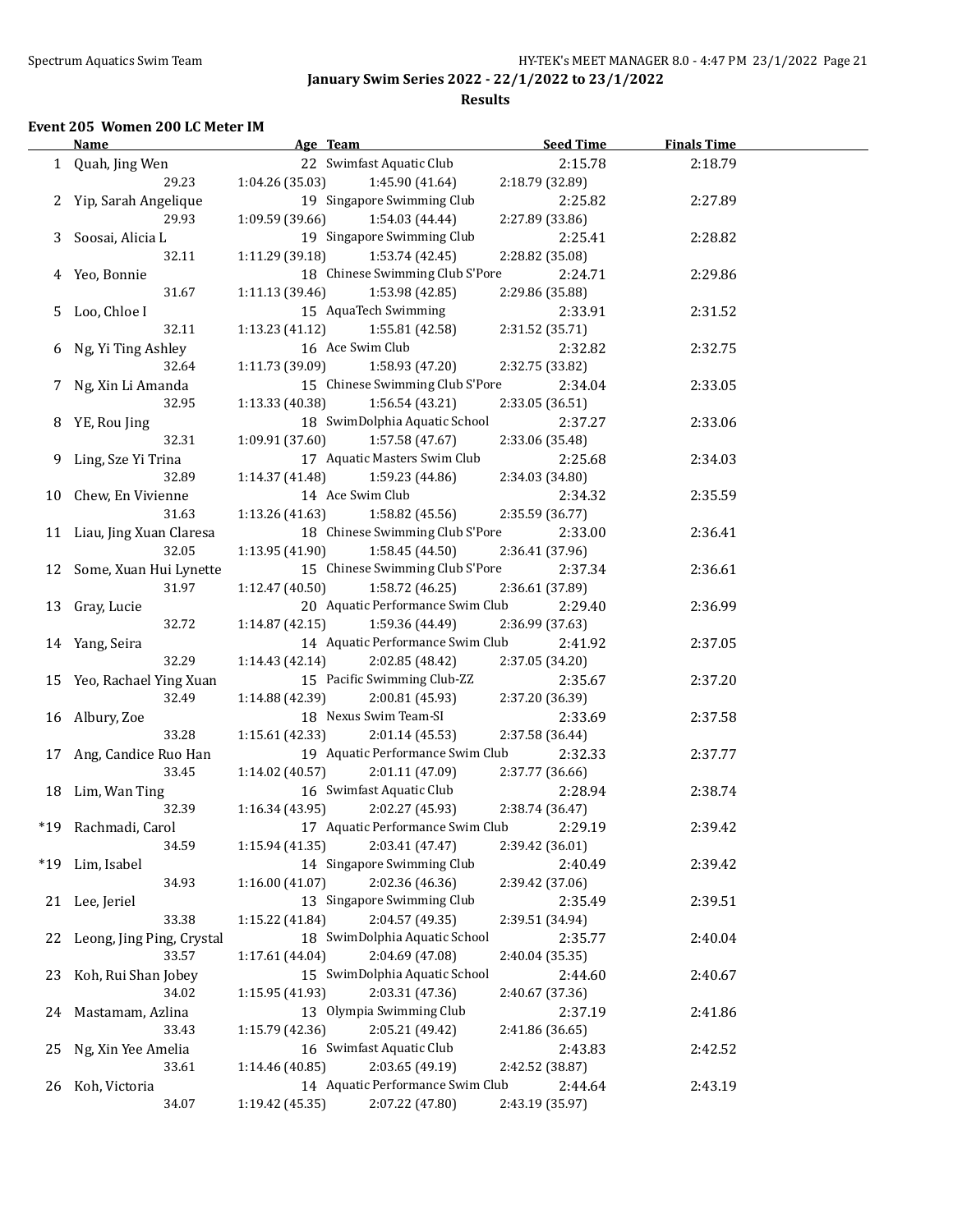**Results**

# **(Event 205 Women 200 LC Meter IM)**

|     | Name                                                                                       | Age Team       |                                    | <b>Seed Time</b> | <b>Finals Time</b> |  |
|-----|--------------------------------------------------------------------------------------------|----------------|------------------------------------|------------------|--------------------|--|
| 27  | Ng, Daphne                                                                                 |                | 17 Swimfast Aquatic Club           | 2:42.32          | 2:43.73            |  |
|     | 34.18                                                                                      | 1:18.05(43.87) | 2:07.43 (49.38)                    | 2:43.73 (36.30)  |                    |  |
| 28. | Smith, Isabelle L                                                                          |                | 16 United World College Phoenix-ZZ | 2:36.38          | 2:44.03            |  |
|     | 33.88                                                                                      | 1:16.81(42.93) | 2:06.11(49.30)                     | 2:44.03 (37.92)  |                    |  |
|     | --- Mayuzumi, Julia                                                                        |                | 19 The American Club               | 2:38.37          | DQ                 |  |
|     | SW 7.6 Both hands did not touch simultaneously or separated at the Turn or Finish - breast |                |                                    |                  |                    |  |
|     | 33.83                                                                                      | 1:17.11(43.28) | 2:01.39 (44.28)                    | DQ (39.31)       |                    |  |
|     | --- Zhi, Melody                                                                            |                | 16 Uwcsea-East                     | 2:44.36          | NS                 |  |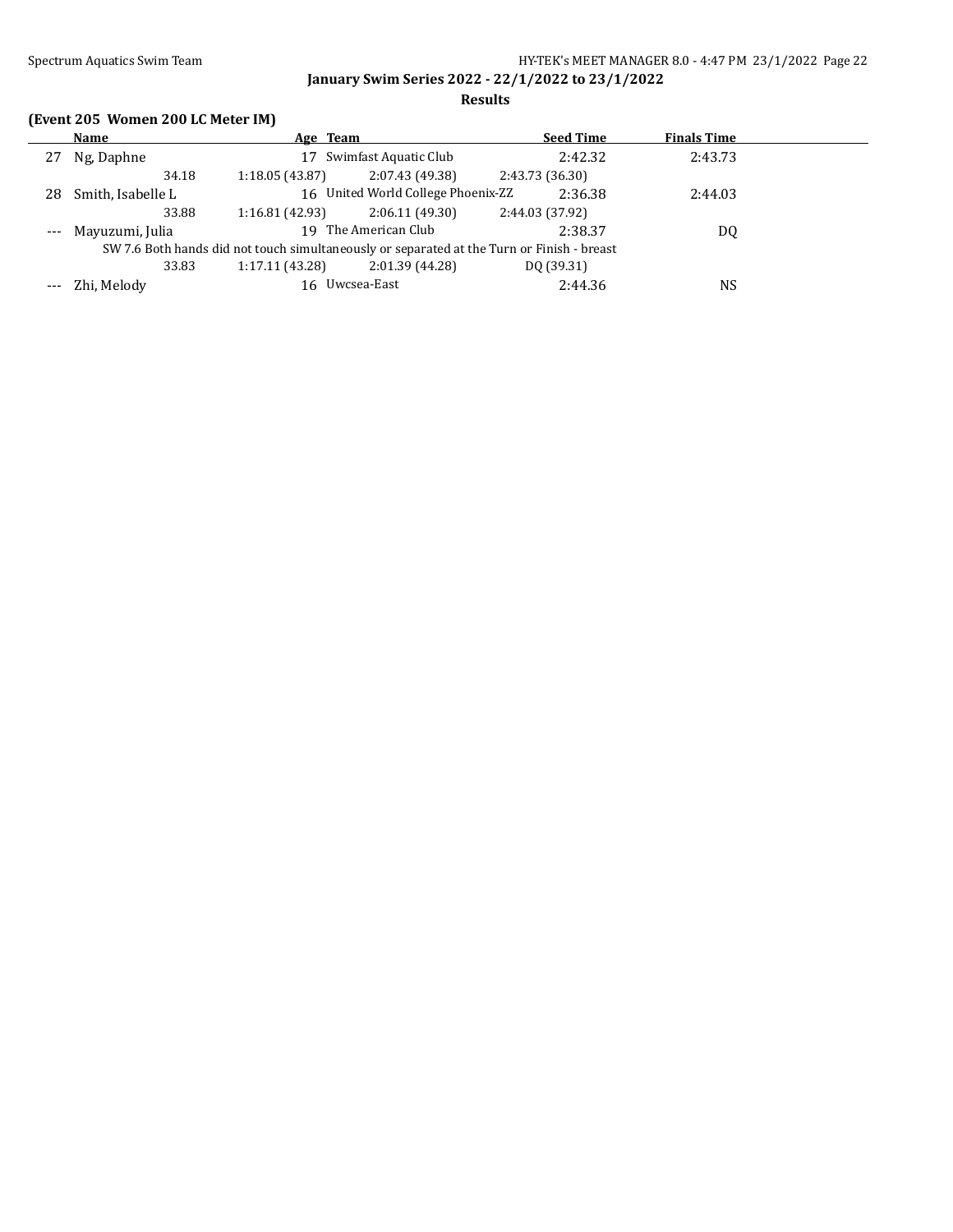#### **Results**

### **Event 206 Men 200 LC Meter IM**

|    | Name                      | Age Team                                                   | <b>Seed Time</b> | <b>Finals Time</b> |  |
|----|---------------------------|------------------------------------------------------------|------------------|--------------------|--|
|    | 1 Pang, Sheng Jun         | 30 AquaTech Swimming                                       | 2:00.99          | 2:04.96            |  |
|    | 27.18                     | 1:01.49 (34.31)<br>1:36.18 (34.69)                         | 2:04.96 (28.78)  |                    |  |
|    | 2 Chiam, Cohen Barron     | 16 Swimfast Aquatic Club                                   | 2:07.86          | 2:09.92            |  |
|    | 27.56                     | 1:02.11 (34.55)<br>1:39.06 (36.95)                         | 2:09.92 (30.86)  |                    |  |
|    | 3 Lin, Hayden             | 17 AquaTech Swimming                                       | 2:11.49          | 2:11.15            |  |
|    | 28.29                     | 1:04.37 (36.08)<br>1:40.13 (35.76)                         | 2:11.15 (31.02)  |                    |  |
|    | 4 Tan, Ephraim            | 18 Aquatic Performance Swim Club                           | 2:08.97          | 2:11.71            |  |
|    | 27.83                     | 1:02.08 (34.25)<br>1:41.07 (38.99)                         | 2:11.71 (30.64)  |                    |  |
|    |                           | 17 Chinese Swimming Club S'Pore                            |                  |                    |  |
|    | 5 Tay, Zackery Quan Long  |                                                            | 2:11.19          | 2:11.78            |  |
|    | 28.39                     | 1:40.63 (39.59)<br>1:01.04 (32.65)<br>17 AquaTech Swimming | 2:11.78 (31.15)  |                    |  |
|    | 6 Loo, Russell            |                                                            | 2:10.44          | 2:12.16            |  |
|    | 27.23                     | 1:01.53 (34.30)<br>1:41.51 (39.98)                         | 2:12.16 (30.65)  |                    |  |
|    | 7 Lium, Jerald            | 18 Aquatic Masters Swim Club                               | 2:07.21          | 2:12.79            |  |
|    | 27.92                     | 1:02.70 (34.78)<br>1:41.97 (39.27)                         | 2:12.79 (30.82)  |                    |  |
|    | 8 Schuster, Connor        | 17 Aquatic Performance Swim Club                           | 2:16.14          | 2:13.72            |  |
|    | 26.43                     | 1:01.66 (35.23)<br>1:42.69 (41.03)                         | 2:13.72 (31.03)  |                    |  |
|    | 9 Chee, Alden             | 18 Swimfast Aquatic Club                                   | 2:13.38          | 2:15.41            |  |
|    | 27.84                     | 1:04.12(36.28)<br>1:44.67 (40.55)                          | 2:15.41 (30.74)  |                    |  |
|    | 10 Chan, Bernard Ming Jun | 18 Aquatic Performance Swim Club                           | 2:11.49          | 2:15.60            |  |
|    | 28.34                     | 1:03.88(35.54)<br>1:43.87 (39.99)                          | 2:15.60 (31.73)  |                    |  |
|    | 11 Adeney, Michael        | 19 Nexus Swim Team-SI                                      | 2:15.75          | 2:15.87            |  |
|    | 28.43                     | 1:03.05(34.62)<br>1:43.97 (40.92)                          | 2:15.87 (31.90)  |                    |  |
|    | 12 Chrisstoffels, Niels   | 18 Nexus Swim Team-SI                                      | 2:10.67          | 2:15.88            |  |
|    | 26.86                     | 1:04.86 (38.00)<br>1:45.40 (40.54)                         | 2:15.88 (30.48)  |                    |  |
|    | 13 Ng, Yi Wang            | 16 Aquatic Performance Swim Club                           | 2:14.66          | 2:16.14            |  |
|    | 29.74                     | 1:06.75(37.01)<br>1:45.69 (38.94)                          | 2:16.14 (30.45)  |                    |  |
|    | 14 Goh, Lachlan           | 16 AquaTech Swimming                                       | 2:14.96          | 2:17.05            |  |
|    | 28.39                     | 1:04.38(35.99)<br>1:44.31 (39.93)                          | 2:17.05 (32.74)  |                    |  |
|    | 15 Ong, Chen Jie Marcus   | 16 Chinese Swimming Club S'Pore                            | 2:14.97          | 2:17.13            |  |
|    | 28.69                     | 1:03.78 (35.09)<br>1:44.49 (40.71)                         | 2:17.13 (32.64)  |                    |  |
|    | 16 Ang, YuZhe Matthew     | 15 Ace Swim Club                                           | 2:16.16          |                    |  |
|    | 28.98                     | 1:03.49 (34.51)                                            |                  | 2:17.43            |  |
|    |                           | 1:45.86 (42.37)                                            | 2:17.43 (31.57)  |                    |  |
|    | 17 YU, Lennon             | 16 SwimDolphia Aquatic School                              | 2:18.10          | 2:17.90            |  |
|    | 28.48                     | 1:03.99 (35.51)<br>1:45.06 (41.07)                         | 2:17.90 (32.84)  |                    |  |
|    | 18 Tan, Jon Heng Sheldon  | 17 AquaTech Swimming                                       | 2:19.49          | 2:18.87            |  |
|    | 29.83                     | 1:07.36 (37.53)<br>1:49.82 (42.46)                         | 2:18.87 (29.05)  |                    |  |
|    | 19 Makela, Rasmus P       | 18 Uwcsea-East                                             | 2:18.86          | 2:20.03            |  |
|    | 29.00                     | 1:48.51 (41.17)<br>1:07.34 (38.34)                         | 2:20.03 (31.52)  |                    |  |
|    | 20 Ong, Yi Hao Terence    | 18 Aquatic Performance Swim Club                           | 2:11.87          | 2:20.41            |  |
|    | 29.66                     | 1:08.19 (38.53)<br>1:47.18 (38.99)                         | 2:20.41 (33.23)  |                    |  |
|    | 21 Lee, Zane Ricardo      | 15 Chinese Swimming Club S'Pore                            | 2:22.64          | 2:20.59            |  |
|    | 28.93                     | 1:05.52 (36.59)<br>1:49.49 (43.97)                         | 2:20.59 (31.10)  |                    |  |
| 22 | Koh, Wen Kang Aidan       | 14 Olympia Swimming Club                                   | 2:20.93          | 2:20.82            |  |
|    | 30.12                     | 1:49.22 (41.88)<br>1:07.34 (37.22)                         | 2:20.82 (31.60)  |                    |  |
| 23 | Martynyuk, Ivan           | 15 Aquatic Performance Swim Club                           | 2:22.74          | 2:21.87            |  |
|    | 29.98                     | 1:09.55 (39.57)<br>1:48.42 (38.87)                         | 2:21.87 (33.45)  |                    |  |
| 24 | Ang, Yukai Luke           | 14 Ace Swim Club                                           | 2:21.13          | 2:21.91            |  |
|    | 30.74                     | 1:49.45 (41.77)<br>1:07.68 (36.94)                         | 2:21.91 (32.46)  |                    |  |
| 25 | Hew, Jeffrey              | 18 Swimfast Aquatic Club                                   | 2:22.78          | 2:23.05            |  |
|    | 30.88                     | 1:51.15 (43.19)<br>1:07.96 (37.08)                         | 2:23.05 (31.90)  |                    |  |
| 26 | Terao, Kento              | 16 Uwcsea-East                                             | 2:20.35          | 2:23.30            |  |
|    | 30.73                     | 1:07.99 (37.26)<br>1:49.20 (41.21)                         | 2:23.30 (34.10)  |                    |  |
|    |                           |                                                            |                  |                    |  |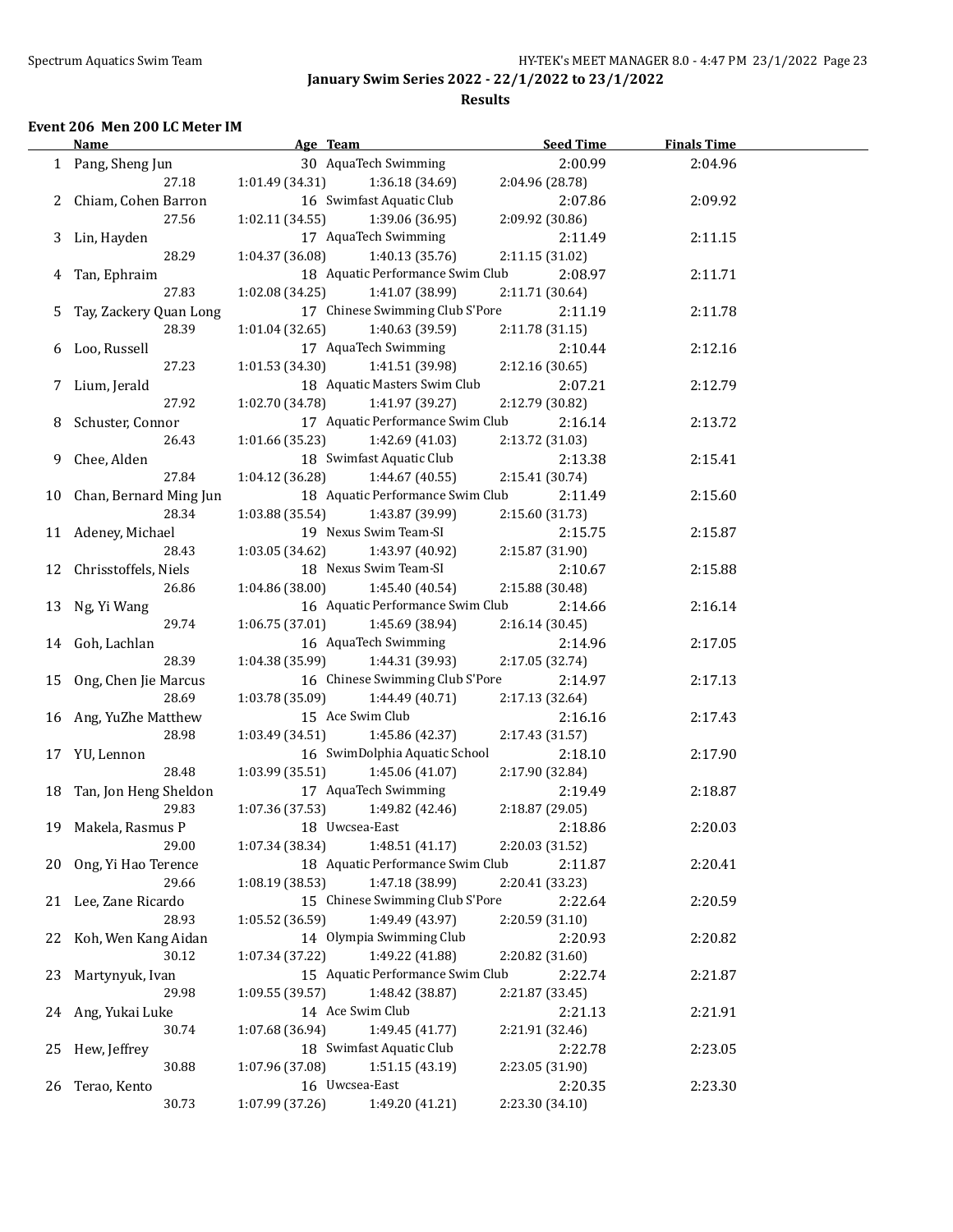#### **Results**

# **(Event 206 Men 200 LC Meter IM)**

|       | Name                   | Age Team        |                                  | <b>Seed Time</b>                                                                           | <b>Finals Time</b> |  |
|-------|------------------------|-----------------|----------------------------------|--------------------------------------------------------------------------------------------|--------------------|--|
|       | 27 Yin, Joshua Hao Zhe |                 | 15 Pacific Swimming Club-ZZ      | 2:19.79                                                                                    | 2:23.43            |  |
|       | 30.03                  | 1:06.79(36.76)  | 1:51.98(45.19)                   | 2:23.43(31.45)                                                                             |                    |  |
|       | 28 Ko, Qi Hao Jayden   |                 | 16 Singapore Swimming Club       | 2:22.49                                                                                    | 2:23.81            |  |
|       | 30.17                  | 1:11.34(41.17)  | 1:48.83 (37.49)                  | 2:23.81 (34.98)                                                                            |                    |  |
|       | 29 Wee, En Xun Gabriel | 16 Art Aquatics |                                  | 2:21.42                                                                                    | 2:23.95            |  |
|       | 29.82                  | 1:10.36(40.54)  | 1:51.69 (41.33)                  | 2:23.95 (32.26)                                                                            |                    |  |
| 30    | Zarak, Jake            |                 | 17 Aquatic Performance Swim Club | 2:21.98                                                                                    | 2:24.18            |  |
|       | 28.82                  | 1:05.48(36.66)  | 1:49.64 (44.16)                  | 2:24.18(34.54)                                                                             |                    |  |
| 31    | Ghannam, Karl          | 16 Uwcsea-East  |                                  | 2:20.23                                                                                    | 2:25.05            |  |
|       | 29.74                  | 1:09.07 (39.33) | 1:50.13 (41.06)                  | 2:25.05 (34.92)                                                                            |                    |  |
|       | 32 Lock, Leroy         |                 | 16 AquaTech Swimming             | 2:17.76                                                                                    | 2:28.79            |  |
|       | 29.39                  | 1:09.30 (39.91) | 1:56.08 (46.78)                  | 2:28.79 (32.71)                                                                            |                    |  |
| 33    | Leong, Wei Sheng, Ian  |                 | 15 SwimDolphia Aquatic School    | 2:23.76                                                                                    | 2:28.97            |  |
|       | 31.80                  | 1:10.63(38.83)  | 1:56.34(45.71)                   | 2:28.97 (32.63)                                                                            |                    |  |
| $---$ | Heng, Zheng Han Julian |                 | 15 Chinese Swimming Club S'Pore  | 2:21.62                                                                                    | DQ                 |  |
|       |                        |                 |                                  | SW 7.6 Both hands did not touch simultaneously or separated at the Turn or Finish - breast |                    |  |
|       | 30.18                  | 1:07.84(37.66)  | 1:49.98 (42.14)                  | DQ (32.48)                                                                                 |                    |  |
|       | Tan, Bradley           |                 | 20 AquaTech Swimming             | 2:08.13                                                                                    | NS.                |  |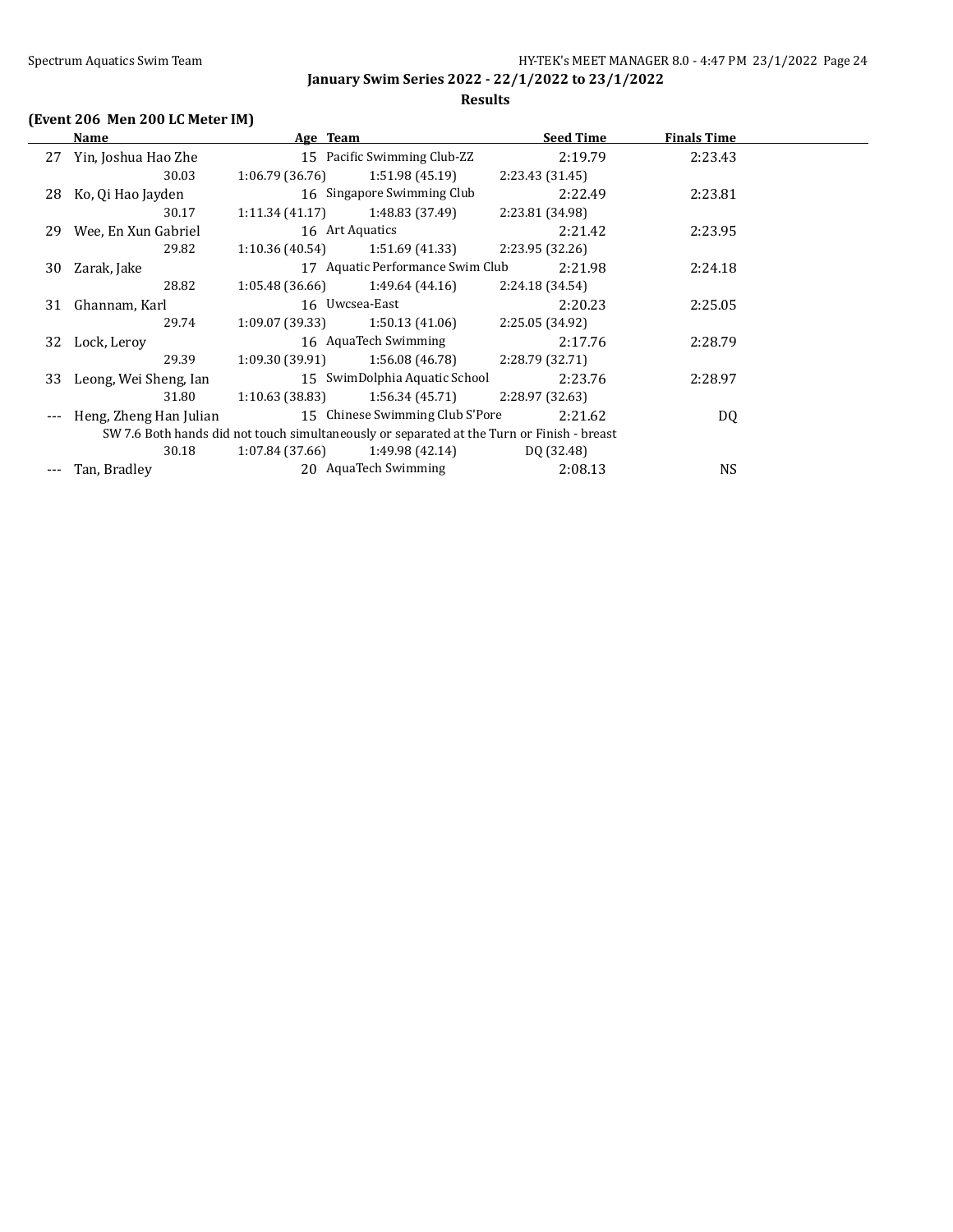**Results**

## **Event 207 Women 400 LC Meter Freestyle**

|    | <b>Name</b>               | Age Team                           |                                    | <b>Seed Time</b>                   | <b>Finals Time</b> |  |
|----|---------------------------|------------------------------------|------------------------------------|------------------------------------|--------------------|--|
|    | 1 Quah, Jing Wen          |                                    | 22 Swimfast Aquatic Club           | 4:14.77                            | 4:27.41            |  |
|    | 29.71                     | 1:02.01(32.30)                     | 1:35.10 (33.09)                    | 2:09.06 (33.96)                    |                    |  |
|    | 2:42.96 (33.90)           | 3:16.42(33.46)                     | 3:53.14 (36.72)                    | 4:27.41 (34.27)                    |                    |  |
|    | 2 Liew, Li-Shan Chantal   |                                    | 24 Singapore Swimming Club         | 4:33.21                            | 4:31.78            |  |
|    | 30.64                     | 1:03.63 (32.99)                    | 1:37.37 (33.74)                    | 2:12.60 (35.23)                    |                    |  |
|    | 2:48.37 (35.77)           | 3:23.83 (35.46)                    | 3:58.08 (34.25)                    | 4:31.78 (33.70)                    |                    |  |
| 3  | Ong, Naomi                |                                    | 16 Singapore Swimming Club         | 4:34.65                            | 4:38.03            |  |
|    | 31.86                     | 1:06.26(34.40)                     | 1:41.08 (34.82)                    | 2:16.54 (35.46)                    |                    |  |
|    | 2:51.48 (34.94)           | 3:26.96 (35.48)                    | 4:02.90 (35.94)                    | 4:38.03 (35.13)                    |                    |  |
|    | 4 Poh, Wen Ee             |                                    | 17 Chinese Swimming Club S'Pore    | 4:42.89                            | 4:41.60            |  |
|    | 31.69                     | 1:06.37 (34.68)                    | 1:41.47 (35.10)                    | 2:17.12 (35.65)                    |                    |  |
|    | 2:53.14 (36.02)           | 3:29.92 (36.78)                    | 4:06.60 (36.68)                    | 4:41.60 (35.00)                    |                    |  |
|    | 5 Ona, Kate               |                                    | 14 Chinese Swimming Club S'Pore    | 4:48.68                            | 4:45.46            |  |
|    | 31.52                     | 1:06.58(35.06)                     | 1:42.81 (36.23)                    | 2:19.62 (36.81)                    |                    |  |
|    | 2:56.38 (36.76)           | 3:33.21 (36.83)                    | 4:09.47 (36.26)                    | 4:45.46 (35.99)                    |                    |  |
| 6  | Martin, Nea               |                                    | 16 Uwcsea-East                     | 4:37.96                            | 4:45.90            |  |
|    | 30.92                     | 1:05.61(34.69)                     | 1:41.60 (35.99)                    | 2:18.40 (36.80)                    |                    |  |
|    | 2:55.56 (37.16)           | 3:32.71 (37.15)                    | 4:09.81 (37.10)                    | 4:45.90 (36.09)                    |                    |  |
|    | 7 Ring, Nathalie          |                                    | 13 AquaTech Swimming               | 4:49.47                            | 4:48.00            |  |
|    | 31.88                     | 1:07.35(35.47)                     | 1:43.55 (36.20)                    | 2:20.36 (36.81)                    |                    |  |
|    | 2:55.68 (35.32)           | 3:32.84 (37.16)                    | 4:10.59 (37.75)                    | 4:48.00 (37.41)                    |                    |  |
| 8  | Tay, Wei Hui Rachael      |                                    | 17 Swimfast Aquatic Club           | 4:43.20                            | 4:48.74            |  |
|    | 33.41                     | 1:09.15 (35.74)                    | 1:45.67 (36.52)                    | 2:22.72 (37.05)                    |                    |  |
|    | 2:59.72 (37.00)           | 3:36.78 (37.06)                    | 4:13.40 (36.62)                    | 4:48.74 (35.34)                    |                    |  |
| 9  | Chan, Clydi               |                                    | 18 Aquatic Performance Swim Club   | 4:27.05                            | 4:48.88            |  |
|    | 33.07                     | 1:10.17(37.10)                     | 1:47.63 (37.46)                    | 2:25.31 (37.68)                    |                    |  |
|    | 3:02.51 (37.20)           | 3:39.11 (36.60)                    | 4:14.71 (35.60)                    | 4:48.88 (34.17)                    |                    |  |
|    | 10 Lee, Pei Ee Chevonne   |                                    | 21 SwimDolphia Aquatic School      | 4:42.82                            | 4:49.26            |  |
|    | 32.30                     | 1:07.81(35.51)                     | 1:44.47 (36.66)                    | 2:21.94 (37.47)                    |                    |  |
|    | 2:59.37 (37.43)           | 3:36.71 (37.34)                    | 4:13.71 (37.00)                    | 4:49.26 (35.55)                    |                    |  |
|    | 11 Zuidhoff, Noor S       |                                    | 18 United World College Phoenix-ZZ | 4:43.45                            | 4:50.73            |  |
|    | 31.96                     | 1:07.49 (35.53)                    | 1:44.50 (37.01)                    | 2:21.63 (37.13)                    |                    |  |
|    | 2:59.24 (37.61)           | 3:36.88 (37.64)                    | 4:14.45 (37.57)                    | 4:50.73 (36.28)                    |                    |  |
|    | 12 Chua, Xin Ting, Claire |                                    | 15 SwimDolphia Aquatic School      | 4:49.44                            | 4:53.18            |  |
|    | 32.82                     | 1:08.83(36.01)                     | 1:45.93 (37.10)                    | 2:22.93 (37.00)                    |                    |  |
|    | 2:59.70 (36.77)           | 3:37.74 (38.04)                    | 4:16.27 (38.53)                    | 4:53.18 (36.91)                    |                    |  |
|    | 13 Yue, Shanice Joy       |                                    | 16 AquaTech Swimming               | 5:00.67                            | 4:53.64            |  |
|    | 32.63                     | 1:08.05 (35.42) 1:44.82 (36.77)    |                                    | 2:22.28 (37.46)                    |                    |  |
|    | 3:00.45 (38.17)           | 3:39.06 (38.61)                    | 4:16.89 (37.83)                    | 4:53.64 (36.75)                    |                    |  |
|    | 14 Mak, Elyza             |                                    | 16 Aquarian Aquatic School         | 4:40.71                            | 4:53.69            |  |
|    | 33.02                     | 1:09.69 (36.67)                    | 1:47.64 (37.95)                    | 2:25.39 (37.75)                    |                    |  |
|    | 3:02.43 (37.04)           | 3:39.62 (37.19)                    | 4:17.05 (37.43)                    | 4:53.69 (36.64)                    |                    |  |
| 15 | Xu, Inga                  |                                    | 13 Nexus Swim Team-SI              | 4:59.24                            | 4:54.98            |  |
|    | 33.96                     | 1:10.86 (36.90)                    | 1:48.09 (37.23)                    | 2:25.63 (37.54)                    |                    |  |
|    | 3:03.37 (37.74)           | 3:41.38 (38.01)                    | 4:18.64 (37.26)                    | 4:54.98 (36.34)                    |                    |  |
|    | Ang, Candice Ruo Han      |                                    | 19 Aquatic Performance Swim Club   |                                    | 4:55.78            |  |
| 16 | 33.82                     | 1:10.88 (37.06)                    | 1:48.72 (37.84)                    | 4:34.51<br>2:26.11 (37.39)         |                    |  |
|    |                           |                                    | 4:18.55 (37.48)                    |                                    |                    |  |
|    | 3:03.31 (37.20)           | 3:41.07 (37.76)                    | 14 Aquatic Performance Swim Club   | 4:55.78 (37.23)                    |                    |  |
| 17 | Yang, Seira<br>33.22      |                                    |                                    | 4:54.32                            | 4:55.94            |  |
|    | 3:04.17 (38.41)           | 1:09.96 (36.74)<br>3:42.68 (38.51) | 1:47.80 (37.84)<br>4:20.52 (37.84) | 2:25.76 (37.96)<br>4:55.94 (35.42) |                    |  |
|    | Chew, En Vivienne         |                                    | 14 Ace Swim Club                   |                                    |                    |  |
| 18 | 33.59                     |                                    | 1:49.14 (38.33)                    | 4:57.89                            | 4:56.09            |  |
|    | 3:04.98 (37.39)           | 1:10.81 (37.22)<br>3:42.44 (37.46) | 4:19.76 (37.32)                    | 2:27.59 (38.45)<br>4:56.09 (36.33) |                    |  |
|    |                           |                                    |                                    |                                    |                    |  |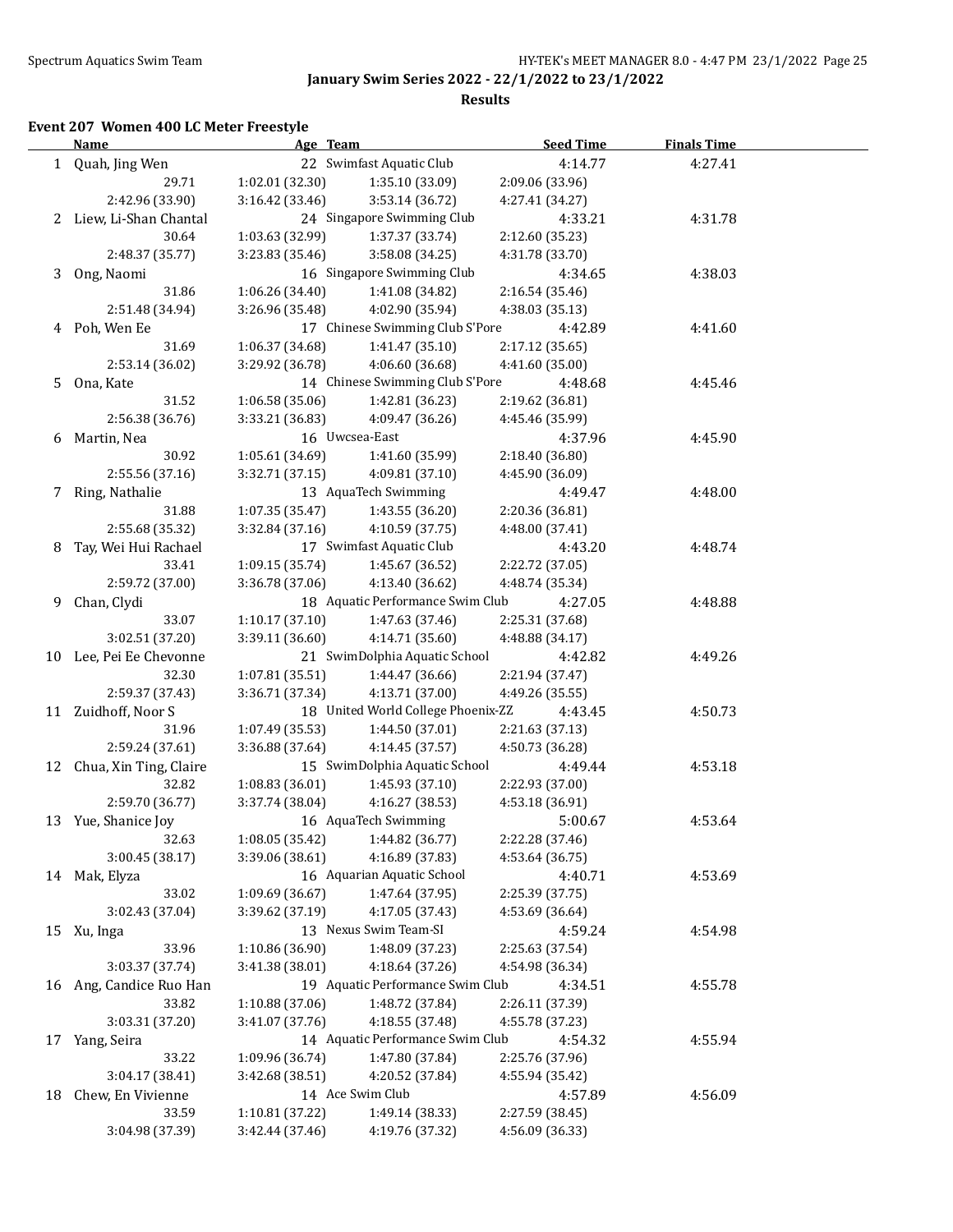**Results**

# **(Event 207 Women 400 LC Meter Freestyle)**

| <b>Name</b>             | Age Team        |                                  | <b>Seed Time</b> | <b>Finals Time</b> |  |
|-------------------------|-----------------|----------------------------------|------------------|--------------------|--|
| 19 Har, Mint            |                 | 14 Swimfast Aquatic Club         | 4:53.49          | 4:56.71            |  |
| 33.64                   | 1:10.61(36.97)  | 1:48.43 (37.82)                  | 2:26.63 (38.20)  |                    |  |
| 3:05.09 (38.46)         | 3:43.58 (38.49) | 4:20.65 (37.07)                  | 4:56.71 (36.06)  |                    |  |
| 20 Lim, Wan Ting        |                 | 16 Swimfast Aquatic Club         | 4:45.81          | 4:57.39            |  |
| 33.33                   | 1:10.97 (37.64) | 1:48.71 (37.74)                  | 2:26.78 (38.07)  |                    |  |
| 3:05.36 (38.58)         | 3:43.14 (37.78) | 4:20.67 (37.53)                  | 4:57.39 (36.72)  |                    |  |
| 21 Koh, Victoria        |                 | 14 Aquatic Performance Swim Club | 5:09.53          | 4:58.46            |  |
| 33.60                   | 1:10.93 (37.33) | 1:49.32 (38.39)                  | 2:27.61 (38.29)  |                    |  |
| 3:05.98 (38.37)         | 3:44.99 (39.01) | 4:22.11 (37.12)                  | 4:58.46 (36.35)  |                    |  |
| 22 Lee, Xuan Ying       |                 | 14 Ace Swim Club                 | 5:00.93          | 5:03.64            |  |
| 33.25                   | 1:10.34 (37.09) | 1:48.63 (38.29)                  | 2:27.60 (38.97)  |                    |  |
| 3:06.85 (39.25)         | 3:46.43 (39.58) | 4:25.44 (39.01)                  | 5:03.64 (38.20)  |                    |  |
| 23 Ong, Li Yan Emily    |                 | 14 Chinese Swimming Club S'Pore  | 4:59.63          | 5:06.45            |  |
| 33.97                   | 1:11.90 (37.93) | 1:51.00(39.10)                   | 2:30.31 (39.31)  |                    |  |
| 3:09.28 (38.97)         | 3:48.65 (39.37) | 4:28.01 (39.36)                  | 5:06.45 (38.44)  |                    |  |
| 24 Crow, Stella         |                 | 15 Tanglin Merlions              | 4:53.42          | 5:07.67            |  |
| 33.76                   | 1:11.64 (37.88) | 1:51.80(40.16)                   | 2:31.70 (39.90)  |                    |  |
| 3:10.94 (39.24)         | 3:50.73 (39.79) | 4:31.12 (40.39)                  | 5:07.67 (36.55)  |                    |  |
| 25 Lopin, Maia          | 16 Uwcsea-East  |                                  | 4:48.25          | 5:10.40            |  |
| 33.14                   | 1:12.14(39.00)  | 1:52.80 (40.66)                  | 2:33.75 (40.95)  |                    |  |
| 3:13.89 (40.14)         | 3:54.01 (40.12) | 4:33.02 (39.01)                  | 5:10.40 (37.38)  |                    |  |
| 26 Wee, Elizabeth Clara |                 | 15 Singapore Swimming Club       | 5:16.61          | 5:11.36            |  |
| 35.59                   | 1:13.90 (38.31) | 1:53.43 (39.53)                  | 2:33.23 (39.80)  |                    |  |
| 3:13.58 (40.35)         | 3:53.55 (39.97) | 4:33.04 (39.49)                  | 5:11.36 (38.32)  |                    |  |
| 27 Loy, Min Min         |                 | 14 Singapore Swimming Club       | 5:13.52          | 5:12.93            |  |
| 34.59                   | 1:13.61 (39.02) | 1:53.35 (39.74)                  | 2:34.64 (41.29)  |                    |  |
| 3:15.46 (40.82)         | 3:56.05 (40.59) | 4:36.31 (40.26)                  | 5:12.93 (36.62)  |                    |  |
| 28 Chan, Sze Hwi Twila  |                 | 16 Chinese Swimming Club S'Pore  | 5:05.74          | 5:13.17            |  |
| 35.07                   | 1:12.82 (37.75) | 1:51.80 (38.98)                  | 2:31.69 (39.89)  |                    |  |
| 3:12.53 (40.84)         | 3:53.09 (40.56) | 4:34.85 (41.76)                  | 5:13.17 (38.32)  |                    |  |
| 29 Lee, Sarah-Anne      |                 | 14 Singapore Swimming Club       | 5:26.27          | 5:14.18            |  |
| 35.17                   | 1:13.39 (38.22) | 1:52.98 (39.59)                  | 2:33.20 (40.22)  |                    |  |
| 3:13.88 (40.68)         | 3:54.17 (40.29) | 4:35.00 (40.83)                  | 5:14.18 (39.18)  |                    |  |
| 30 Ong, Zi Rui Ricci    |                 | 14 Chinese Swimming Club S'Pore  | 5:17.99          | 5:16.47            |  |
| 35.41                   | 1:14.16 (38.75) | 1:54.15 (39.99)                  | 2:33.89 (39.74)  |                    |  |
| 3:14.41 (40.52)         | 3:55.32 (40.91) | 4:35.80 (40.48)                  | 5:16.47 (40.67)  |                    |  |
| 31 Tho, Elisa S         |                 | 15 Taoli Swimming Club           | 5:11.30          | 5:17.22            |  |
| 35.73                   | 1:14.87 (39.14) | 1:55.18 (40.31)                  | 2:35.12 (39.94)  |                    |  |
| 3:16.03 (40.91)         | 3:57.10 (41.07) | 4:38.32 (41.22)                  | 5:17.22 (38.90)  |                    |  |
| 32 HO, Zi Rui Lauren    |                 | 13 Swimfast Aquatic Club         | 5:08.90          | 5:20.98            |  |
| 36.30                   | 1:16.70(40.40)  | 1:57.66 (40.96)                  | 2:38.26 (40.60)  |                    |  |
| 3:19.17(40.91)          | 4:00.12 (40.95) | 4:41.23(41.11)                   | 5:20.98 (39.75)  |                    |  |
|                         |                 |                                  |                  |                    |  |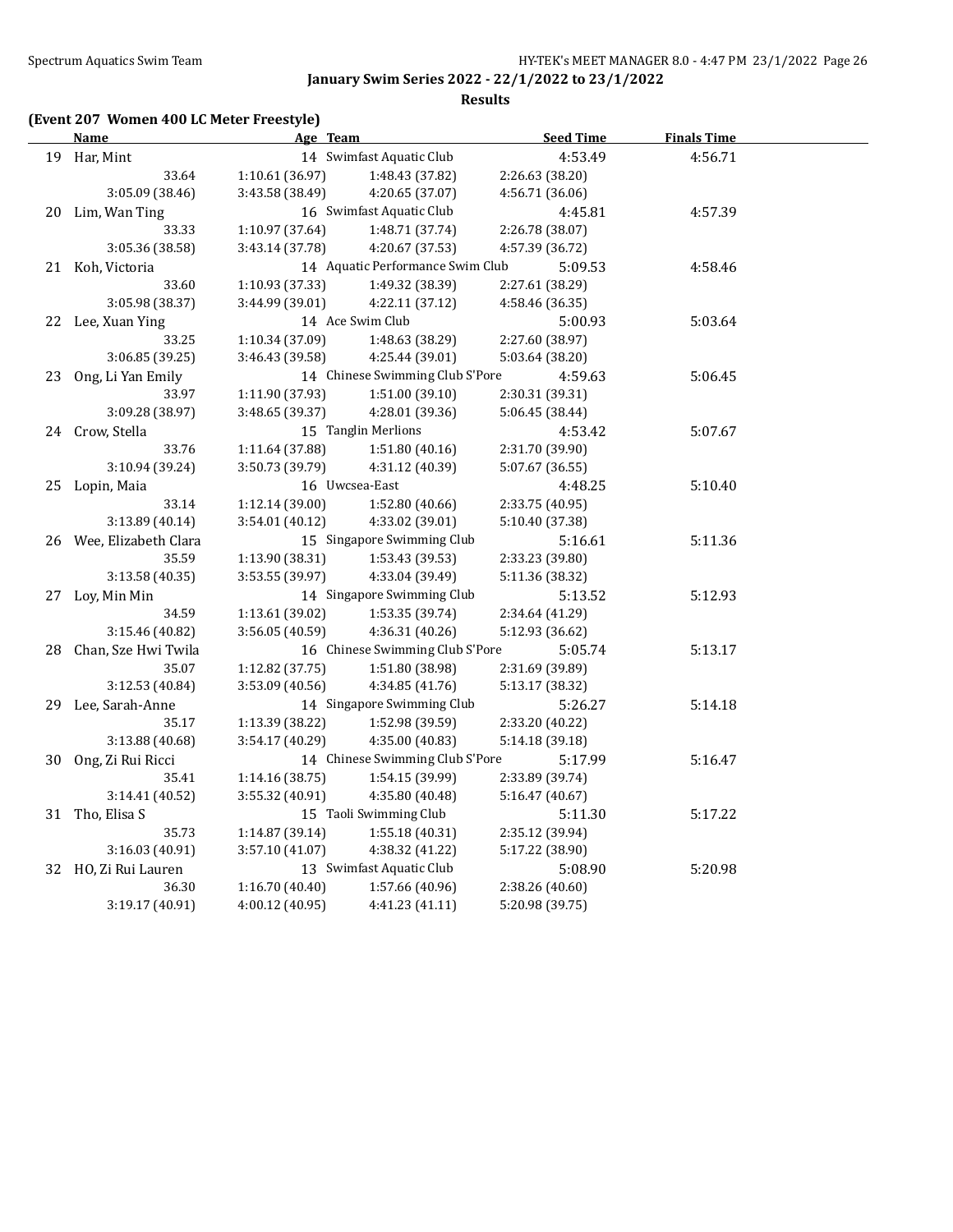**Results**

## **Event 208 Men 400 LC Meter Freestyle**

|    | <b>Name</b>                                 | Age Team        |                                                    | <b>Seed Time</b> | <b>Finals Time</b> |  |
|----|---------------------------------------------|-----------------|----------------------------------------------------|------------------|--------------------|--|
|    | 19 Aquarian Aquatic School<br>1 Azman, Ardi |                 | 3:56.77                                            | 4:02.63          |                    |  |
|    | 27.25                                       | 56.83 (29.58)   | 1:26.78 (29.95)                                    | 1:57.46 (30.68)  |                    |  |
|    | 2:28.01 (30.55)                             | 2:59.41 (31.40) | 3:31.13 (31.72)                                    | 4:02.63 (31.50)  |                    |  |
|    | 2 Cassin, Jack                              |                 | 18 Nexus Swim Team-SI                              | 4:04.36          | 4:05.11            |  |
|    | 27.73                                       | 57.94 (30.21)   | 1:28.42 (30.48)                                    | 1:59.37 (30.95)  |                    |  |
|    | 2:30.57 (31.20)                             | 3:02.49 (31.92) | 3:34.57 (32.08)                                    | 4:05.11 (30.54)  |                    |  |
|    | 3 Lim, Glen                                 |                 | 20 AquaTech Swimming                               | 3:51.81          | 4:10.95            |  |
|    | 25.95                                       | 53.86 (27.91)   | 1:22.69 (28.83)                                    | 1:52.06 (29.37)  |                    |  |
|    | 2:23.66 (31.60)                             | 2:57.84 (34.18) | 3:34.56 (36.72)                                    | 4:10.95 (36.39)  |                    |  |
|    | 4 Lim, Marc                                 |                 | 16 AquaTech Swimming                               | 4:08.32          | 4:12.34            |  |
|    | 27.59                                       | 58.28 (30.69)   | 1:30.16 (31.88)                                    | 2:02.70 (32.54)  |                    |  |
|    | 2:35.16 (32.46)                             | 3:07.95 (32.79) | 3:40.87 (32.92)                                    | 4:12.34 (31.47)  |                    |  |
|    | 5 Tan, Ephraim                              |                 | 18 Aquatic Performance Swim Club                   | 4:06.83          | 4:12.86            |  |
|    | 28.60                                       | 59.72 (31.12)   | 1:31.28 (31.56)                                    | 2:03.17 (31.89)  |                    |  |
|    | 2:35.19 (32.02)                             | 3:07.51 (32.32) | 3:40.18 (32.67)                                    | 4:12.86 (32.68)  |                    |  |
|    | 6 Tay, Zackery Quan Long                    |                 | 17 Chinese Swimming Club S'Pore                    | 4:22.51          | 4:12.90            |  |
|    | 28.65                                       | 59.91 (31.26)   | 1:31.99 (32.08)                                    | 2:03.94 (31.95)  |                    |  |
|    | 2:36.35 (32.41)                             | 3:08.72 (32.37) | 3:41.61 (32.89)                                    | 4:12.90 (31.29)  |                    |  |
|    | 7 Ang, YuZhe Matthew                        |                 | 15 Ace Swim Club                                   | 4:17.38          | 4:17.33            |  |
|    | 28.82                                       | 1:00.36 (31.54) | 1:32.93 (32.57)                                    | 2:05.85 (32.92)  |                    |  |
|    | 2:39.29 (33.44)                             | 3:12.80(33.51)  | 3:45.54 (32.74)                                    | 4:17.33 (31.79)  |                    |  |
|    | 8 Chrisstoffels, Niels                      |                 | 18 Nexus Swim Team-SI                              | 4:06.75          | 4:17.87            |  |
|    | 28.34                                       | 59.88 (31.54)   | 1:33.01 (33.13)                                    | 2:07.05 (34.04)  |                    |  |
|    | 2:40.61 (33.56)                             | 3:14.28 (33.67) | 3:47.70 (33.42)                                    | 4:17.87 (30.17)  |                    |  |
| 9. | Oh, Rui Zhi Ritchie                         |                 | 20 Aquatic Performance Swim Club                   | 4:02.45          |                    |  |
|    | 29.31                                       |                 |                                                    | 2:06.03 (32.66)  | 4:17.94            |  |
|    | 2:38.41 (32.38)                             | 1:01.26 (31.95) | 1:33.37 (32.11)                                    |                  |                    |  |
|    |                                             | 3:11.59 (33.18) | 3:45.42 (33.83)<br>14 Chinese Swimming Club S'Pore | 4:17.94 (32.52)  |                    |  |
|    | 10 Cheng, Reagan                            |                 |                                                    | 4:31.22          | 4:19.44            |  |
|    | 28.44                                       | 1:00.78 (32.34) | 1:34.19 (33.41)                                    | 2:07.70 (33.51)  |                    |  |
|    | 2:41.52 (33.82)                             | 3:15.90 (34.38) | 3:49.00 (33.10)                                    | 4:19.44 (30.44)  |                    |  |
|    | 11 Schmidt, Emil                            |                 | 16 Nexus Swim Team-SI                              | 4:17.98          | 4:20.70            |  |
|    | 28.45                                       | 59.70 (31.25)   | 1:32.58 (32.88)                                    | 2:05.94 (33.36)  |                    |  |
|    | 2:39.57 (33.63)                             | 3:13.60 (34.03) | 3:47.81 (34.21)                                    | 4:20.70 (32.89)  |                    |  |
|    | 12 Makela, Rasmus P                         |                 | 18 Uwcsea-East                                     | 4:16.43          | 4:21.35            |  |
|    | 29.57                                       | 1:02.50 (32.93) | 1:36.14 (33.64)                                    | 2:10.68 (34.54)  |                    |  |
|    | 2:43.48 (32.80)                             | 3:16.79 (33.31) | 3:50.10 (33.31)                                    | 4:21.35 (31.25)  |                    |  |
|    | 13 Tan, Sage                                |                 | 17 Ace Swim Club                                   | 4:06.48          | 4:21.82            |  |
|    | 29.12                                       | 1:01.25 (32.13) | 1:34.40 (33.15)                                    | 2:07.74 (33.34)  |                    |  |
|    | 2:41.97 (34.23)                             | 3:16.40 (34.43) | 3:51.42 (35.02)                                    | 4:21.82 (30.40)  |                    |  |
|    | 14 Tan, Jon Heng Sheldon                    |                 | 17 AquaTech Swimming                               | 4:14.91          | 4:21.97            |  |
|    | 28.46                                       | 1:00.07(31.61)  | 1:32.42 (32.35)                                    | 2:05.36 (32.94)  |                    |  |
|    | 2:39.58 (34.22)                             | 3:13.91 (34.33) | 3:48.55 (34.64)                                    | 4:21.97 (33.42)  |                    |  |
| 15 | Schlicht, Nathan                            |                 | 18 AquaTech Swimming                               | 4:10.13          | 4:22.82            |  |
|    | 29.73                                       | 1:01.94 (32.21) | 1:35.06 (33.12)                                    | 2:08.46 (33.40)  |                    |  |
|    | 2:42.22 (33.76)                             | 3:16.09 (33.87) | 3:50.43 (34.34)                                    | 4:22.82 (32.39)  |                    |  |
| 16 | Hew, Jeffrey                                |                 | 18 Swimfast Aquatic Club                           | 4:23.53          | 4:23.45            |  |
|    | 29.24                                       | 1:01.90 (32.66) | 1:35.84 (33.94)                                    | 2:10.63 (34.79)  |                    |  |
|    | 2:44.51 (33.88)                             | 3:18.84 (34.33) | 3:52.39 (33.55)                                    | 4:23.45 (31.06)  |                    |  |
| 17 | Raju, Ashvin                                |                 | 17 AquaTech Swimming                               | 4:27.92          | 4:24.59            |  |
|    | 29.32                                       | 1:01.69 (32.37) | 1:34.87 (33.18)                                    | 2:08.47 (33.60)  |                    |  |
|    | 2:42.83 (34.36)                             | 3:17.51 (34.68) | 3:51.86 (34.35)                                    | 4:24.59 (32.73)  |                    |  |
| 18 | Yap, Yan Xi Brandon                         |                 | 16 Aquarian Aquatic School                         | 4:10.71          | 4:24.86            |  |
|    | 29.57                                       | 1:02.31 (32.74) | 1:36.05 (33.74)                                    | 2:09.79 (33.74)  |                    |  |
|    | 2:43.82 (34.03)                             | 3:17.56 (33.74) | 3:51.33 (33.77)                                    | 4:24.86 (33.53)  |                    |  |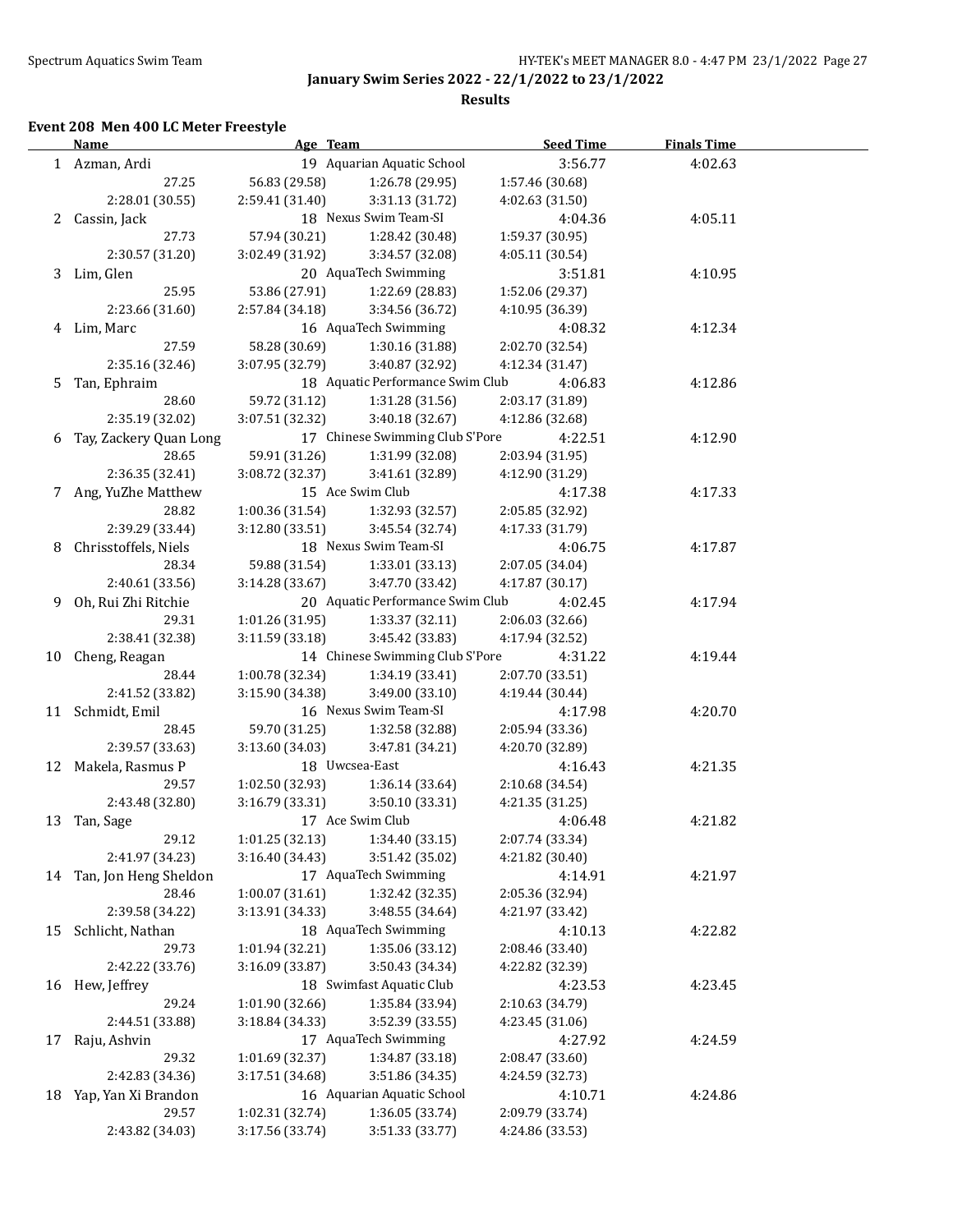#### **Results**

## **(Event 208 Men 400 LC Meter Freestyle)**

|    | <b>Name</b>            | Age Team                          |                                    | <b>Seed Time</b> | <b>Finals Time</b> |  |
|----|------------------------|-----------------------------------|------------------------------------|------------------|--------------------|--|
|    | 19 Lim, Ryan Wei-Ming  |                                   | 15 Singapore Swimming Club         | 4:35.70          | 4:27.79            |  |
|    | 30.60                  | 1:05.04(34.44)                    | 1:39.34 (34.30)                    | 2:13.37 (34.03)  |                    |  |
|    | 2:47.23 (33.86)        | 3:21.43 (34.20)                   | 3:55.43 (34.00)                    | 4:27.79 (32.36)  |                    |  |
|    | 20 Fong, Fredrick      |                                   | 17 Singapore Island Country Club   | 4:22.15          | 4:28.94            |  |
|    | 28.91                  | 1:01.57 (32.66)                   | 1:35.42 (33.85)                    | 2:10.14 (34.72)  |                    |  |
|    | 2:44.11 (33.97)        | 3:19.22 (35.11)                   | 3:54.56 (35.34)                    | 4:28.94 (34.38)  |                    |  |
|    | 21 Wee, En Xun Gabriel | 16 Art Aquatics                   |                                    | 4:31.55          | 4:29.69            |  |
|    | 30.71                  | 1:05.29 (34.58)                   | 1:40.17 (34.88)                    | 2:15.48 (35.31)  |                    |  |
|    | 2:49.73 (34.25)        | 3:24.34 (34.61)                   | 3:58.16 (33.82)                    | 4:29.69 (31.53)  |                    |  |
|    | 22 Lee, Zane Ricardo   |                                   | 15 Chinese Swimming Club S'Pore    | 4:35.48          | 4:29.91            |  |
|    | 30.22                  | 1:04.05(33.83)                    | 1:38.61(34.56)                     | 2:13.76 (35.15)  |                    |  |
|    | 2:48.82 (35.06)        | 3:23.82 (35.00)                   | 3:57.55 (33.73)                    | 4:29.91 (32.36)  |                    |  |
|    |                        |                                   | 15 AquaTech Swimming               |                  |                    |  |
|    | 23 Lee, Hilo           |                                   |                                    | 4:47.61          | 4:30.11            |  |
|    | 29.85                  | 1:02.98(33.13)                    | 1:37.25 (34.27)                    | 2:11.89 (34.64)  |                    |  |
|    | 2:46.83 (34.94)        | 3:21.37 (34.54)                   | 3:56.24 (34.87)                    | 4:30.11 (33.87)  |                    |  |
|    | 24 Poh, Gerard         |                                   | 14 AquaTech Swimming               | 4:35.83          | 4:30.16            |  |
|    | 30.44                  | 1:03.83 (33.39)                   | 1:37.96 (34.13)                    | 2:12.43 (34.47)  |                    |  |
|    | 2:46.14 (33.71)        | 3:20.97 (34.83)                   | 3:56.13(35.16)                     | 4:30.16 (34.03)  |                    |  |
|    | 25 Wong, Glenden       |                                   | 16 Aquatic Performance Swim Club   | 4:27.21          | 4:30.32            |  |
|    | 29.59                  | 1:02.01(32.42)                    | 1:35.77 (33.76)                    | 2:09.57 (33.80)  |                    |  |
|    | 2:43.81 (34.24)        | 3:19.58 (35.77)                   | 3:55.10 (35.52)                    | 4:30.32 (35.22)  |                    |  |
|    | 26 Tang, Cheng Jun     |                                   | 16 Chinese Swimming Club S'Pore    | 4:37.27          | 4:31.49            |  |
|    | 30.13                  | 1:03.71 (33.58)                   | 1:38.60 (34.89)                    | 2:13.31 (34.71)  |                    |  |
|    | 2:48.75 (35.44)        | 3:23.99 (35.24)                   | 3:58.99 (35.00)                    | 4:31.49 (32.50)  |                    |  |
|    | 27 Lim, Cheng Yu       |                                   | 15 SwimDolphia Aquatic School      | 4:39.96          | 4:32.78            |  |
|    | 29.17                  | 1:02.21 (33.04)                   | 1:37.16 (34.95)                    | 2:12.54 (35.38)  |                    |  |
|    | 2:48.27 (35.73)        | 3:23.94 (35.67)                   | 3:59.01 (35.07)                    | 4:32.78 (33.77)  |                    |  |
|    | 28 Lee, Kang YU Ted    |                                   | 17 Singapore Swimming Club         | 4:40.16          | 4:33.22            |  |
|    | 29.71                  | 1:03.43 (33.72)                   | 1:38.64 (35.21)                    | 2:13.86 (35.22)  |                    |  |
|    | 2:49.40 (35.54)        | 3:25.09 (35.69)                   | 3:59.75 (34.66)                    | 4:33.22 (33.47)  |                    |  |
|    | 29 Lim, Nathan         |                                   | 15 AquaTech Swimming               | 4:34.73          | 4:34.10            |  |
|    | 29.17                  | 1:02.04 (32.87)                   | 1:36.03 (33.99)                    | 2:11.07 (35.04)  |                    |  |
|    | 2:46.80 (35.73)        | 3:22.56 (35.76)                   | 3:58.92 (36.36)                    | 4:34.10 (35.18)  |                    |  |
|    | 30 Tan, Gabriel        |                                   | 15 AquaTech Swimming               | 4:35.60          | 4:35.42            |  |
|    | 30.48                  | 1:04.33 (33.85)                   | 1:39.22 (34.89)                    | 2:14.23 (35.01)  |                    |  |
|    | 2:49.85 (35.62)        | 3:25.60(35.75)                    | 4:01.06 (35.46)                    | 4:35.42 (34.36)  |                    |  |
|    | 31 Scheinemann, Luka   |                                   | 15 AquaTech Swimming               | 4:38.45          | 4:36.62            |  |
|    | 31.00                  | $1:05.65(34.65)$ $1:40.73(35.08)$ |                                    | 2:16.06 (35.33)  |                    |  |
|    | 2:51.08 (35.02)        | 3:26.67 (35.59)                   | 4:02.20 (35.53)                    | 4:36.62 (34.42)  |                    |  |
| 32 | Chong, Jun Wei Mika    |                                   | 16 Aquatic Masters Swim Club       | 4:37.75          | 4:40.36            |  |
|    | 30.52                  | 1:04.39 (33.87)                   | 1:39.81 (35.42)                    | 2:15.57 (35.76)  |                    |  |
|    | 2:52.35 (36.78)        | 3:28.79 (36.44)                   | 4:05.83 (37.04)                    | 4:40.36 (34.53)  |                    |  |
| 33 | Tan, Kenya             |                                   | 17 United World College Phoenix-ZZ | 4:28.68          | 4:42.97            |  |
|    | 29.96                  | 1:03.69 (33.73)                   | 1:39.59 (35.90)                    | 2:15.61 (36.02)  |                    |  |
|    | 2:52.36 (36.75)        | 3:29.38 (37.02)                   | 4:07.21 (37.83)                    | 4:42.97 (35.76)  |                    |  |
|    | 34 Wu, Yang Zhi Wayne  |                                   | 16 Chinese Swimming Club S'Pore    | 4:42.55          | 4:44.10            |  |
|    | 30.08                  | 1:04.50 (34.42)                   | 1:40.58 (36.08)                    | 2:17.57 (36.99)  |                    |  |
|    | 2:53.48 (35.91)        | 3:30.70 (37.22)                   | 4:08.09 (37.39)                    | 4:44.10 (36.01)  |                    |  |
| 35 | Smith, James M         |                                   | 15 United World College Phoenix-ZZ | 4:47.16          | 4:52.84            |  |
|    | 31.87                  | 1:07.31 (35.44)                   | 1:44.08 (36.77)                    | 2:21.32 (37.24)  |                    |  |
|    | 2:59.31 (37.99)        | 3:37.74 (38.43)                   | 4:16.22 (38.48)                    | 4:52.84 (36.62)  |                    |  |
| 36 | Loh, Reyes Loh         |                                   | 15 Swimfast Aquatic Club           | 4:41.83          | 4:52.89            |  |
|    | 31.04                  | 1:06.20 (35.16)                   | 1:43.54 (37.34)                    | 2:21.01 (37.47)  |                    |  |
|    | 2:59.15 (38.14)        | 3:37.46 (38.31)                   | 4:16.05 (38.59)                    | 4:52.89 (36.84)  |                    |  |
|    |                        |                                   |                                    |                  |                    |  |